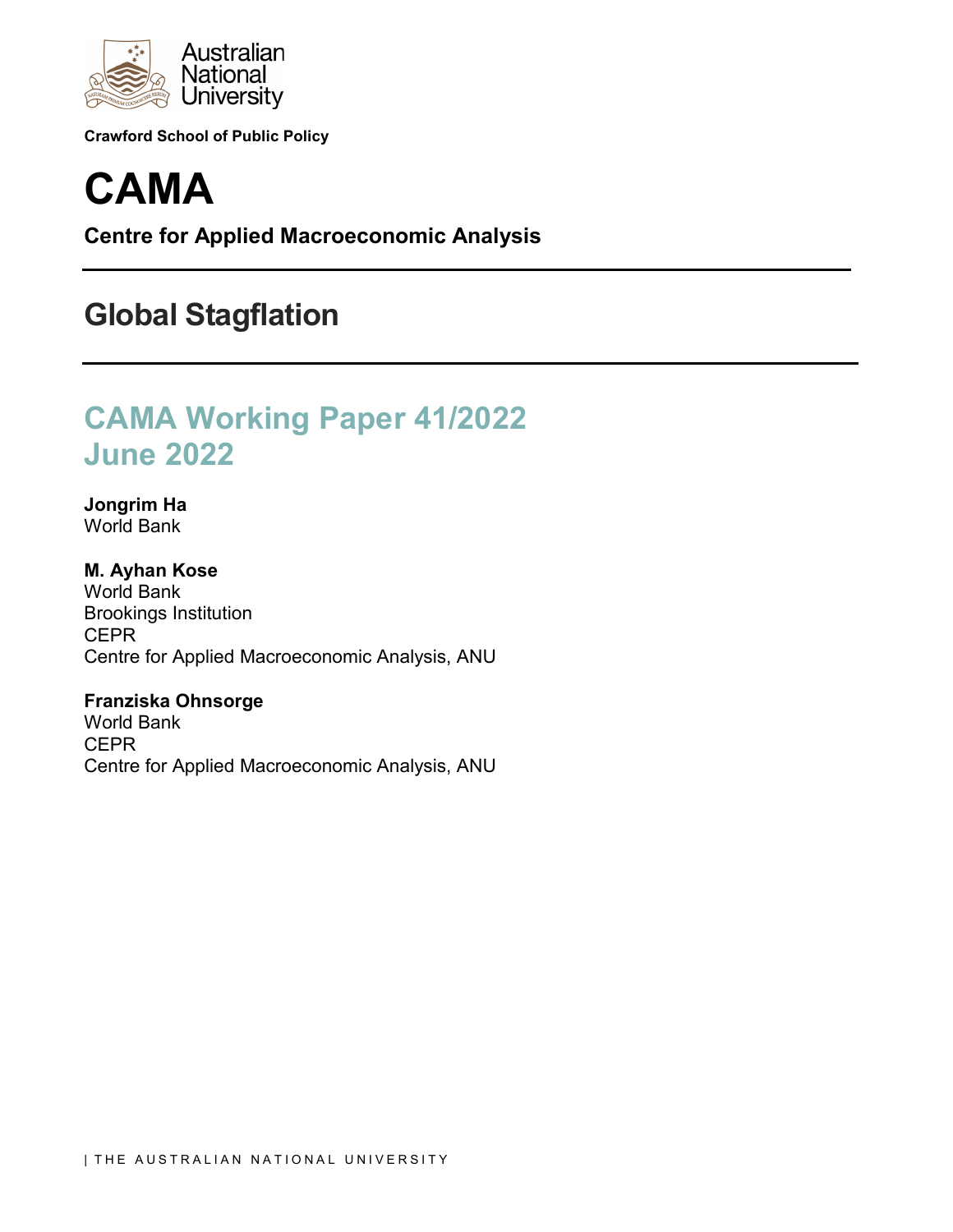## **Abstract**

Global inflation has risen sharply from its lows in mid-2020, on rebounding global demand, supply bottlenecks, and soaring food and energy prices, especially since the Russian Federation's invasion of Ukraine. Markets expect inflation to peak in mid-2022 and then decline, but to remain elevated even after these shocks subside and monetary policies are tightened further. Global growth has been moving in the opposite direction: it has declined sharply since the beginning of the year and, for the remainder of this decade, is expected to remain below the average of the 2010s. In light of these developments, the risk of stagflation a combination of high inflation and sluggish growth—has risen. The recovery from the stagflation of the 1970s required steep increases in interest rates by major advanced-economy central banks to quell inflation, which triggered a global recession and a string of financial crises in emerging market and developing economies. If current stagflationary pressures intensify, they would likely face severe challenges again because of their less well-anchored inflation expectations, elevated financial vulnerabilities, and weakening growth fundamentals.

## **Keywords**

Inflation; growth; COVID-19; global recession; monetary policy; fiscal policy; disinflation.

## **JEL Classification**

E31, E32, E52, Q43

## **Address for correspondence:**

(E) [cama.admin@anu.edu.au](mailto:cama.admin@anu.edu.au)

#### **ISSN 2206-0332**

**[The Centre for Applied Macroeconomic Analysis](http://cama.crawford.anu.edu.au/)** in the Crawford School of Public Policy has been established to build strong links between professional macroeconomists. It provides a forum for quality macroeconomic research and discussion of policy issues between academia, government and the private sector.

**The Crawford School of Public Policy** is the Australian National University's public policy school, serving and influencing Australia, Asia and the Pacific through advanced policy research, graduate and executive education, and policy impact.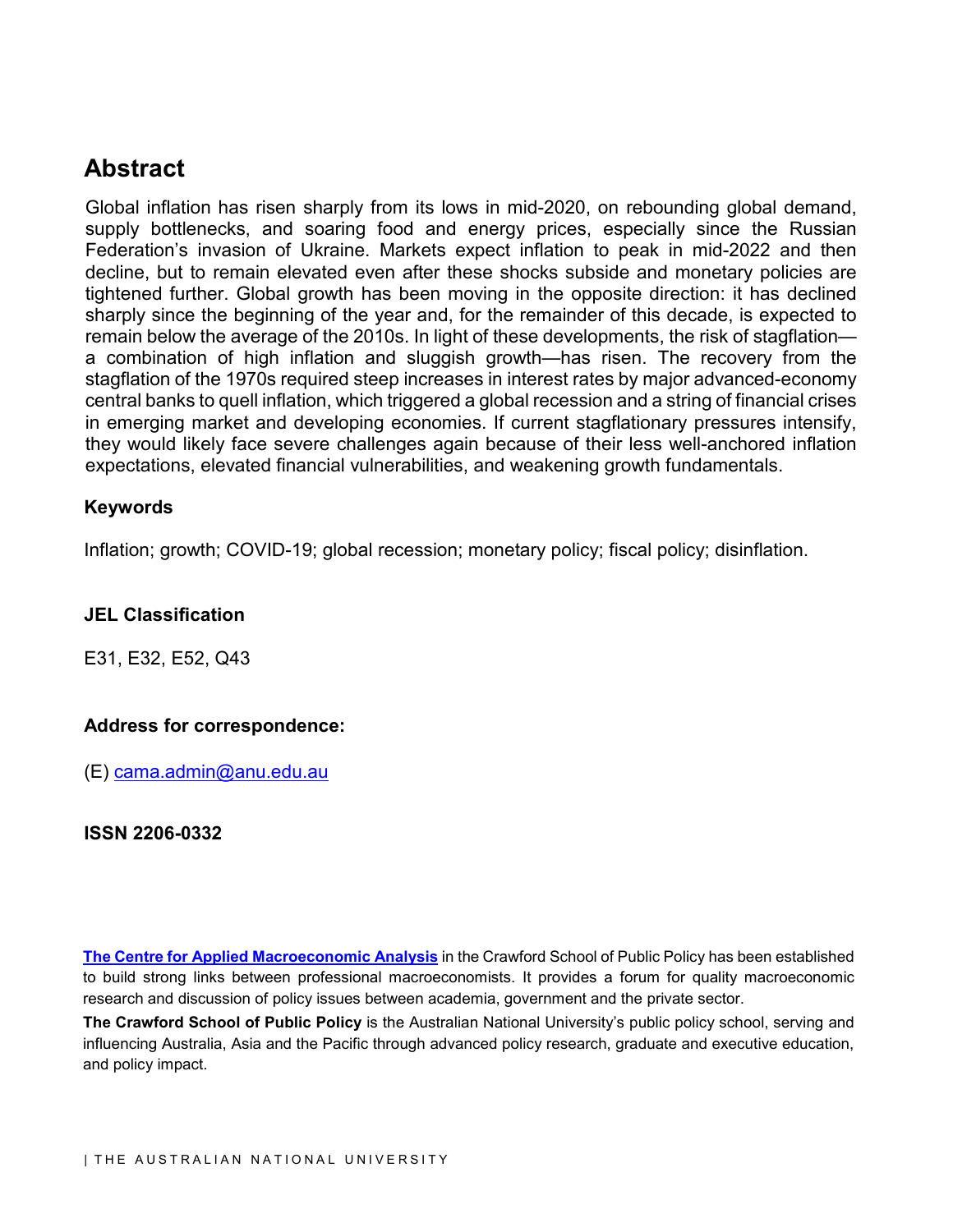## Global Stagflation

Jongrim Ha, M. Ayhan Kose, and Franziska Ohnsorge<sup>\*</sup>

June 2022

**Abstract:** Global inflation has risen sharply from its lows in mid-2020, on rebounding global demand, supply bottlenecks, and soaring food and energy prices, especially since the Russian Federation's invasion of Ukraine. Markets expect inflation to peak in mid-2022 and then decline, but to remain elevated even after these shocks subside and monetary policies are tightened further. Global growth has been moving in the opposite direction: it has declined sharply since the beginning of the year and, for the remainder of this decade, is expected to remain below the average of the 2010s. In light of these developments, the risk of stagflation—a combination of high inflation and sluggish growth—has risen. The recovery from the stagflation of the 1970s required steep increases in interest rates by major advanced-economy central banks to quell inflation, which triggered a global recession and a string of financial crises in emerging market and developing economies. If current stagflationary pressures intensify, they would likely face severe challenges again because of their less well-anchored inflation expectations, elevated financial vulnerabilities, and weakening growth fundamentals.

Keywords: Inflation; growth; COVID-19; global recession; monetary policy; fiscal policy; disinflation.

JEL Classification: E31, E32, E52, Q43

Ha: World Bank, Email: jongrimha@worldbank.org; Kose: World Bank; Brookings Institution; CEPR; CAMA; Email: akose@worldbank.org; Ohnsorge: World Bank; CEPR; CAMA, Email: fohnsorge@worldbank.org. We thank Carlos Arteta, Kevin Clinton, Erik Feyen, Justin Damien Guenette, Graham Hacche, Steven Kamin, Ozer Karagedikli, Sinem Kilic-Celik, Patrick Kirby, Kenneth Kuttner, Franz Ulrich Ruch, Naotaka Sugawara, and Christopher Towe for their useful comments. Arika Kayastha, Kaltrina Temaj, and Jingran Wang provided excellent research assistance. We gratefully acknowledge support from the PHRD Fund and the Knowledge for Change Program (KCP) III Fund. The findings, interpretations, and conclusions expressed in this paper are entirely those of the authors. They do not necessarily represent the views of the World Bank and its affiliated organizations.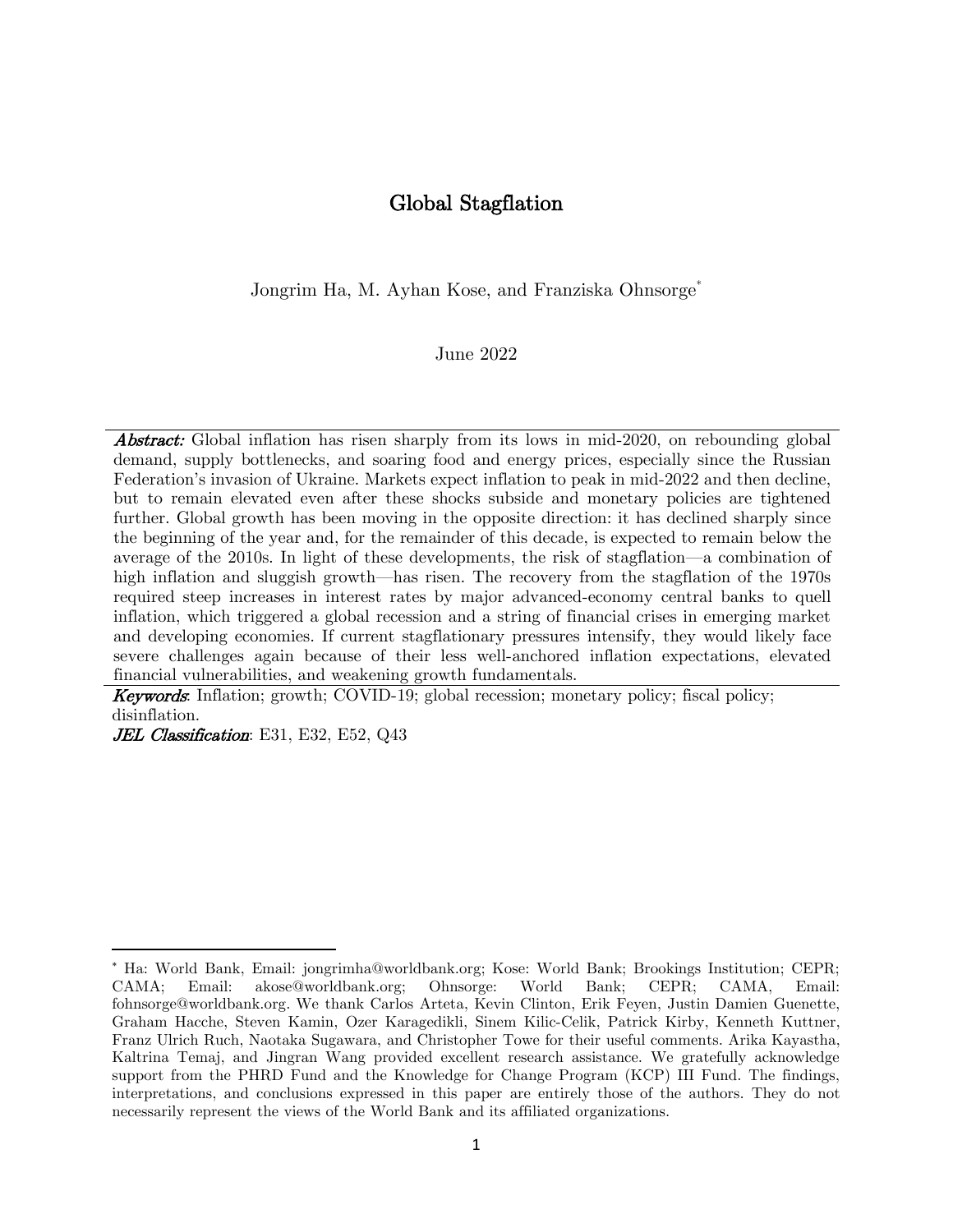## 1. Introduction

The global economy is in the midst of a sharp growth slowdown following the extraordinarily strong rebound last year. This slowdown coincides with a steep runup in global inflation to multi-decade highs. Looking ahead, growth over the next decade is expected to be considerably weaker than over the past two decades. Although global inflation is for now projected to return close to its 2019 average by 2024, there is a growing risk that it may remain elevated as global supply disruptions persist and some structural drivers that depressed inflation over the past three decades dissipate.

These developments raise concerns about stagflation—a period of both weak growth and elevated inflation similar to what happened during the 1970s. The experience of the 1970s is a reminder of the damage this could cause to the global economy and, especially, to emerging market and developing economies (EMDEs).<sup>1</sup> The stagflation of the 1970s ended with a global recession and a series of financial crises in EMDEs.

There has been considerable debate about current stagflation risks. Some researchers have warned that the recent surge in inflation around the world could mark a permanent ratcheting up of price pressures after two decades of low and stable inflation.<sup>2</sup> Some have also noted parallels between the current episode and the stagflation of the 1970s, including similarly negative real interest rates in both periods and the possibility of a wage-price spiral set off by rapid wage growth (Blanchard 2022; Summers 2022).<sup>3</sup> However, others have pointed to material differences from the 1970s, especially in the conduct of monetary policy, which may help prevent another bout of stagflation: the inflation-fighting credentials accumulated since the 1980s and recent evidence of broadly stable long-term inflation expectations (DeLong 2022, Reifschneider and Wilcox 2022).<sup>4</sup>

Thus far, markets expect that inflation in the near future will decline, albeit remaining elevated, as global growth cools, monetary policy gets tighter, fiscal support is withdrawn,

<sup>&</sup>lt;sup>1</sup> While there is no precise definition of stagflation, the term has been used to refer to a combination of high inflation and low growth (or high unemployment). Some researchers have focused on output growth and considered stagflation as a "combination of low or negative output growth, and inflation that is high by historical standards" (Barsky and Killian 2002). Others have focused on unemployment, and defined stagflation as "combinations of either increasing or persistently high levels of unemployment and inflation," even defining an "economic misery index" as the sum of the unemployment rate and inflation (Bruno and Sachs 1979, Welsch 2007).

<sup>2</sup> For these arguments, see Borio et al (2022); Eo, Uzeda, and Wong (2022); Forbes, Gagnon, and Collins (2021); and Ha, Kose, and Ohnsorge (2022).

<sup>3</sup> Gagnon (2022) cautions that the relationship between unemployment and inflation (the Phillips curve) is highly nonlinear and, as a result, current expectations of declining inflation with limited increases in unemployment may prove too optimistic. Rogoff (2021) discusses the role of politically motivated spending in driving inflation by drawing parallels between mounting fiscal pressures in the 1970s and the current growth in public pension obligations.

<sup>4</sup> Wilcox (2022) cautions against interpreting the 1970s as a lesson that only forceful policy tightening can lower inflation; instead, he argues, the lesson is that an excessive policy tightening in response to supply shocks, to compensate for previous excessive loosening, will cause a recession.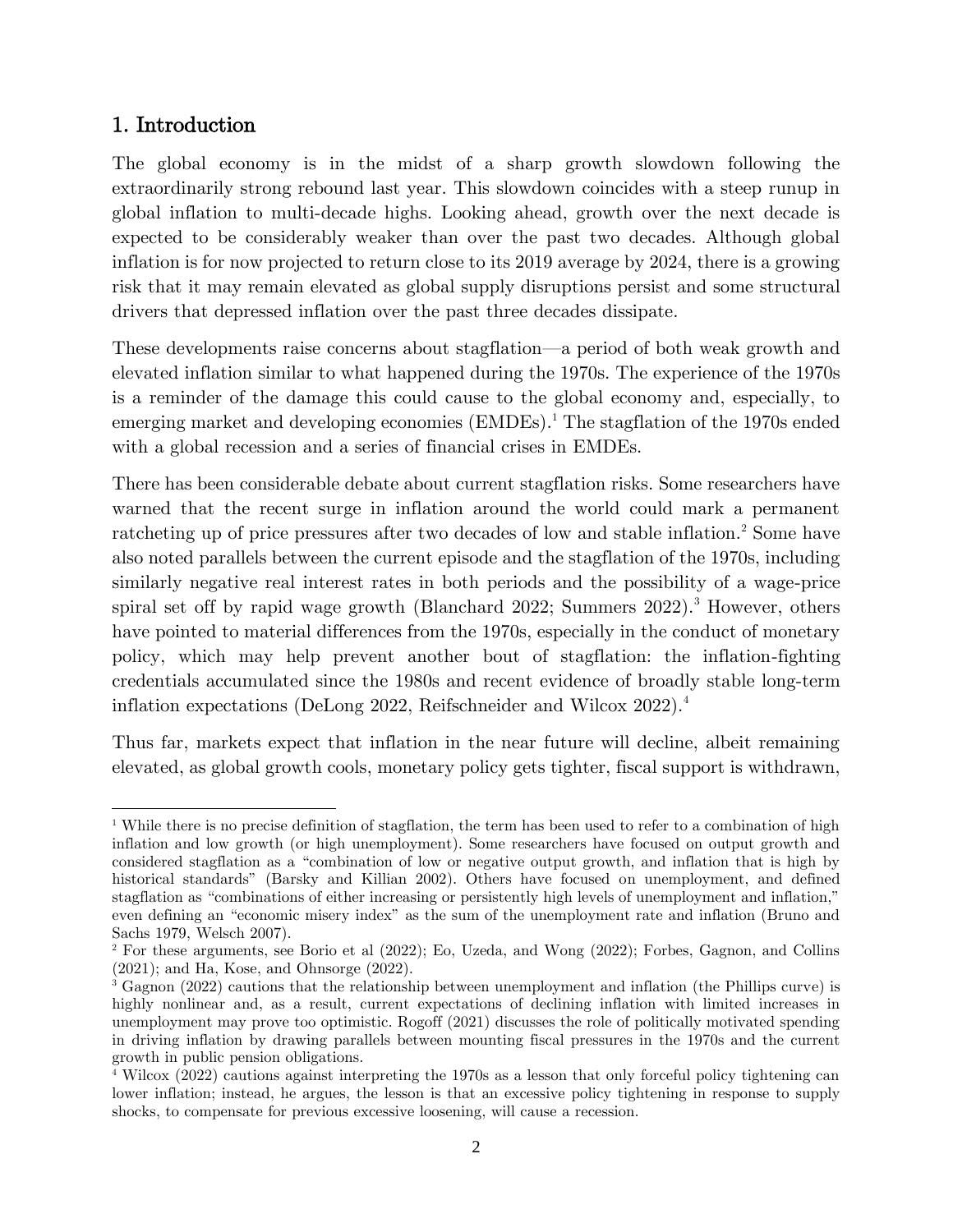energy and food prices level off, and supply bottlenecks ease. Moreover, most commentators argue that monetary policy has the tools to return inflation to target rates over time. However, if inflation expectations de-anchor, as they did in the 1970s, as a result of persistently elevated inflation and repeated inflationary shocks, the interest rate increases required to bring inflation back to target will be greater than those currently anticipated by financial markets. This raises the specter of the steep increases in interest rates that brought inflation under control but also triggered a global recession in 1982 (Goodfriend 2007). That global recession also coincided with a string of financial crises and marked the beginning of a protracted period of weak growth in many EMDEs.

Against this background of highly uncertain global economic prospects and complex policy challenges, this paper addresses three questions. First, how have inflation and growth evolved over time? Second, how does the current period compare with the stagflation of the 1970s? Third, what challenges do stagflationary risks now pose for EMDEs?

The paper makes several contributions to the literature. First, it provides the first systematic comparison of the current juncture with the stagflationary period of the 1970s. The previous literature has mostly focused on a comparison of high inflation during that period with today's inflationary challenges and studied the role of monetary policy and commodity price shocks in driving inflation in the two periods. This study considers the stagflation of the 1970s and examines the role of fiscal policy and broader structural differences in explaining weak output growth and high inflation.

Second, in contrast to much of the earlier work, which has focused on the United States, this study presents a global perspective by examining the evidence of stagflation, and the challenges posed by it, for a broad set of countries.<sup>5</sup> The threat of stagflation is global since the current combination of high inflation and weak growth is highly synchronized across many countries.

Third, this paper explicitly links the EMDE debt buildup of the 1970s that culminated in the debt crises of the 1980s to the stagflation of that era and its eventual resolution in advanced economies. The 1970s witnessed the first global debt wave fueled by a prolonged period of accommodative monetary policies in major advanced economies. Since 2010, the global economy has been experiencing the largest, fastest, and most synchronized debt wave of the past five decades amid a protracted period of monetary policy accommodation. The study considers the lessons of the debt accumulation of the 1970s for the current debt wave.

<sup>&</sup>lt;sup>5</sup> Bruno and Sachs (1985) emphasize the importance of commodity price shocks (sharp increases in the prices of oil and food) as the main driver of inflation in the 1970s. Blinder (1979) and Blinder and Kilian (2009) attribute the U.S. stagflation in the 1970s mostly to supply shocks. Barsky and Kilian (2002 and 2004) find a prominent role for the monetary policy response to supply shocks. DeLong (1997) also notes these factors but also political pressure on the U.S. Federal Reserve.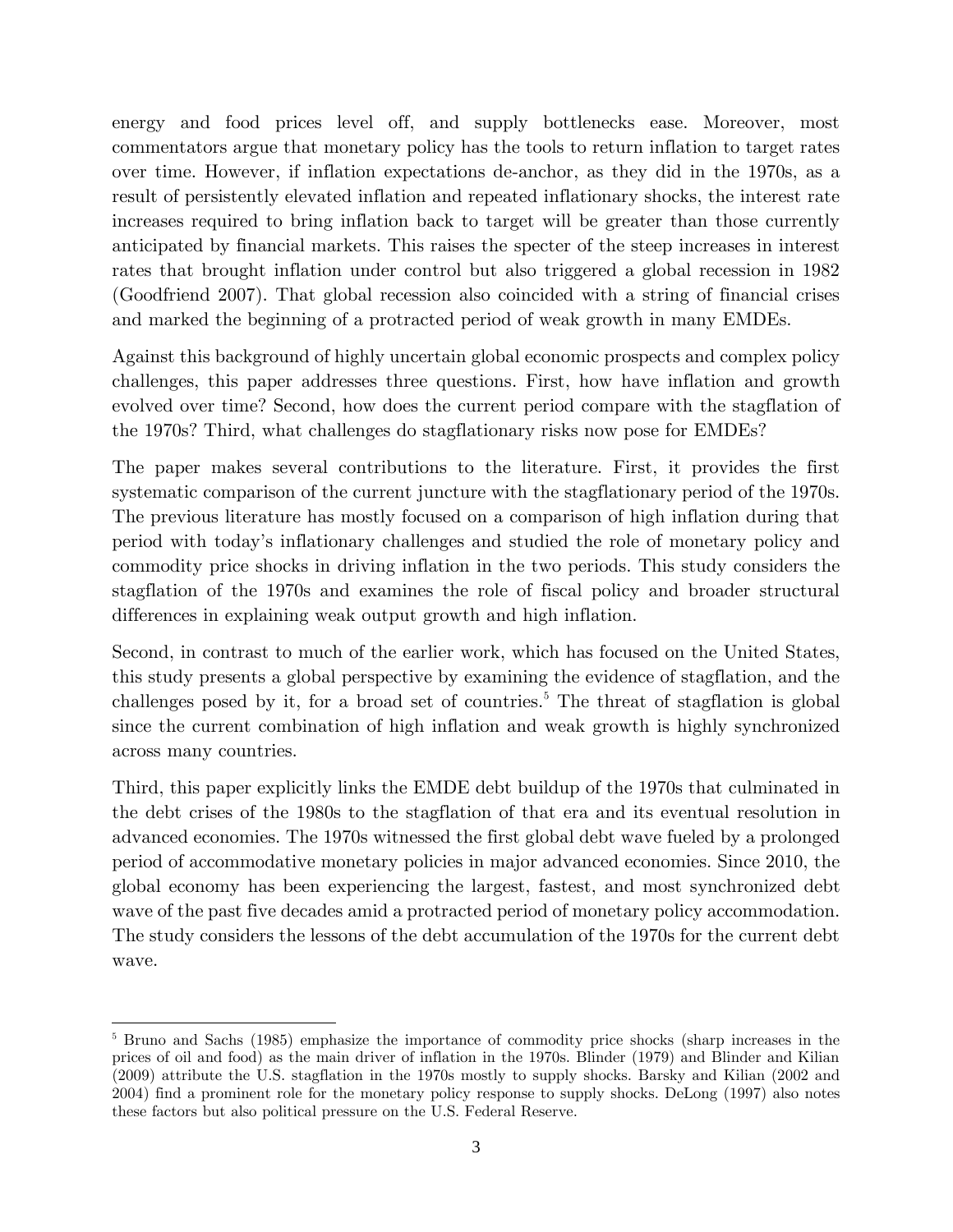The rest of this paper is organized as follows. The next two sections examine the evolutions of inflation and growth over the past five decades and discusses prospects going forward. Section 4 documents the similarities and differences between the 1970s stagflation episode and the current one. Sections 5 and 6 examine the key lessons from the 1970s and their implications for the 2020s. Section 7 concludes with a discussion of policy options.

## 2. Evolution of inflation

Inflation in the 1960s and 1970s. Global consumer price inflation rose steadily in the 1970s, starting from a range of 1.7-4.4 percent a year through the 1960s and early 1970s (figure 1.A). In 1973, inflation surged to 10.3 percent, when the first oil price shock struck. Inflation then rose steeply through the remainder of the 1970s and stayed elevated until the global recession of 1982. As a result, global inflation during 1973-83 averaged 11.3 percent a year, more than three times as high as the average of 3.6 percent a year during 1962-72. The inflation pickup over the course of the 1970s was accompanied by a doubledigit depreciation of the U.S. dollar (in nominal effective terms).

During this period, however, there were marked differences across countries. While inflation subsided sharply in Germany, Japan, and Switzerland around the global recession of 1975, it dipped only briefly in the United States, France, and Spain, and remained high in the Nordics and Canada. Synchronous policy tightening around the world, including in the United States, contributed to the global recession of 1982, with global inflation waning to 5.4 percent per year, on average, in the remainder of the 1980s.

Inflation between the 1970s and the pandemic. Prior to the pandemic, many studies focused on the remarkable decline in inflation over the past five decades. Global inflation fell from a peak of 16.9 percent in 1974 to 2.3 percent in 2019 (figure 1.A). This trend decline was broad-based, covering both advanced economies and EMDEs. Between 1974 and 2019, inflation in advanced economies declined from 15.3 percent in 1974 to 1.3 percent in 2019, while in EMDEs, it declined from 17.5 percent to 2.6 percent. These declines were driven by a sharper focus by monetary authorities on price stability as the primary objective of monetary policy and also by rapid globalization and the liberalization of product, labor, and financial markets (Ha, Ivanova, et al. 2019). In fact, inflation declined so much over the 1990s and 2000s, the period sometimes dubbed "The Great Moderation," that deflation had become a major concern in some advanced economies by the early 2000s. In 2019, before the COVID-19 pandemic struck, inflation was below target ranges in almost all inflation-targeting advanced economies. In about half of inflationtargeting EMDEs, inflation remained within target ranges in every year of the period 2012-2019.

**Inflation since the outbreak of the pandemic.** Since early 2020, global inflation has been highly volatile (figure 1.B). In the early stages of the pandemic, between January and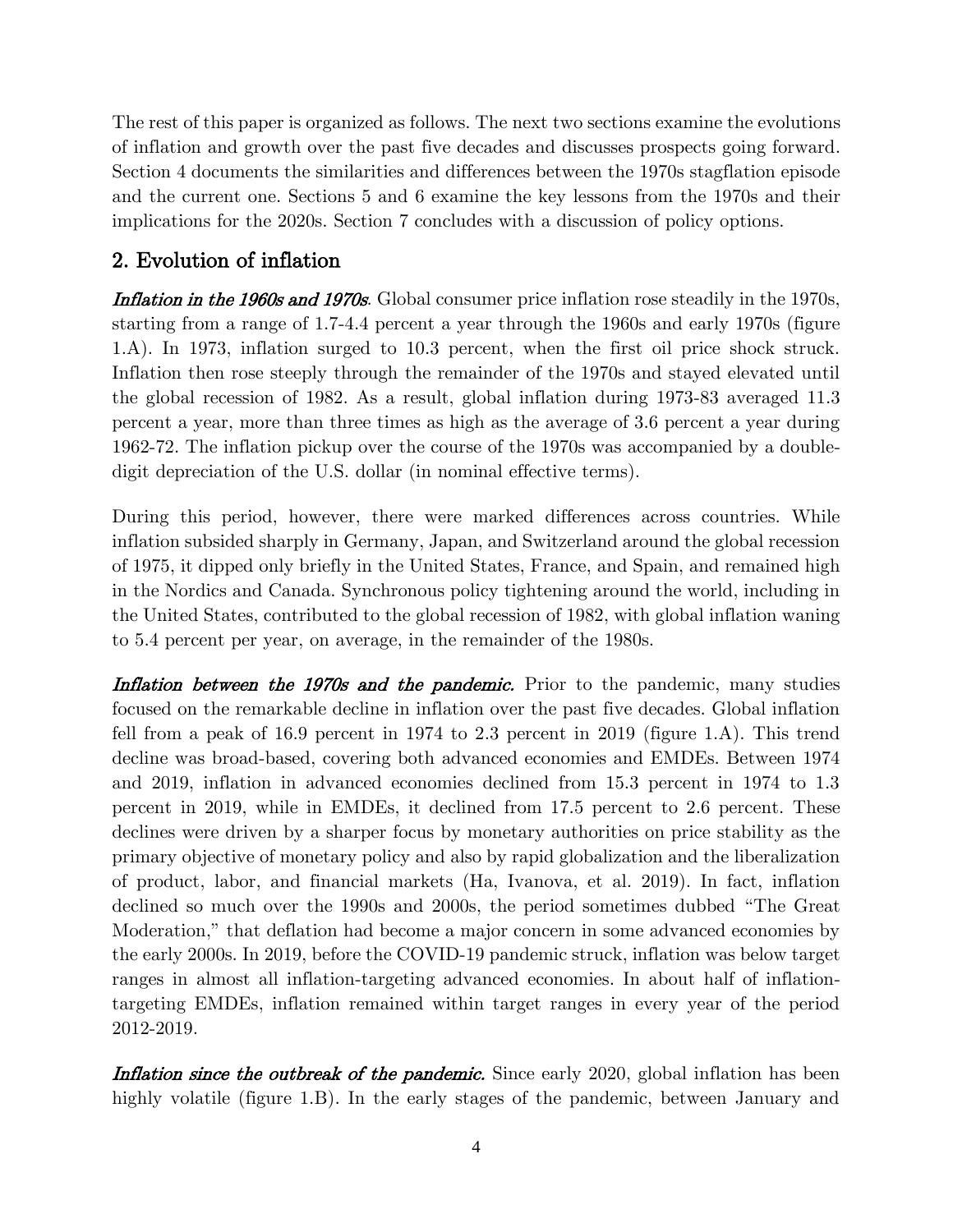April 2020, global inflation declined by about 1 percentage point amid a collapse in demand and plunging oil prices. In May 2020, however, global inflation started to pick up with a rebound in oil and food prices and a recovery of activity following the easing of the lockdowns that had been introduced during the first wave of the pandemic. The surge in commodity prices resulting from Russia's invasion of Ukraine and supply disruptions due to renewed pandemic outbreaks and movement restrictions in China have further pushed up food and energy prices, and inflation more broadly (figure 1.C).

The most recent data, for April 2022, show inflation at multiyear highs: globally, at 7.8 percent, its highest level since 2008. Inflation in advanced economies is now at its highest level since 1982, up from near-zero during April-December 2020; inflation in EMDEs is at 9.4 percent, its highest level since 2008, up from a multidecade low in May 2020. As of April this year, inflation was above target in all advanced economies and almost 90 percent of inflation-targeting EMDEs (figure 1.D). Among EMDE regions, the increase in inflation this year has been most pronounced in Europe and Central Asia (ECA) as a result of rebounding demand in advanced-economy Europe, disruptions driven by Russia's invasion of Ukraine, and the commodity price surge. In contrast, in East Asia and the Pacific (EAP), where recurring lockdowns have been implemented, inflation has also risen but has remained within most central banks' target ranges (figure 1.E).

**Drivers of recent inflation developments.** To disentangle the quantitative importance of different forces driving global inflation, a factor-augmented VAR (FAVAR) model (Appendix 1). The model is applied to three global variables— inflation, output growth, and oil price growth—all expressed as month-on-month growth rates. $6$  The exercise is repeated for advanced economies and EMDEs separately, and for headline CPI inflation, core CPI inflation, and PPI inflation. The PPI tends to have larger tradables content than the headline CPI, whereas the core CPI tends to have smaller tradables content than the headline CPI (figure 2.A; Ha, Kose, and Ohnsorge 2019b). The estimation results document how drivers of inflation have shifted since January 2020 and disturbances associated with demand, supply, and oil prices have affected different inflation measures. While demand shocks were the dominant force in pushing inflation down in the first half of 2020, oil price shocks and supply shocks have become more influential in pushing inflation up since early 2021, especially for core inflation and CPI in advanced economies.

January-May 2020. Four-fifths of the decline in global inflation over this period reflected the collapse in global demand as both consumption and investment collapsed amid lockdowns and uncertainty about policies and growth prospects (figure 2.B). Another one-

<sup>6</sup> Global inflation and output growth are proxied by the common global factors estimated using a dynamic factor model of cross-country inflation and industrial production growth, respectively (Appendix 1). The dynamic factor model includes monthly data for 31 advanced economies and 52 EMDEs for January 2001 to March 2022. The global oil price is based on the average of Dubai, West Texas Intermediate, and Brent oil prices, as reported in the World Bank's Pink Sheet of commodity prices.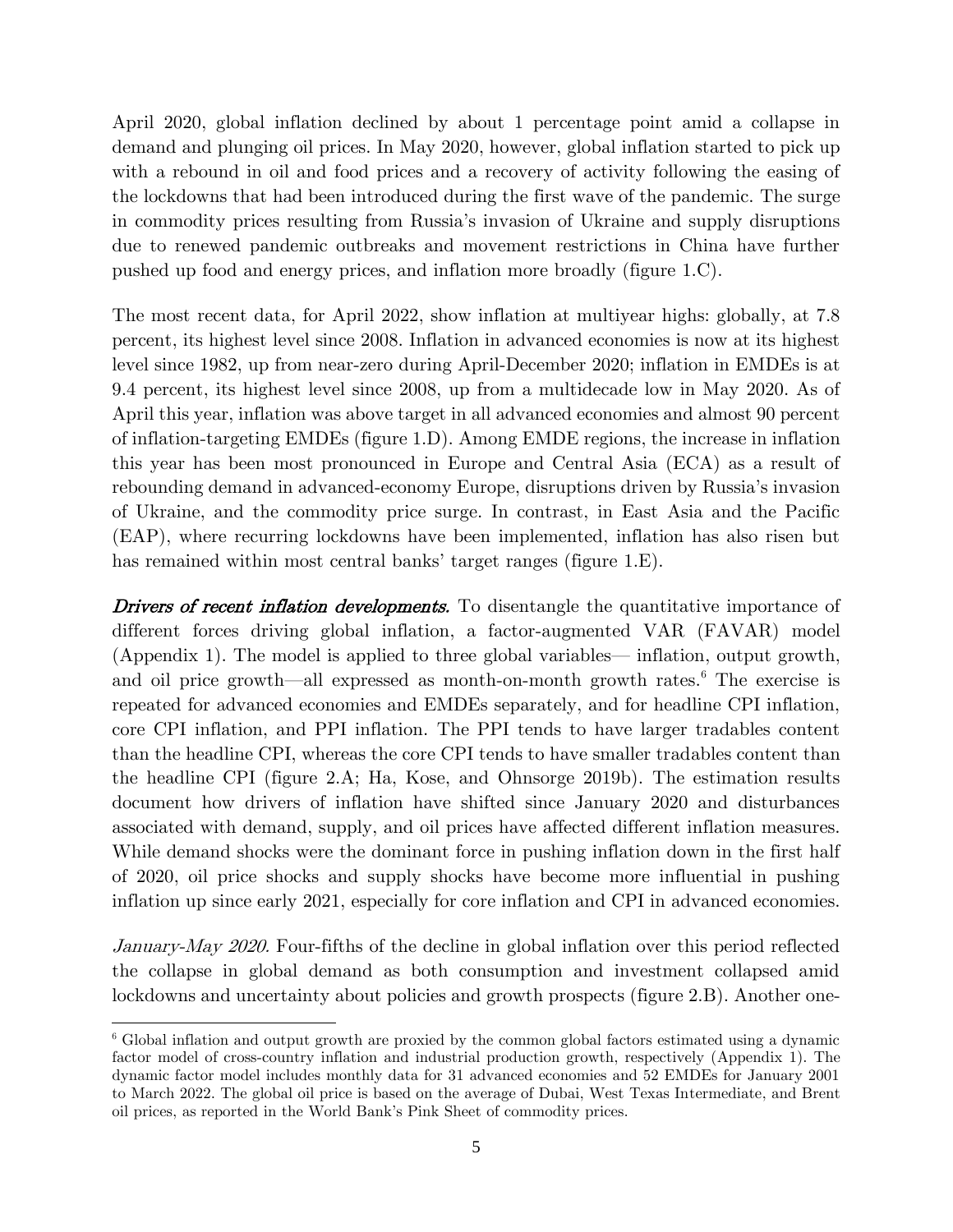fifth reflected the plunge in oil prices. For both advanced economies and EMDEs, disinflationary effects from collapsing demand and oil prices were partly offset by the inflationary effect of supply disruptions such as disruptions to firm operations and global shipping caused by pandemic restrictions to domestic economic activity and international travel (figures 2.C and 2.D).

May 2020-Mar 2022. The collapses in demand and oil prices as well as supply disruptions began to unwind from May 2020 as consumers, firms, and investors began to adjust their behavior and operations. From May, as international trade and global manufacturing activity rebounded, easing supply bottlenecks began to lower inflation but sharp rebounds in demand and oil prices put upward pressure on inflation as consumption shifted from in-person to online transactions. Since mid-2021, when inflation accelerated and became more broad-based, the global growth rebound, rising oil prices and supply shocks including shipping bottlenecks, non-oil commodity price pressures and, in some countries, wage pressures—have all contributed to rising inflation. Since Russia's inflation of Ukraine, oil price surges have further driven up inflation.

Alternative inflation measures. The main drivers of inflation have been similar across different inflation measures. However, the measures differ in the relative roles of different types of shocks, reflecting their differing tradables contents. In particular, core inflation has been more susceptible to effects of supply shocks, with PPI inflation more susceptible to effects from oil price and global demand shocks (Appendix 1).

Inflation prospects in the near term. The recent rise in inflation has led to a reassessment of near-term inflation prospects. Global inflation is expected to peak in about mid-2022 and to decline to about 3 percent in mid-2023 (figure 1.F). This, however, would still be about 1 percentage point above its average in 2019. Russia's invasion of Ukraine has resulted in further increases in near-term inflation expectations because Russia and Ukraine are major exporters of many commodities (World Bank 2022a). The war-driven supply shortages and shipping disruptions have added to price increases in commodity markets, on top of the sharp price rises since mid-2020, and to global inflationary pressures.<sup>7</sup> Concerns about persistently above-target inflation have already prompted central banks in most advanced economies and many EMDEs to tighten monetary policy amid a sharp growth slowdown. Despite this tightening, as of May 2022, real policy rates (adjusted by actual inflation) remain deeply negative in the average advanced economy

<sup>7</sup> Even if core inflation and inflation expectations remained unaffected by surging energy and food prices, global headline inflation would rise significantly, at least temporarily since energy and food together account for 40 percent of the consumption basket in a typical country. Model-based estimates suggest that an increase in oil prices alone of 50 percent (approximately the increase over the course of 2021) could be associated with a statistically significant increase in inflation of about 4.4 percentage points after two years (Ha, Kose, et al. 2019).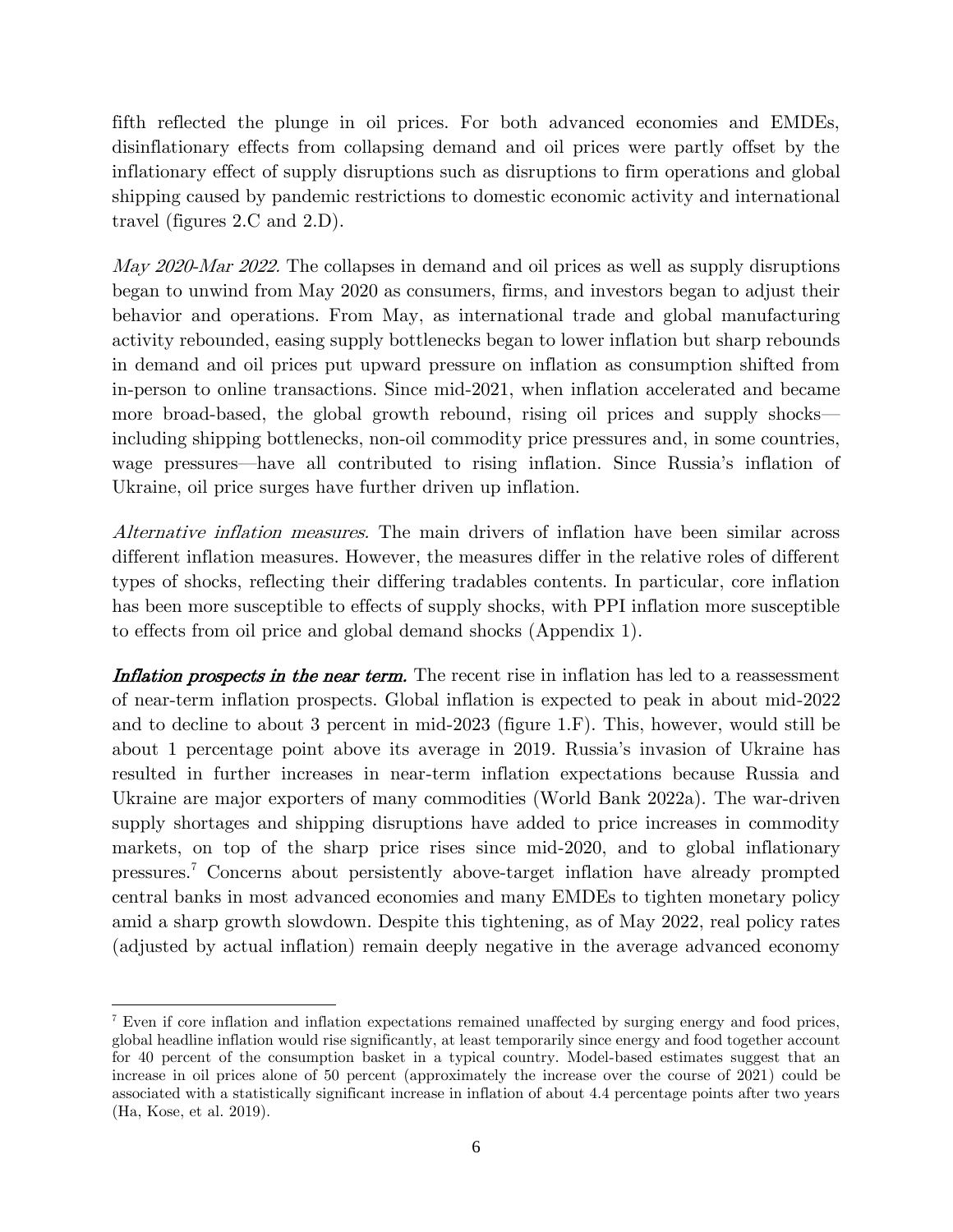(-5.2 percent) and in the average EMDE (-3.2 percent).

**Risks to inflation projections.** There are material risks that inflation could rise higher or remain elevated for longer than currently projected. If supply disruptions persist or commodity prices continue to climb—in the event of a protracted war in Ukraine, for example, or recurring pandemic outbreaks and movement restrictions in China—inflation could remain above central banks' target ranges in many countries. If inflation remains elevated, the risk will also grow that expectations of higher inflation become baked into wage and price setting behavior. Financial market-based inflation expectations have already risen with Russia's invasion of Ukraine and the supply disruptions arising from pandemic outbreaks and control measures in major EMDEs, and there are concerns that a more significant unanchoring of inflation expectations could occur that would force major advanced-economy central banks to tighten policy by more than currently anticipated, slowing growth and even tipping some economies into recession.

## 3. Evolution of growth

Growth in the 1960s and 1970s. After two decades of robust global growth in the 1950s and 1960s, the 1970s were a period of sharply slowing global growth. The decade was marked by a global recession in 1975 and two recessions in the United States (1969-70, 1973-75) with a third U.S. recession (1980) ushering in the subsequent decade. Overall, global growth in the 1970s averaged 4.1 percent per year, well below the 5.5 and 5.1 percent, respectively, of the 1960s and 1950s. The global supply shocks that drove up inflation, like the two oil price shocks of the 1970s, also drove down growth.

**Growth in the pre-pandemic decade.** On the eve of the pandemic, in 2019, global growth reached a decade low of 2.6 percent, about 1 percentage point below the 3.4 percent in 2011 (figure 3.A). At 3 percent a year on average over the decade, growth in the 2010s was considerably below average growth of 3.4 percent per year in the preceding decade. The pre-pandemic decade was beset by crises and other adverse shocks that buffeted a wide range of countries and contributed to weaker output and trade growth (Kose and Ohnsorge 2020; World Bank 2021a). A rebound from the 2007-09 global financial crisis was followed by the euro area crisis in 2010-12; financial market jitters in 2013 (the "taper tantrum") highlighted financial stability risks in some major EMDEs; a steep commodity price slide during 2011-16 undercut the main drivers of growth in a wide swath of EMDEs; a policy-guided slowdown in China towards more sustainable growth rates eroded export demand for many EMDEs; a prolonged period of sluggish global trade and FDI flows dampened activity; and trade tensions between major economies starting in 2017 increased policy uncertainty and weakened confidence.

**Growth prospects: Near-term.** After its pandemic-related collapse in 2020, global growth rebounded to 5.7 percent in 2021, supported by unprecedented fiscal and monetary policy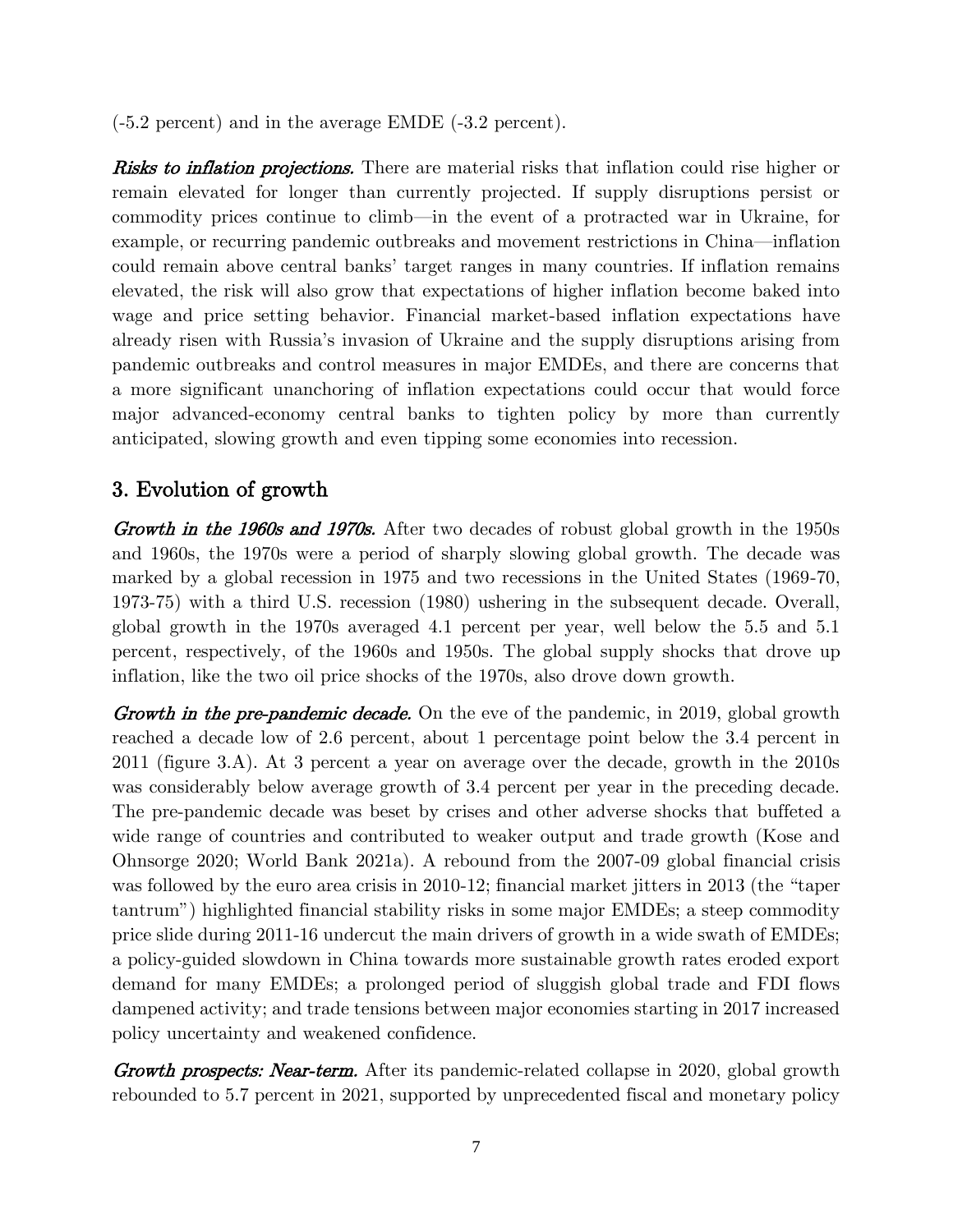accommodation. It is now expected to slow to 2.9 percent in 2022 and 3.0 percent in 2023 because of the war in Ukraine, the fading of pent-up demand, and the withdrawal of policy support amid high inflation. Global growth is expected to remain at 3.0 percent in 2024 as output in advanced economies returns to its pre-pandemic trend. The recovery will lag in EMDEs, however, where output will remain about 5 percent below pre-pandemic trends even in 2024. These projections represent significant downgrades from forecasts six months ago. They are also subject to substantial uncertainty, with risks clearly tilted to the downside.

**Growth prospects: Longer-term.** Beyond the near-term, global growth is expected to slow further over the 2020s, reflecting a trend weakening of the fundamental drivers of growth (Dieppe 2021; Kose and Ohnsorge 2020; World Bank 2021b; figures 3.B and 3.C; Appendix 2). Working age population shares in advanced economies began declining in the mid-1980s; in EMDEs, this process started in about 2010 and is set to continue over the next decade. The elevated uncertainty about the effects of both the pandemic and Russia's invasion of Ukraine on global trade and investment networks is expected to cause investment growth to remain weak (World Bank 2019). A global productivity growth slowdown since the early 2010s is expected to continue as the effects of earlier improvements to education and health outcomes as well as factor reallocation wane. As a result, global potential growth—the growth rate of the global economy at full capacity utilization, absent cyclical shocks— in the 2020s is expected to be 0.6 percentage points a year lower than in the 2010s (World Bank 2021b).

Consensus forecasters have recognized the weakening of fundamental drivers of growth and have steadily downgraded their long -term (10 years ahead) growth forecasts since the early 2000s (figure 3.D). This has been the case for both advanced economies and EMDEs: long-term growth forecasts for advanced economies have been downgraded by 0.6 percentage point between 2012 and 2022; for EMDEs, they have been downgraded by 1.8 percentage point.

## 4. Echoes of the stagflation of the 1970s?

The rapid emergence of above-target inflation around the world has raised concerns that an era of low inflation is coming to an end. Forces supporting the global expansion of output in recent decades—which included technological advances, the shift of labor out of agriculture in many EMDEs, globalization, and rapid population growth—were strongly disinflationary. As these fade, alongside recent supply shocks, inflationary pressures could build, echoing the experience of the 1970s, when large supply shocks, accommodative policies, and a fading of structural forces that promoted growth and disinflation triggered prolonged stagflation. A key difference that mitigates the risk of such a reoccurrence is that improved monetary policy frameworks in advanced economies and many EMDEs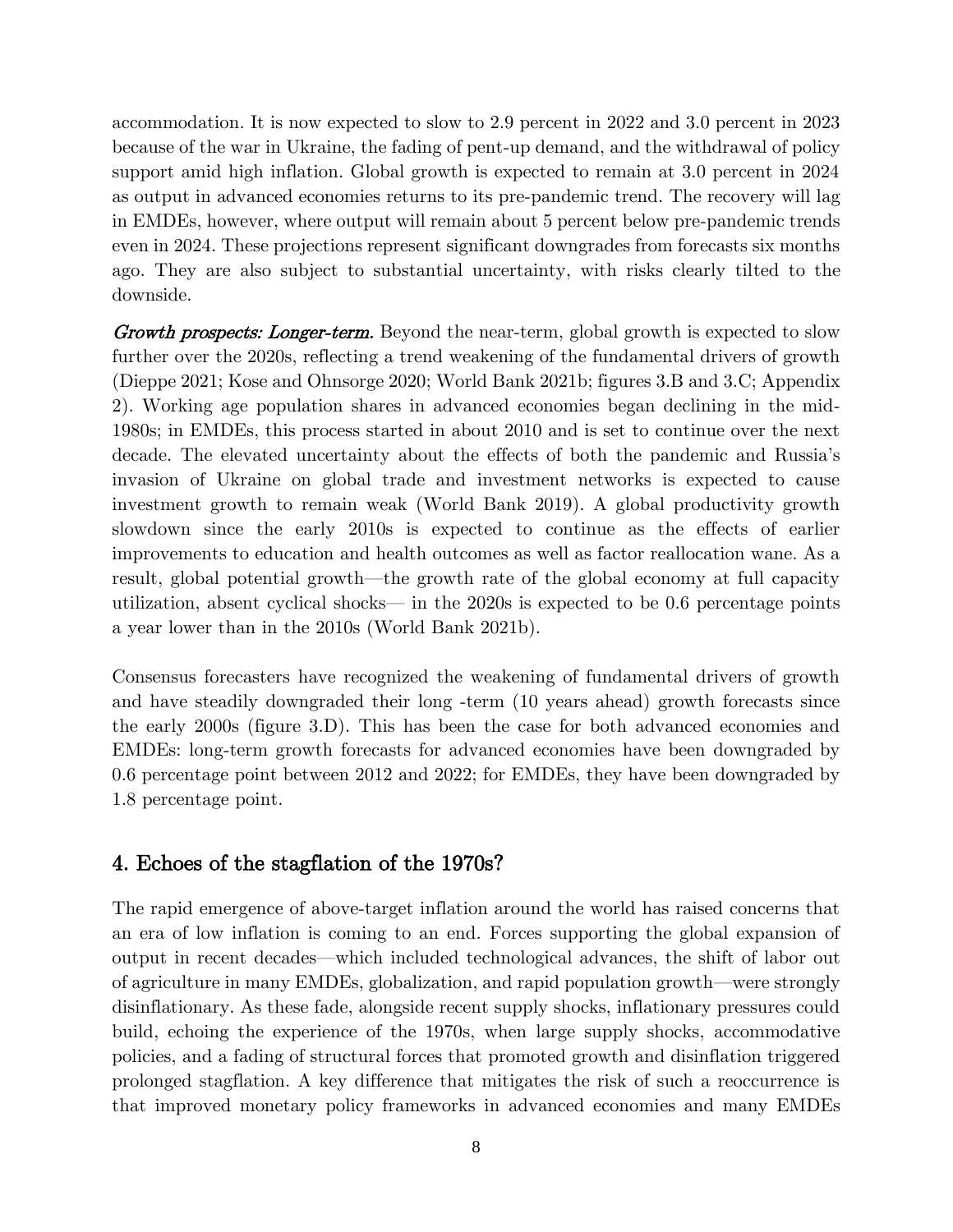have strengthened central bank credibility and helped anchored long-term inflation expectations.

## 4.1. Similarities to the 1970s

The current juncture resembles the early 1970s in three key respects: supply shocks and elevated global inflation in the near-term, preceded by a protracted period of highly accommodative monetary policy in major economies, together with recent marked fiscal expansion; prospects for weakening growth over the longer term, which echo the unforeseen slowdown in potential growth of the 1970s; and vulnerabilities in EMDEs to the monetary policy tightening by advanced economies that will be needed to rein in inflation.

**Supply shocks after prolonged monetary policy accommodation.** Supply disruptions driven by the pandemic and the recent supply shock dealt to global energy and food prices by Russia's invasion of Ukraine resemble the oil shocks in 1973 and 1979-80 (figure 4.A). The 1970s witnessed the largest energy and food price shocks of the past fifty years. Price increases between April 2020 to March 2022 were the second largest for energy and third largest for food for any equivalent period since 1970 (figure 4.B).

Then and now, monetary policy generally was highly accommodative in the run-up to these shocks, with interest rates negative in real (inflation-adjusted) terms for several years (figures 4.C and 4.D). Global real interest rates averaged - 0.5 percent over both the 1970-1980 and the 2010-2021 periods. The experience of the 1970s was that the delay in raising monetary policy rates ultimately made the required increase much greater (figure 4.E). After several months of above-target inflation in major advanced economies, a steeper-than-anticipated policy tightening may now again be required to return inflation to target—and this might trigger a hard landing (Blanchard 2022; Summers 2022; Gagnon 2022). With EMDE debt at multidecade highs, the associated rise in global borrowing costs and exchange rate depreciations may trigger financial crises, as it did in the early 1980s.

Weaker growth. The global economy has been emerging from the pandemic-related global recession of 2020, just as it did during the stagflationary period after the global recession in 1975 (figure 4.F).<sup>8</sup> While the inflation run-up since the 2020 global recession triggered by the COVID-19 pandemic has been less steep than that after the 1975 recession, the projected growth slowdown is considerably steeper. Between 2021 and 2024, global growth is projected to slow by 2.7 percentage points, more than twice as much as between 1976

<sup>8</sup> The global recession of 1975 followed the first major oil price shock the world economy had ever experienced (Kose and Terrones 2015). Oil prices shot up fourfold following the OPEC's oil embargo that began in October 1973. Although the embargo ended in March 1974, the supply shock associated with the sharp rise in oil prices quickly translated into a substantial increase in inflation and a deep contraction in output in a number of countries.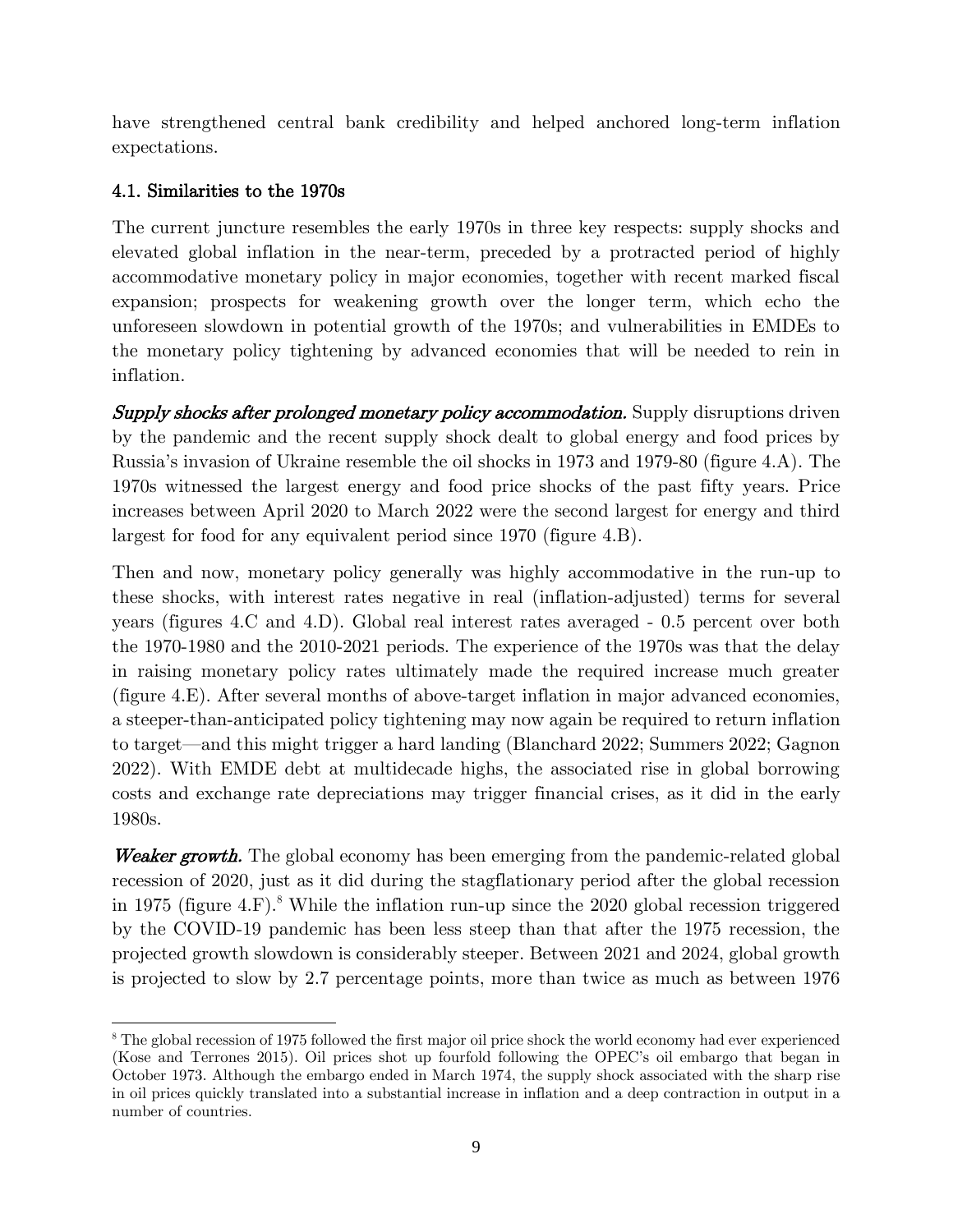and 1979. The slowdown is expected to be particularly pronounced for advanced economies, but it will also be significant for EMDEs. This slowdown mostly represents a return to potential growth after the post-recession rebound, which reflected the response to massive policy stimulus.

Over the 2020s as a whole, potential global growth is expected to slow 0.6 percentage point below the 2010s average. This structural weakening would resemble the prolonged growth slowdown during the stagflation of the 1970s. For comparison, annual average global growth slowed by 1.2 percentage point between the 1960s and 1970s and by another 1.1 percentage point during the 1980s (to 3 percent on average, Kose, Sugawara and Terrones  $2021$ .<sup>9</sup> The current juncture also invites comparisons to the persistent overestimation of potential growth and underestimation of output gaps in the  $1970s$ <sup>10</sup>

Significant EMDE vulnerabilities. In the 1970s and early 1980s, as now, high debt, elevated inflation and weak fiscal positions made EMDEs vulnerable to tightening financial conditions. e stagflation of the 1970s coincided with the first global wave of debt accumulation of the modern era (figures 5.A and 5.B; Kose et al. 2020).<sup>11</sup> Low global real interest rates and the rapid development of syndicated loan markets encouraged a surge in EMDE debt, especially in Latin America and many low-income countries (LICs), especially in Sub-Saharan Africa. In Latin America, total external debt rose by 12 percentage points of GDP over the course of the decade while, in LICs, it rose by 18 percentage points of GDP. Much of this debt was in foreign currency and short-term, as capital flowed from oil exporters to EMDEs with large fiscal and current account deficits (figure 5.C). When major advanced-economy central banks—and especially the U.S. Federal Reserve—started to forcefully tighten monetary policy in the late 1970s to stem inflation, a series of debt crises erupted (figure 5.D).

By comparison, the 2010s featured the fourth (and current) wave of global debt accumulation involving the largest, fastest, and most broadbased increase in government debt by EMDEs in the past 50 years. A number of LICs are already either in or near debt distress. The sheer magnitude and speed of the debt buildup heightens the associated risks. Additional vulnerabilities have arisen from increased exposure to nontraditional

<sup>9</sup> This trend slowdown in global potential growth has also been reflected in a steady decline in the neutral real interest rate (Holston, Laubach, and Williams 2017). The gap between actual real interest rates and neutral real interest rates proxies the degree of monetary policy accommodation. Although real interest rates now are much more deeply negative (-3.4 percent in the 2020s) than in the 1970s (nil on average), the gap to the respective neutral rates (4.3 percent in the 1970s, 0.4 percent in the 2020s) is similar. Since the neutral interest rate is unobservable, its estimates are highly uncertain; depend on macroeconomic forces, policy regimes, and estimation approach; and have only a tenuous link to trend output growth (Brand, Bielecki, and Penalver 2018; Clark and Kozicki 2005; Hamilton et al. 2016; Summers and Rachel 2019).

<sup>&</sup>lt;sup>10</sup> Some researchers discussed the roles of overoptimistic assessment of the output gap associated with the productivity slowdown of the late 1960s and early 1970s in driving inflation and monetary policy decisions (DeLong 1997, Orphanides 2003, and Blinder and Rudd 2013).

<sup>&</sup>lt;sup>11</sup> There have been four waves of broad-based debt buildup in EMDEs since 1970: 1970-89; 1990-2001; 2002-09; 2010 onwards.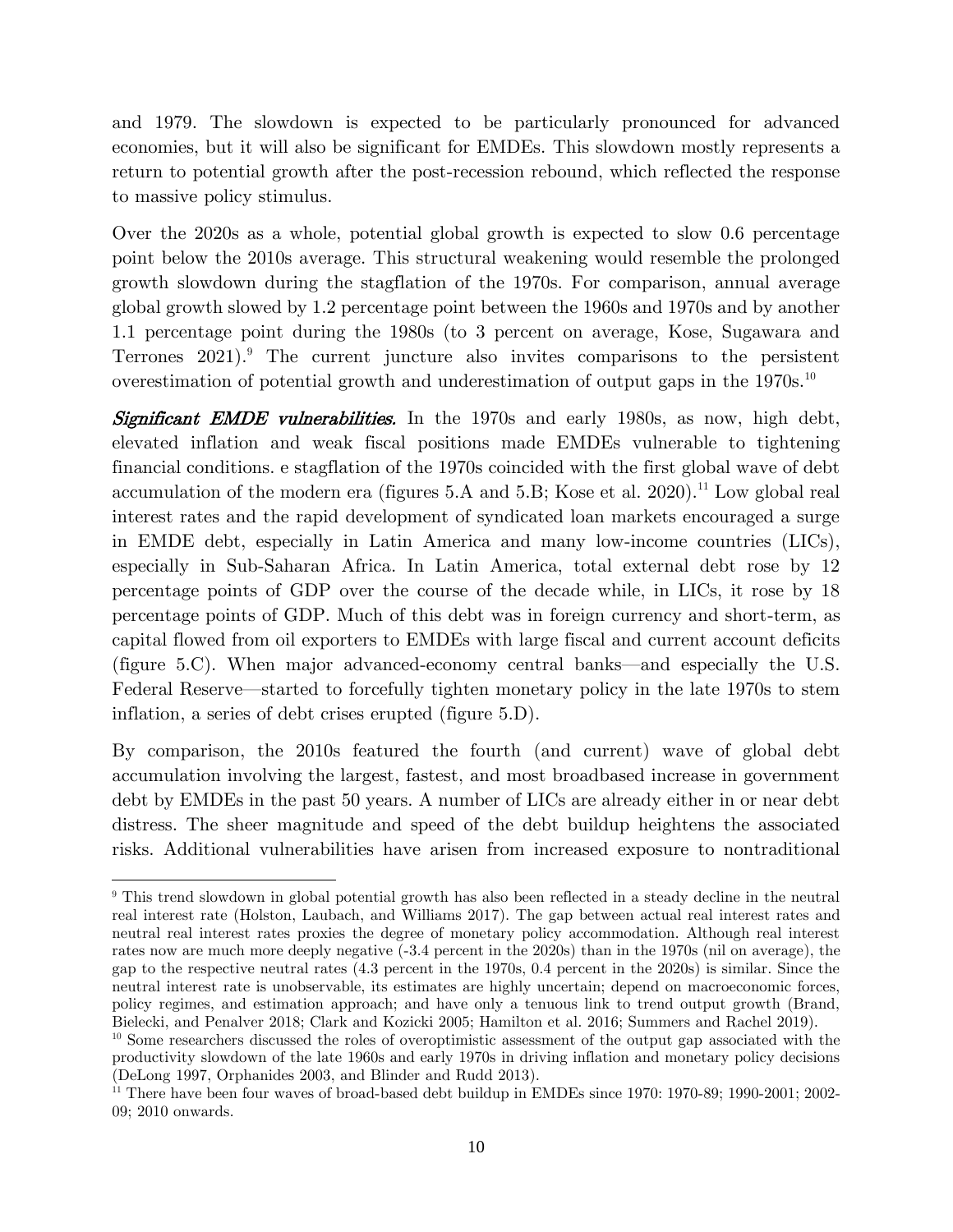official creditors and to commercial debt (Kose et al. 2021). This, combined with the risk that inflation pressures will force steep monetary policy tightening among major advanced economies, raises the specter of a renewed series of financial crises in EMDEs, as in the 1980s.

### 4.2. Differences from the 1970s

There are some important cyclical and structural differences between the 1970s and the current situation.

**Smaller shocks.** At least thus far, the magnitude of commodity price jumps has been smaller than in the 1970s. In the wake of the two major oil crises, oil prices quadrupled (in U.S. dollar terms) in 1973-74 and doubled in 1979-80. As of May 2022, oil prices have roughly tripled from their lows of early 2020 and doubled since early 2021, but to a level that is still only about two-thirds of those in 1980. For now, global inflation in 2022 is still less broad-based than it was in the 1970s, and core inflation has remained relatively low in most countries, even if it has recently picked up.<sup>12</sup> This stands in contrast to 1979-80, when a steep global inflation acceleration was broad-based across virtually all sectors (figures 6.A and 6.B). High inflation in some sectors is expected to return to low levels once supply disruptions ease and commodity prices stabilize (Ilzetzki 2022). However, the rate of unemployment is lower now than it was at the end of the 1970s implying potentially even larger wage and price pressures (figures 6.C and 6.D).

More credible monetary policy frameworks. Monetary policy frameworks have become increasingly focused on price stability over time. In the 1970s, central banks often faced competing objectives—aiming for both high output and employment, as well as for price stability. Monetary policy in the 1970s, in particular in the United States, has been described as "go/stop" policy that oscillated between concerns about unemployment and inflation and, with the benefit of hindsight, ended up being accommodative (Blinder 1979; Goodfriend 2004). Many central banks in advanced economies, freed in 1971 from the constraints of the Bretton Woods system of fixed exchange rates, aimed to support economic activity with monetary expansion, without realizing that potential output growth had started to slow (DeLong 1997). Monetary policy was guided by a naïve view of the Phillips curve, which suggested tradeoffs between unemployment and inflation that could be exploited for policy purposes (Bernanke 2003).<sup>13</sup> Policy makers tended to

<sup>&</sup>lt;sup>12</sup> The Unites States is an exception among advanced economies in its much broader-based inflation pressures.

<sup>&</sup>lt;sup>13</sup> What became apparent over the 1970s was that the relationship between unemployment and inflation was unstable because changes in inflation expectations, so that a given level of unemployment could be accompanied by any number of inflation outcomes (Friedman 1968; Kuttner and Robinson 2010; Phelps 1968). As a result, central banks today estimate the Phillips curve using the concept of the non-accelerating inflation rate of unemployment, the NAIRU, and take into account inflation expectations (Tootell 1994;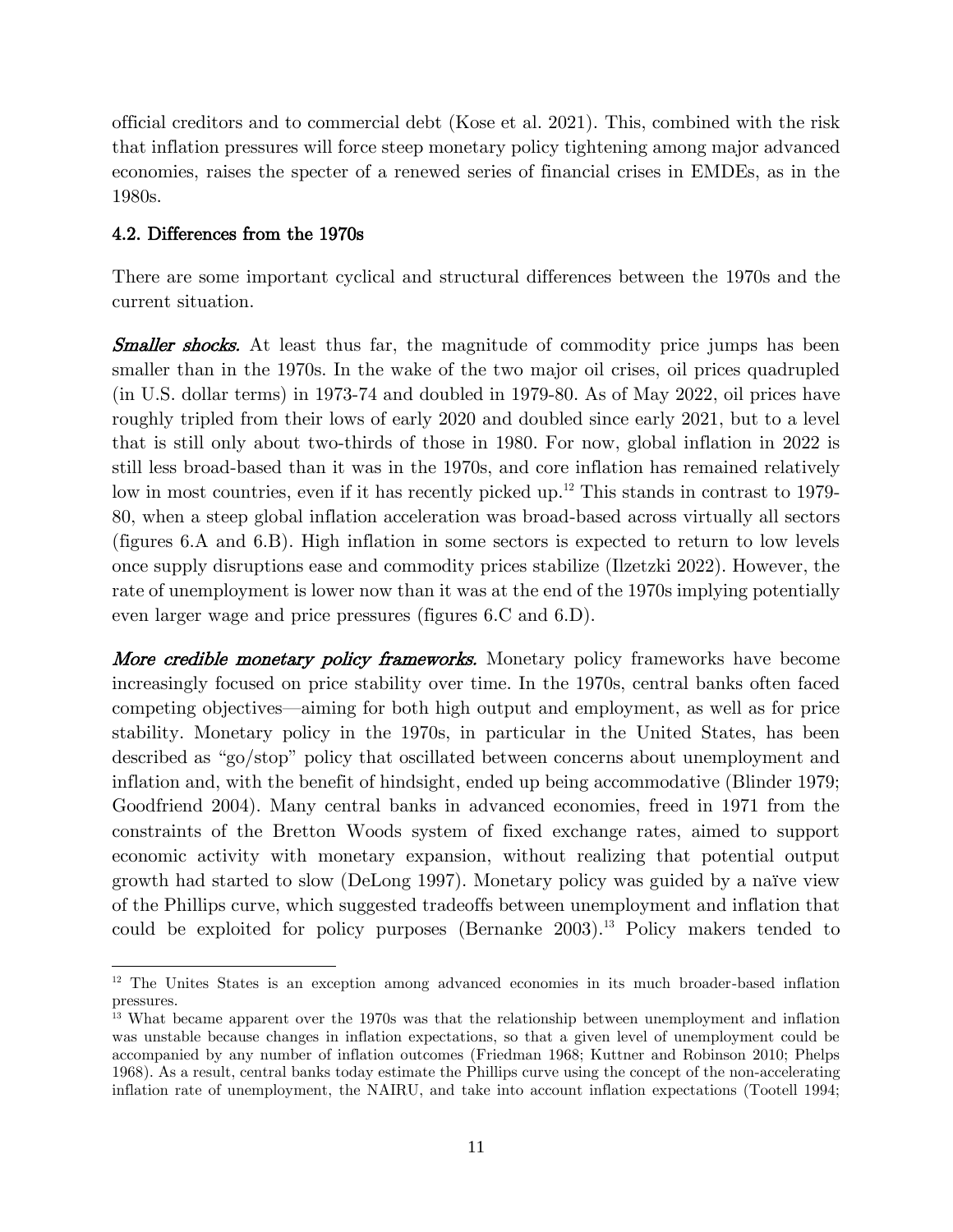attribute rising inflation to special factors, and underestimated the size of demand pressures and the persistence of inflation (Blinder 1979; Primiceri 2006).

The vast majority of EMDE central banks sought to maintain exchange rate pegs or tightly managed exchange rate regimes to anchor inflation during 1950-1980 (Ilzetzki, Reinhart, and Rogoff 2019). These central banks did not have operational independence but often dealt with challenges associated with high inflation, partly driven by chronic fiscal imbalances. In EMDEs, the financial sector was repressed as uncompetitive or government-owned banks kept nominal interest rates artificially low. International capital flows were also subject to controls (Frankel 2010).

In contrast, central banks in advanced economies and many EMDEs now have clear mandates for price stability, typically expressed as an explicit inflation target (figure 7.A). They have adopted transparent operating procedures, announcing and justifying their settings for the policy rate after regularly scheduled monetary policy decision meetings. Over the past three decades, many have established a credible track record of achieving their inflation targets (Bordo et al. 2007; Eichengreen 2022).

**Better-anchored inflation expectations.** As a result of improvements in policy frameworks and better anchored inflation expectations, inflation—in particular core inflation—has become much less sensitive to inflation surprises (figure 7.B). The correlation of core inflation with import prices or producer prices, which are more sensitive to commodity price shocks, has declined significantly over time, despite continued high correlation between headline CPI inflation and PPI and import price inflation. This weakened correlation is also consistent with better-anchored inflation expectations (Ha, Kose, and Ohnsorge 2019). Similarly, the response of inflation expectations to inflation surprises, another indicator of the strength of the anchoring of inflation expectations, has fallen sharply over the past two decades, especially in advanced economies.

**More flexible economies.** The 1970s were a time of considerable structural economic rigidities, many of which have since been changed. In the average OECD country, collective bargaining covered four-fifths of employees; and the use of income and price policies as an instrument of inflation control (purportedly to help maintain low unemployment) was widespread among advanced economies, with price and wage controls were put in place in the United States in response to the oil price shock of 1973 (figure 7.C).<sup>14</sup> In 1973, interest rate and credit controls were in place in all but three OECD

Coibion et al. 2018). They no longer consider themselves able to permanently change unemployment (that is, change the NAIRU) but instead focus on achieving inflation targets (Gordon 2011). In the United Kingdom, monetary policy was less reliant on the Phillips curve as a policy tool but generally skeptical of a major role for monetary policy as a driver of inflation (Nelson 2001, Nelson and Nikolov 2004).

<sup>&</sup>lt;sup>14</sup> In the United States, in addition to rising energy and food prices, the relaxation of wage and price controls in 1973 also contributed to a jump in inflation in the early 1970s (Blinder 1982).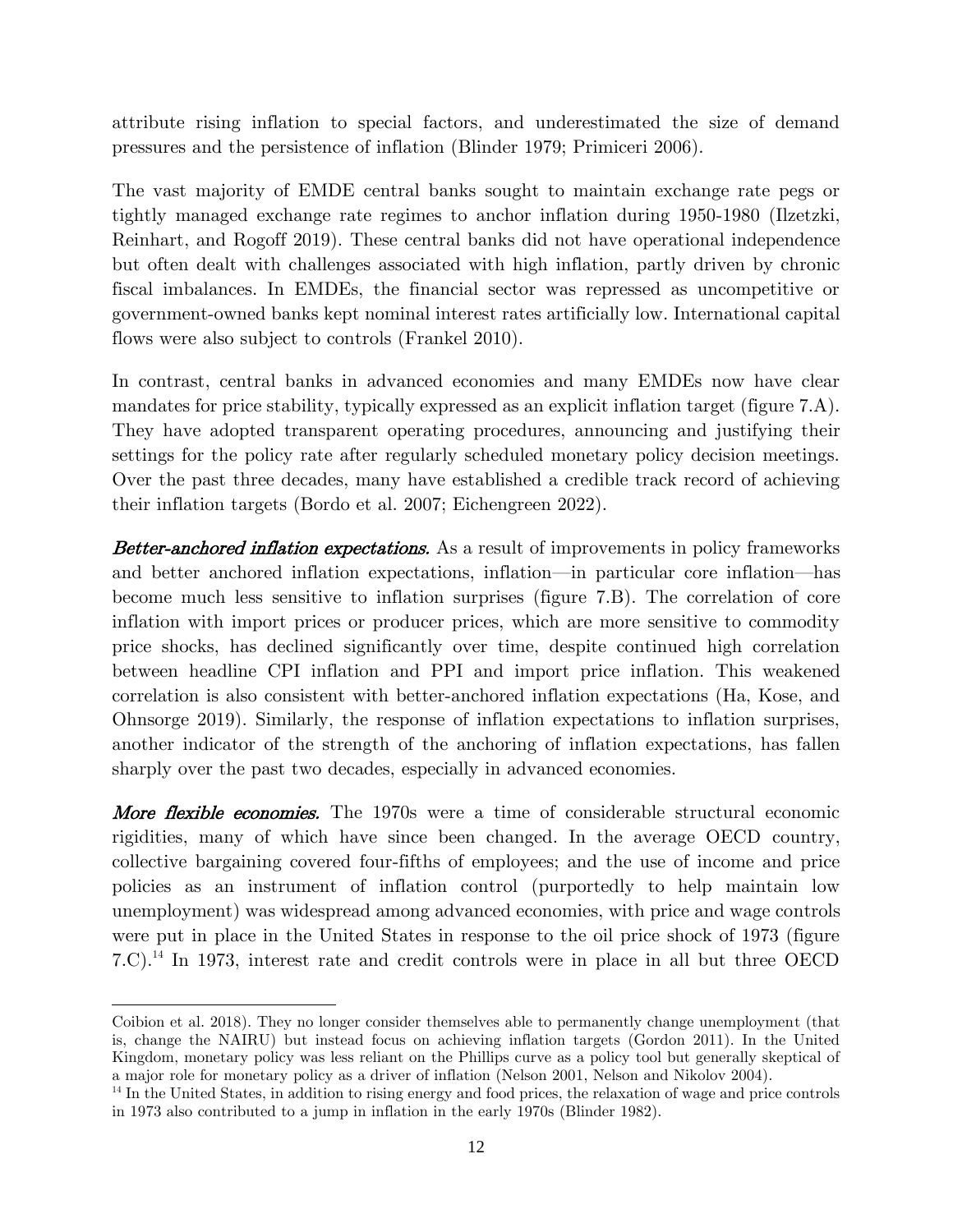countries and all EMDEs with available data had interest rate controls and all but one maintained credit controls (Abiad, Detragiache, and Tressel 2010).

The intervening decades have seen sweeping liberalizations of labor, product, and financial markets. By 2020, only half of employees in OECD countries were covered by collective bargaining; and by 2018, product market regulations had eased such that the OECD's product market regulation index has fallen to two-thirds its level two decades previously (Égert and Wanner 2016; OECD 2019). By 2005, interest rate and credit controls had been entirely eliminated in all but five OECD countries; interest rate controls had been removed in about three-quarters of EMDEs and credit controls in almost one-half (Abiad, Detragiache, and Tressel 2010; Calice, Diaz-Kalan, and Masetti 2020). Today's greater economic flexibility, with less centralized wage setting and less financial repression, allow a faster supply and demand response in sectors where prices are rising particularly rapidly and reduce the likelihood of price-wage spirals becoming entrenched.

In addition, the energy intensity of GDP has fallen considerably since the 1970s (figure 7.D; World Bank 2022a; Igan et al. 2022). In advanced economies and EMDEs, energy efficiency has increased, with a steady decline in the amount of energy needed to generate a dollar of income. Oil-importing countries have taken numerous steps to reduce their vulnerability to energy shocks. Instead of oil, they have substituted other sources such as natural gas and renewables, including solar and wind.

**Less fiscal accommodation.** The 1960s and 1970s were marked by expansionary fiscal policy. In contrast, fiscal policy tightening is expected in coming years as governments withdraw the unprecedented fiscal support provided during the pandemic. In the two dozen advanced economies with available data, primary fiscal balances weakened by 1.5- 6.5 percentage points of GDP and government spending rose by 5-25 percentage points of GDP over the course of the 1970s.<sup>15</sup> In contrast, today, fiscal policy is expected to tighten in advanced economies over the forecast horizon, as governments unwind fiscal support in 2020 that averaged 29 percent of GDP in advanced economies and 7 percent of GDP in EMDEs (World Bank 2022b). By 2023, two-thirds of advanced economies are expected to have unwound most of this stimulus and, by 2024, two-thirds of EMDEs are expected to have done so. This is likely to constitute a major brake on demand growth and help moderate price pressures.

## 5. End of stagflation of the 1970s and lessons for today

<sup>&</sup>lt;sup>15</sup> Fiscal policy volatility was substantial in the United States during 1960-80. Great Society spending in the early 1960s was compounded by Vietnam war spending in the mid-1960s, only partially unwound with the 1968 tax surcharge to rein in inflation, followed by social spending in the run-up to the 1972 presidential election and a tax cut in 1975 to spur a recovery, and then followed by fiscal consolidation amid concerns about inflation (Blinder 2004).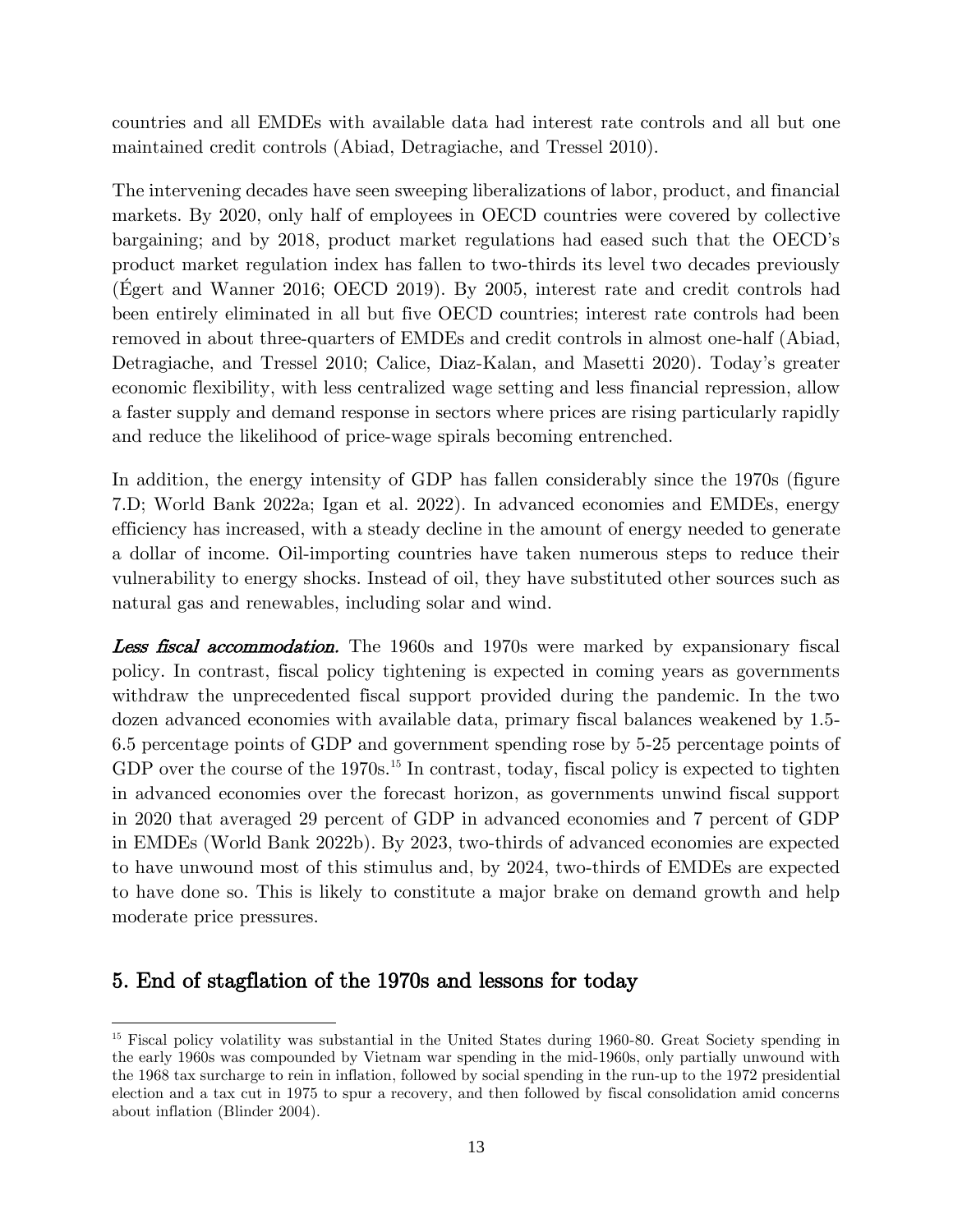Policy tightening in the late 1970s and early 1980s to contain high inflation played a major role in triggering a global recession in 1982 and financial crises in EMDEs. This experience illustrates the risk of inflation remaining elevated amid weak growth, forcing a strong monetary policy response, and triggering a global recession and financial crises among the EMDEs. A key lesson from the 1970s is that central banks need to act in a pre-emptive manner to avoid a loss of confidence in their commitment to maintaining low inflation—specified today in their inflation targets—and to prevent a de-anchoring of inflation expectations. Fiscal policy also needs to do its part, not least since monetary policy will struggle to be credible if fiscal positions are unsustainable.

## 5.1. Aftermath of high inflation in the 1970s

Recessions in advanced economies. Eventually, in the late 1970s and early 1980s, monetary policy tightening—guided by prioritization of the aim of restoring price stability—reduced inflation in advanced economies to a median of 3 percent in 1986 from its peak of 15 percent in 1974, and established central bank credibility, although often at the cost of deep recessions with high unemployment.<sup>16</sup> In the United States, for example, short-term interest rates almost doubled between early 1979 and mid-1981, with the federal funds rate reaching a peak of 19.1 percent. In the wake of these interest rate increases, U.S. output contracted by more than 2 percent between early 1981 and mid-1982 and unemployment reached a peak of 10.8 percent in late 1982. The sharp increase in policy rates in the United States coincided with a synchronized decline in global activity and played a major role in triggering the 1982 global recession (figures 8.A and 8.B; Kose and Terrones 2015). In advanced-economy Europe, some central banks had prioritized inflation control early, and had responded earlier to rising inflation. As a result, in these countries, peak inflation was lower than in the United States, although the inflation declines were also accompanied by tighter monetary policy and recessions in the early 1980s.<sup>17</sup>

**Financial crises in EMDEs.** While inflation in advanced economies generally declined after the 1982 global recession, it remained high in EMDEs throughout the 1980s and was accompanied by financial crises (figure 8.C). A number of Latin American countries and LICs were particularly vulnerable to rising borrowing costs because they had had accumulated large debts during the 1970s (mainly funded from the windfall reaped by the oil-exporting countries from high world oil prices). The sharp increase in global interest

<sup>&</sup>lt;sup>16</sup> In addition to the United States, many advanced economies tightened monetary policy during this period, including Austria, Canada, Germany, and the United Kingdom.

<sup>17</sup> Central banks in Germany, Austria, and Switzerland, in particular, operated more transparent and discretionary monetary policies, based partly on their historical experiences of high inflation, compared with other advanced economies (Laubach and Posen 1997). The central banks in these countries kept money supply growth, their main monetary policy tool at the time, lower than in the United States and other major European countries. This resulted in lower inflation in these countries in the late 1970s—on average 2- 5 percent in 1976-80—than in the United States (9 percent), the United Kingdom (14 percent), Italy (16 percent), and France (11 percent). Over the same period, output growth in these countries was about 3 percent, comparable to that in the United States and other major European countries.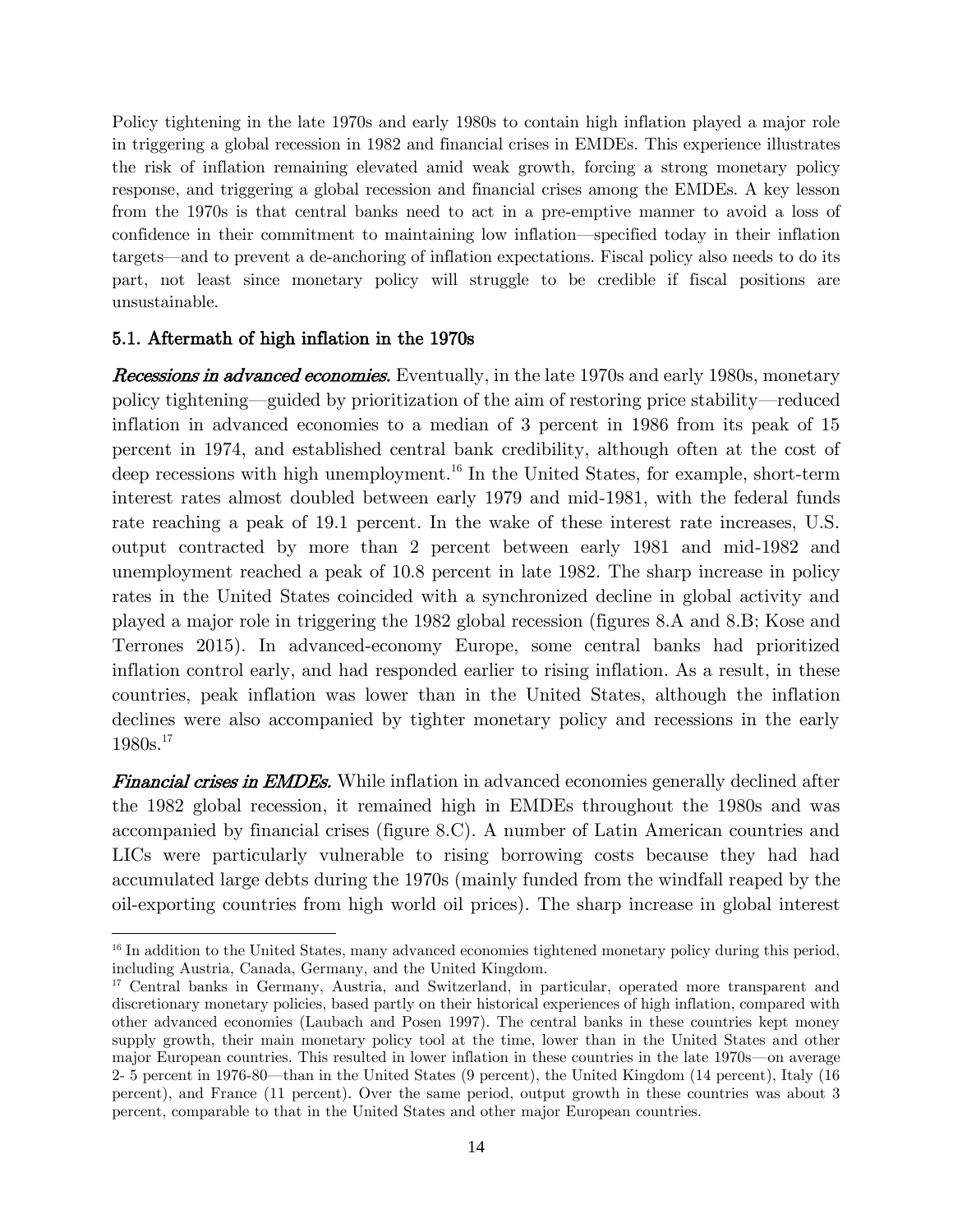rates and the collapse of commodity prices in the early 1980s made servicing this debt very difficult (Arteta et al. 2015). Amid a contraction in global trade during the 1982 global recession, Mexico's default in August of that year marked the beginning of the Latin American debt crisis and the region's "lost decade." In LICs, especially in Sub-Saharan Africa, levels of debt were much lower in nominal terms than in Latin America, although they became very high relative to GDP over the same period. Many of these countries also experienced financial stress and faced sovereign debt crises in the 1980s.

## 5.2. Implications for the 2020s

In the near-term, inflation is likely to remain elevated as recent demand and supply shocks continue to affect wage and price setting. But there are reasons to expect that these pressures will prove temporary. Unlike the situation in the 1970s, central banks have wellestablished inflation targets, strengthened operational autonomy and, in many cases, substantial credibility built up over several decades. Inflation expectations are therefore more likely to remain well anchored, especially if central banks signal their resolve to contain price pressures (Armantier et al. 2022; Bordo and Orphanides 2013). As central banks tighten monetary policy and pandemic-related fiscal stimulus is unwound, demand pressures will moderate; as the supply disruptions caused by Russia's invasion of Ukraine are priced in, commodity prices will stabilize, albeit at high levels; and as global production lines and logistics adjust, supply bottlenecks will ease (Ilzetzki 2022; Reifenschneider and Wilcox 2022; World Bank 2022a).

However, the experience of the 1970s is a reminder that there is still a considerable risk that inflation remains high or continues to rise. First, there could be further supply shocks which could cause repeated inflation overshoots that may eventually deanchor inflation expectations. Second, central banks could fail to reach their inflation targets often or long enough that the public loses confidence in their commitment or ability to maintain price stability. While wage growth thus far has generally been moderate outside the United States, higher inflation expectations could eventually raise it and become entrenched in institutional arrangements such as automatic indexation and cost-of-living adjustments (Boissay et al. 2022).

## 5.3. Structural forces of disinflation

In addition to these short-term risks to inflation, the structural forces that have depressed inflation over recent decades may fade. Demographic changes, technological advances, globalization, and structural changes were instrumental in keeping inflation low over the past three decades (Ha, Kose, and Ohnsorge 2022). Should these forces recede, increases in short-term inflation may become more persistent, and thus threaten the anchoring of long-term inflation expectations (Gersbach 2021; Rogoff 2003, 2014).

While all these structural factors have been credited with contributing to the decline in inflation over the past three decades, the magnitudes of their effects remain poorly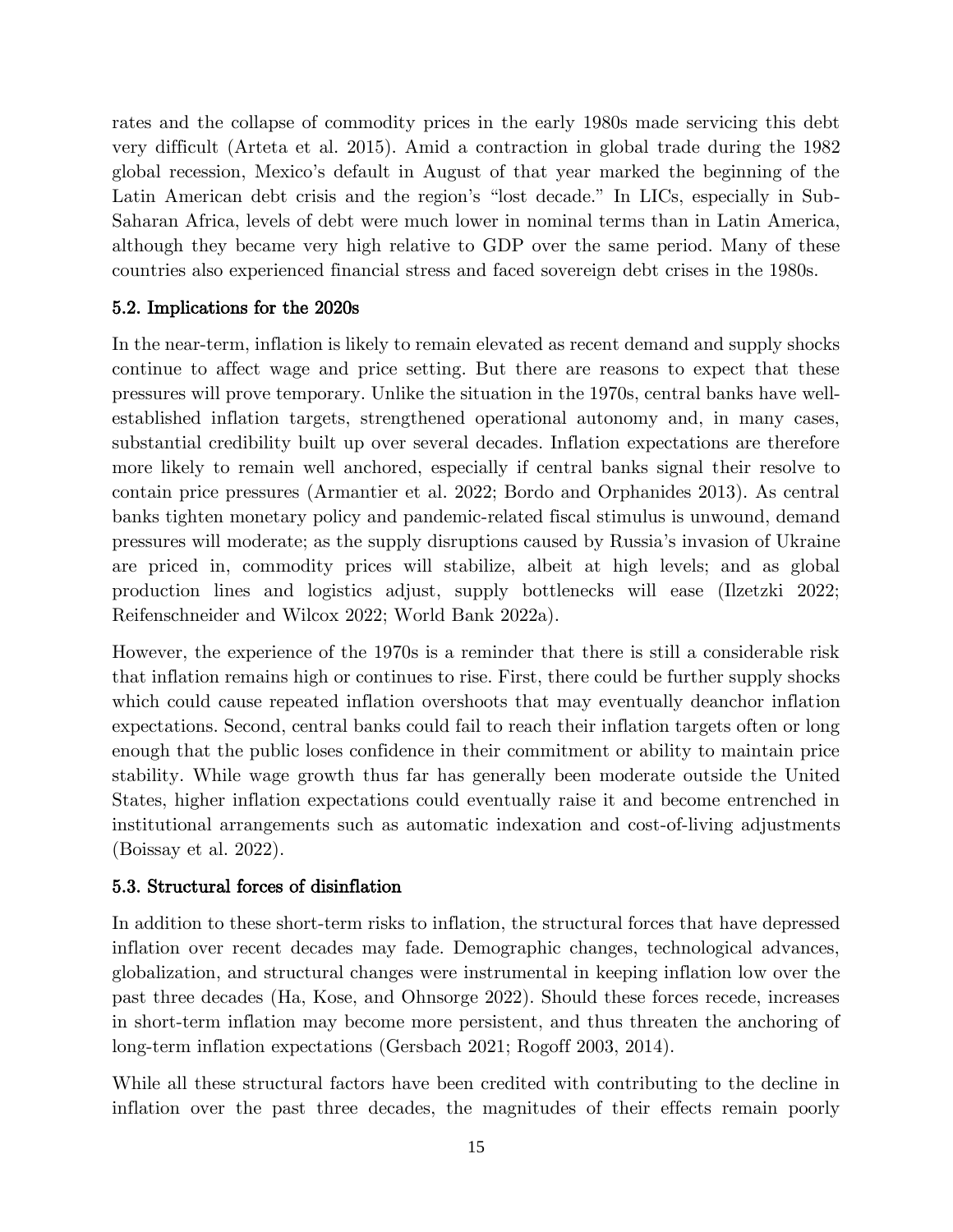understood. These forces could also interact with cyclical shocks that could generate unpredictable swings in inflation.

**Demographic changes.** Rapid labor force growth, due to population growth and increased participation of women, helped dampen increases in wages and input costs (Goodhart and Pradhan 2020). There is possibility that the disinflationary benefits reaped from this process are now at an inflection point as the share of the working-age population stabilizes even in EMDEs (World Bank 2018).

**Technological advances.** Automation, the increasing adaptability of computers, robotics, and artificial intelligence have improved production processes in many sectors. These factors have lowered demand for routine production and clerical workers and lowered wage and price pressures (Autor, Dorn, and Hanson 2015). In some advanced economies, disinflation has also been attributed to price transparency and competitive pressures introduced by the growing digitalization of services (Goolsbee and Klenow 2018; Dong, Fudurich, and Suchanek 2017). It is possible that the biggest gains from such technological advanced have now been exhausted and future progress will be slower.

**Globalization.** Over the past three decades, the entry of China and Eastern Europe into the global trading system has greatly reduced the prices of many manufactured goods. Over the past decade, however, the maturing of global value chains appears to have contributed to slowing trade growth (World Bank 2020b). New tariffs and import restrictions, rising protectionist sentiment and growing geopolitical risks may eventually slow or even reverse the pace of globalization and its disinflationary impact.

**Sectoral shifts.** In EMDEs, the large-scale shift of resources from agriculture to higher productivity employment in manufacturing offered productivity gains (Dieppe 2021). The momentum for such shifts has already slowed over the past decade and may slow further over the next decade. As this process slows, its disinflationary impacts may recede.

Policy frameworks. Over the past four decades, many advanced economies and EMDEs implemented macroeconomic stabilization programs and structural reforms, improved fiscal frameworks, and gave their central banks clear mandates to control inflation. Mounting public and private debt in EMDEs or populist sentiment could weaken commitment to disciplined fiscal and monetary policy frameworks (Ha and Kindberg-Hanlon 2021; Kose et al. 2019).

## 6. Challenges for EMDEs

In response to intensifying inflationary risks, major advanced-economy central banks have already begun to tighten policy. Buttressed by decades of building inflation-fighting credibility, well-calibrated interest rate changes and adjustments to long-term asset holdings should engineer a soft landing, in which a reduction in inflation is achieved without a recession. However, even in such a benign disinflationary scenario, EMDEs may face significant challenges.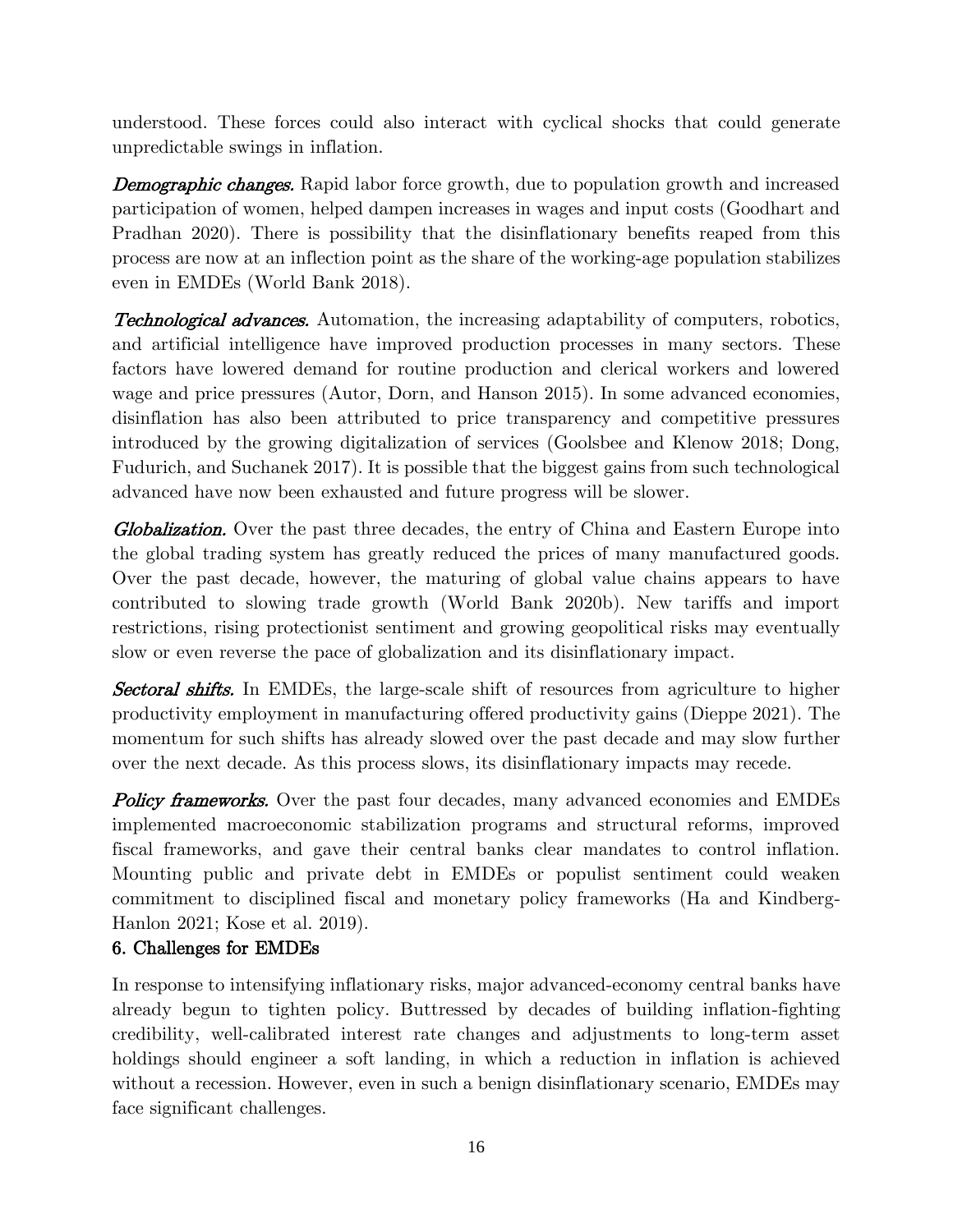Weaker anchoring of inflation expectations. The sensitivity of long-term inflation expectations to inflation surprises—the lack of anchoring of inflation expectations—is greater in EMDEs than in advanced economies although, in both country groups, it has declined over the past several decades (figures 9.A and 9.B).<sup>18</sup> In the median advanced economy, the sensitivity of inflation expectations to inflation surprises has declined to essentially zero and inflation expectations are pinned close to 2 percent. However, in EMDEs, inflation expectations have remained more sensitive to inflation surprises (figure 9.C).

Since the beginning of the pandemic, there have been marked increases in inflation and medium-term inflation expectations in many EMDEs in Europe and Central Asia, Latin America and the Caribbean, and South Asia, while expectations remained stable or even declined in EMDEs in East Asia and Pacific and Middle East and North Africa (figure 9.D). The risk remains that the energy and food price increases triggered by Russia's invasion of Ukraine, or the supply disruptions triggered by the renewed pandemic outbreaks and pandemic control measures in China, will lead to further increases in longterm inflation expectations among EMDEs.

Concerned about weak anchoring and rising inflation expectations, most inflationtargeting EMDEs began to tighten monetary policy much earlier than advanced economies, a few of them already in late 2020. To the extent that recent commodity price rises lead to broader price increases and work their way into core inflation, EMDE central banks will likely need to continue tightening policy to contain inflation expectations. This tightening of policy is taking place well before their economic recoveries from the pandemic are complete and will slow the return to full employment.

**Financial vulnerabilities.** Should inflation turn out to be more persistent or higher than currently anticipated, advanced-economy central banks may tighten monetary policy faster, or over a longer period, than currently expected. In the past, unexpectedly rapid policy tightening has tended to put downward pressure on asset prices and led to capital outflows and currency depreciation pressures, with especially adverse consequences for EMDEs. Coupled with high debt and sizable fiscal and current account deficits of many EMDEs, there is a danger that financial stresses will emerge in these economies and further hold back their recoveries from the pandemic (figure 8.D; Hoek, Kamin, and Yoldas 2020, 2021). These risks are particularly acute among those EMDEs with large current account deficits and a heavy reliance on foreign capital inflows, as well as EMDEs

<sup>18</sup> Following Gürkaynak, Levin, and Swanson (2010) and Beechey, Johannsen, and Levin (2011), Kose et al. (2019) assess the anchoring of inflation expectations by measuring the sensitivity of five-year-ahead inflation expectations to inflation surprises–defined as the difference between realized inflation and inflation expectations in the previous period. They report that for a 1 percentage point positive inflation surprise, in a typical EMDE, inflation expectations were revised up by about 0.2 percentage point six months later.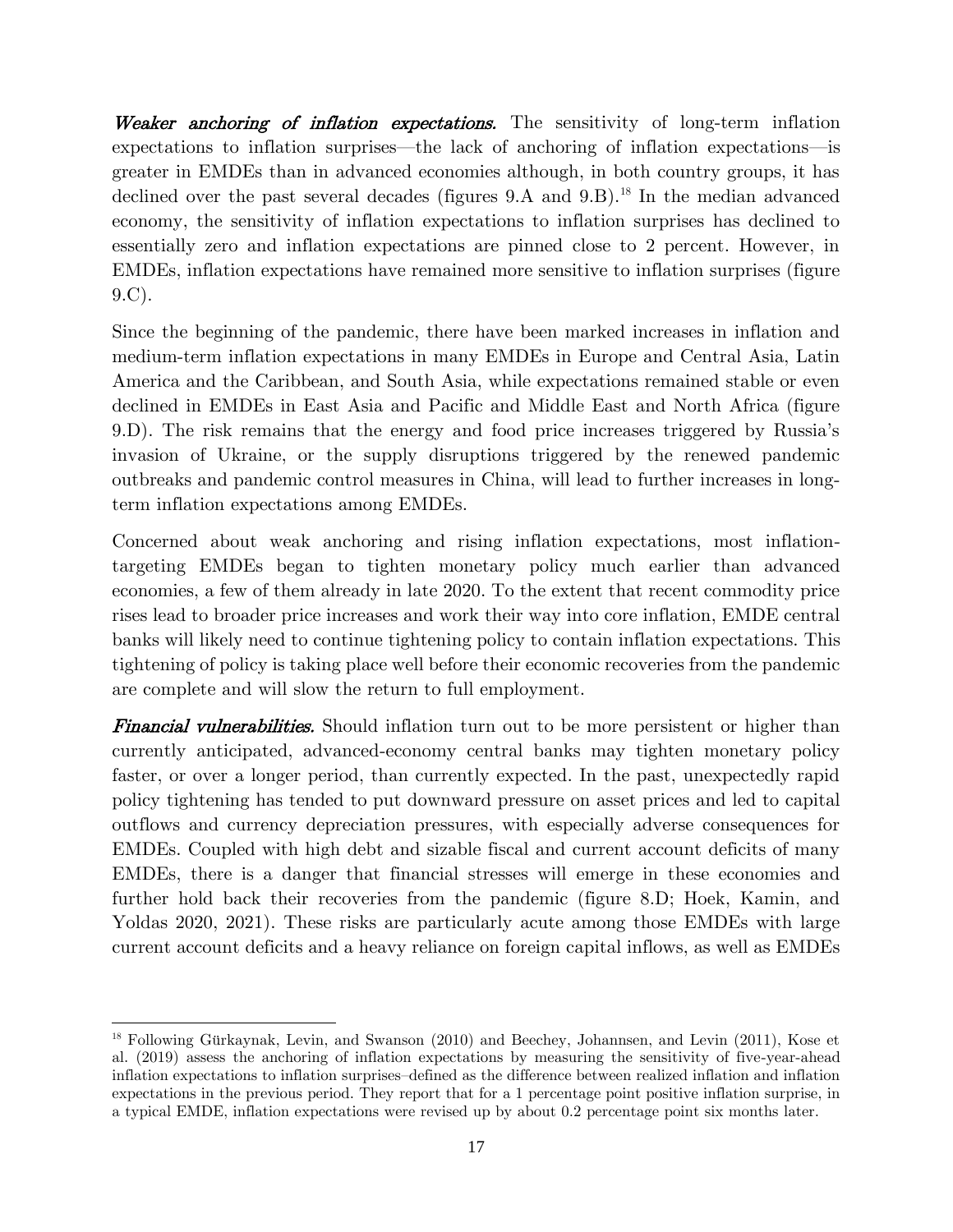with high levels of short-term or foreign-currency denominated government or private debt.

Increasingly influential global inflation cycle. In the 1970s, global inflationary pressures also led to a significant increase in EMDE inflation, including in those economies that had experienced low and stable inflation in the late 1960s and early 1970s (Cline 1981). During the 1970s stagflation, about two-thirds of EMDEs experienced a synchronized increase in inflation. Since then, inflation has become even more globally synchronized. The contribution of global factors to domestic inflation variation has doubled over the recent two decades (based on the median contribution across a large group of 99 countries) and now accounts for 22 percent of inflation variation (Ha, Kose, and Ohnsorge 2019b). Partly reflecting the increased influence of the global inflation cycle, inflation rates rose in almost all EMDEs in 2021 (from the previous year), and three-quarters of them are experiencing even higher inflation this year. Central banks in about two-fifths of EMDEs—in particular those in inflation-targeting countries—raised policy rates in 2021. Many more EMDEs have started tightening monetary policy in 2022. For EMDE central banks wishing to bring down domestic inflation, persistently high global inflation could require them to tighten monetary policy more forcefully than otherwise.

## 7. Policy options for EMDEs

A protracted period of weak growth likely lies ahead for the 2020s as the fundamental drivers of growth continue to weaken. In addition, a prolonged period of high inflation may be in store, unless central banks act promptly and decisively to stem persistent price pressures. The implication is that EMDE policy makers are facing the first significant global monetary policy tightening cycle after more than a decade of highly accommodative external financial conditions and in the midst of a major energy and food price shock. Amid deteriorating growth prospects and until inflation is reined in again, they may need to adjust to more expensive borrowing terms.

EMDE commodity exporters and importers may face somewhat different policy challenges. Commodity importers may need to contain inflation pressures without unduly dampening growth while at the same time containing fiscal and external pressures resulting from high commodity prices. Commodity exporters may need to be more aggressive in containing inflationary pressures in the face of rapidly expanding resource sectors.

Low-income countries face additional challenges because of the impact of double-digit food price inflation on food insecurity and poverty (World Bank 2022b). Broader policy efforts aimed at protecting the poorest, strengthening fiscal and monetary policy frameworks, and improving debt management are required in these economies.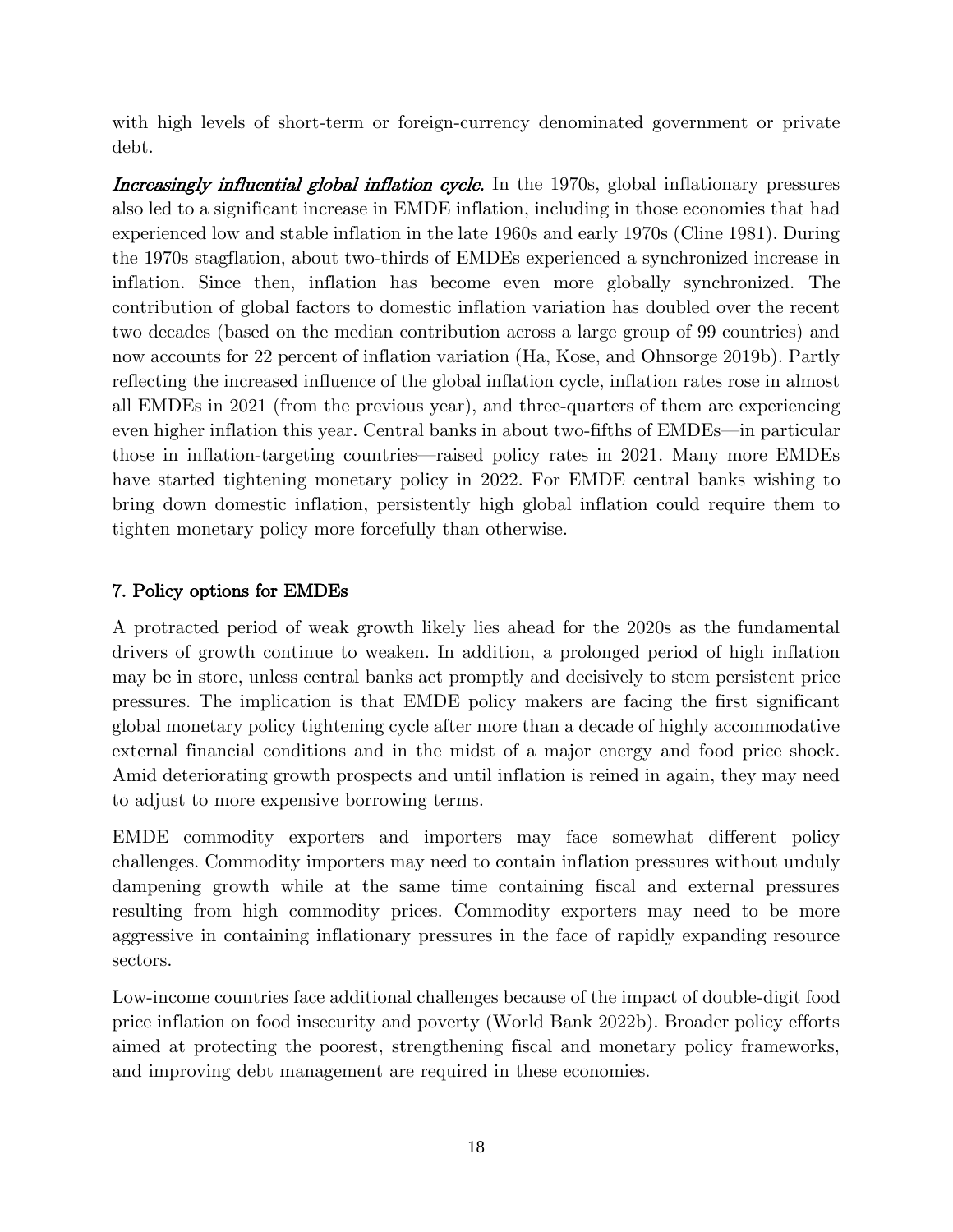Notwithstanding differences in some of the specifics of these policy challenges, EMDE policies will require careful calibration, credible formulation, and clear communication (Ha, Kose, and Ohnsorge 2022; Orphanides and Williams 2013). This approach can go a long way in making these economies more resilient to sudden shifts in global financial markets.

**Monetary policy.** Calibrating policy levers to get ahead of inflation without stifling the recovery will be key. Many EMDEs already began tightening monetary policy in 2021, to contain increases in inflation. Communicating monetary policy decisions clearly, leveraging credible monetary frameworks, and safeguarding central bank independence will be critical for EMDEs to manage the cycle. To reinforce the anchor of low inflation expectations, policy makers need to communicate clearly not only with financial markets but also with households and firms so that inflationary pressures do not translate into destabilizing increases in wages and production costs (Coibion et al. 2022; D'Acunto and Weber 2022).

**Financial policies.** Policy makers need to rebuild foreign exchange reserve buffers and realign prudential policy to prepare for potential financial stress. Such policies could also help dampen demand pressures. During the pandemic, at least three-fourths of EMDEs implemented regulatory forbearance measures to prevent a credit crunch. Many governments supported lending to firms to address liquidity constraints through loan guarantees and payment moratoria (World Bank 2022c). In light of these earlier interventions and rising risks, banking system exposures to exchange rate risk and rollover risk need to be monitored carefully and, if necessary, contained through macro- and microprudential policies. Credit quality and nonperforming loans need to be reported transparently such that prompt corrective action can be taken. Banks' capital and liquidity buffers need to be sufficiently sound to be able to absorb shocks. If deployed appropriately, foreign currency reserves can help stem temporary exchange rate pressures.

**Fiscal policy.** The pace and magnitude of withdrawal of fiscal support must be finely calibrated and closely aligned with credible medium-term fiscal plans. Fiscal balances deteriorated sharply during the pandemic, and these deteriorations will not have fully returned to pre-pandemic levels by 2022. EMDE fiscal deficits are still 1.1 percentage points of GDP wider than in 2019 and government debt is 10 percentage points of GDP higher. In part to contain the fiscal deteriorations, EMDEs already tightened fiscal policy in 2021, unwinding about one-half of the 2020 fiscal impulse. Policy makers need to address investor concerns about long-run debt sustainability by strengthening fiscal frameworks, enhancing debt transparency, upgrading debt management functions, and improving revenue collection and spending efficiency. Inflation expectations are unlikely to be well anchored if there are concerns about long-term fiscal sustainability because of fears that monetary policy is constrained, especially in cases where high interest rates imply unstable public debt dynamics.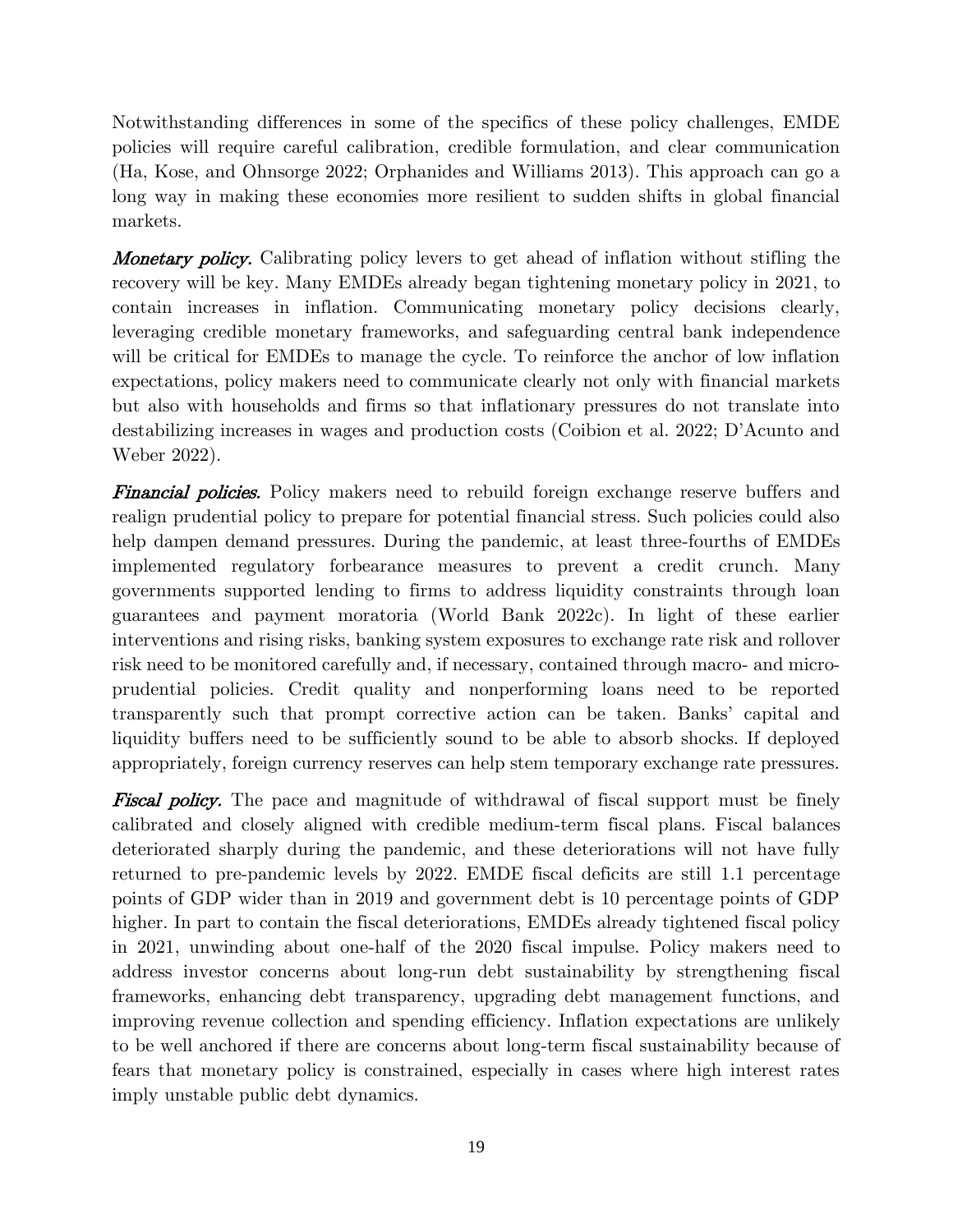**Structural policies.** Export restrictions and disrupted global food markets due to the war in Ukraine are expected to contribute to rising global food inflation. The use of trade policy interventions and price controls to insulate domestic markets from food price shocks could compound the volatility of international prices and lead to even higher domestic prices (Laborde, Lakatos, and Martin 2019). To help alleviate the consequences of food price volatility on the poor, EMDE policy makers need to strengthen social safety nets and enhance the resilience of food production and distribution systems, while refraining from price control measures. Price controls tend to distort markets, have adverse consequences for growth and poverty reduction, and often prove difficult to roll back after price pressures ease (Guenette 2020). If price controls or untargeted subsidies are unavoidable, their longer-term damage can be contained if they are introduced with automatic sunset clauses. Moreover, in the medium-term, policy measures that increase productivity and tackle supply chain disruptions can support higher growth and help reduce price pressures (Baqaee and Farhi 2022; Dieppe 2020).

These policy interventions are easier said than implemented, especially when fiscal space is limited and financial vulnerabilities are prominent. However, sticking to the basic principles of policy making—carefully calibrating and clearly communicating cyclical policies within credible policy frameworks—can pay large dividends in making EMDEs more resilient as they navigate stagflationary pressures.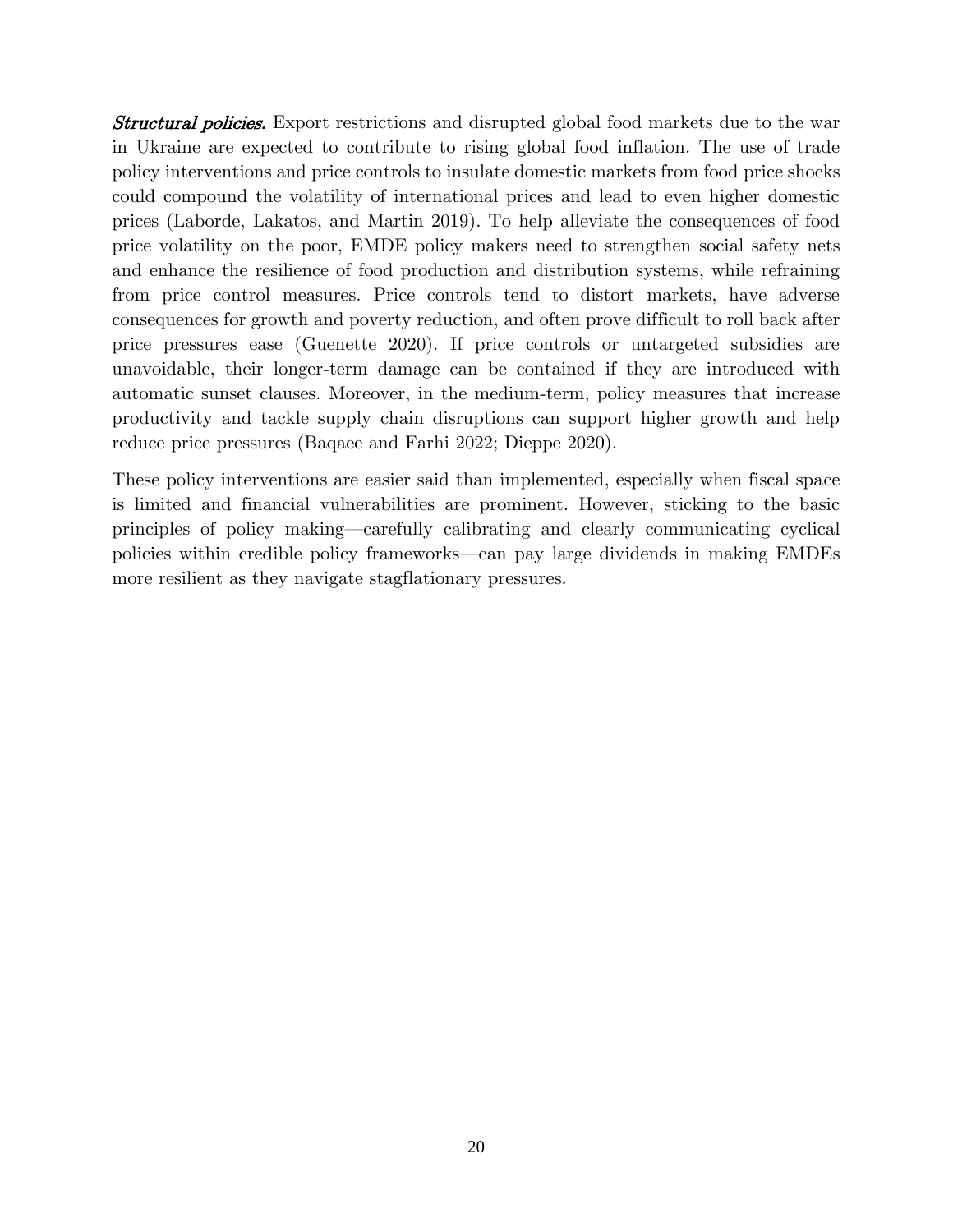#### Figure 1. Inflation





#### C. Sectoral contributions to headline CPI D. Countries with inflation above target

Percentage points

 $\Omega$ 



EAP ECA LAC MNA SAR SSA

#### A. Headline CPI inflation B. Monthly CPI inflation



Percent of countries





Sources: Consensus Economics; Haver Analytics; International Monetary Fund; World Bank.  $Note: \text{CPI} = \text{consumer price index.} \text{EMDEs} = \text{emerging market and developing economics.}$ 

A. Based on a sample of 155 countries (30 advanced economies and 125 EMDEs). The values show yearon-year headline CPI inflation. Last observation is 2021.

B.E. Year-on-year inflation. Lines show group median inflation for 81 countries, of which 31 are advanced economies and 50 are EMDEs. Low-income country(LIC) inflation is based on 8 LICs. Last observation is April 2022.

C. Median headline CPI inflation (annual averages) in 12 sectors across 147 countries. Sectors are categorized following the International Financial Statistics. "Food" indicates food, beverages, tobacco, and narcotics sectors. "Furnishing" indicates furnishings, household equipment, and routine household maintenance sectors. "Housing" indicates housing, water, electricity, gas, and other fuels. "Other goods and services" include clothing, health, communication, recreation, education, restaurants, and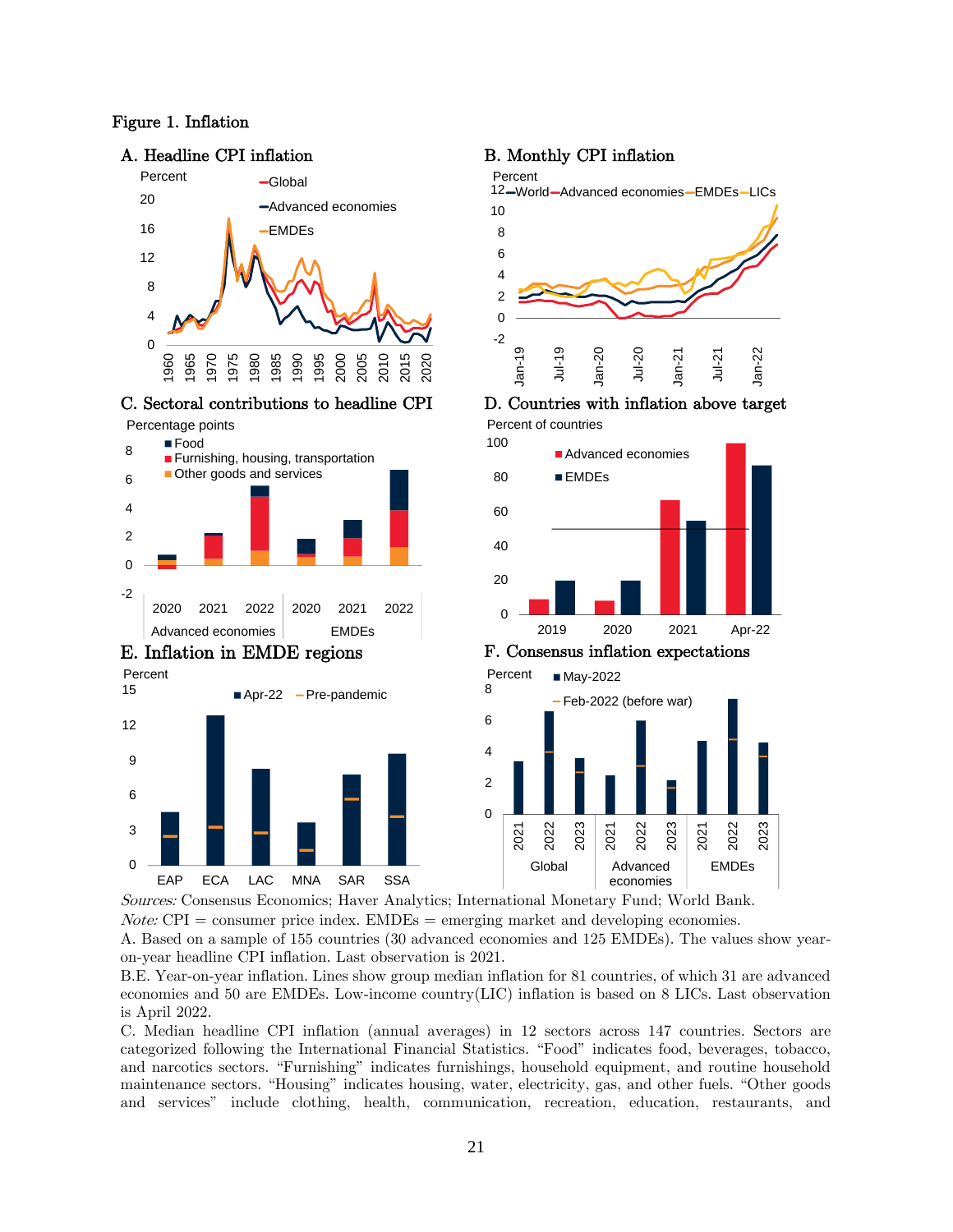miscellaneous sectors. 2022 is based on average inflation between January and April 2022.

D. Bars show the share of inflation-targeting economies (in percent) with average inflation during the course of the year (or month) above the target range.

E. EAP = East Asia and Pacific, ECA = Europe and Central Asia, LAC = Latin America and the Caribbean, SAR = South Asia, SSA = Sub-Saharan Africa. "Pre-pandemic" level is based on average inflation in 2019.

F. Figure shows forecasts from Consensus Economics for median headline CPI inflation for 2022-23 based on February 2022 and May 2022 surveys of 32 advanced economies and 50 EMDEs.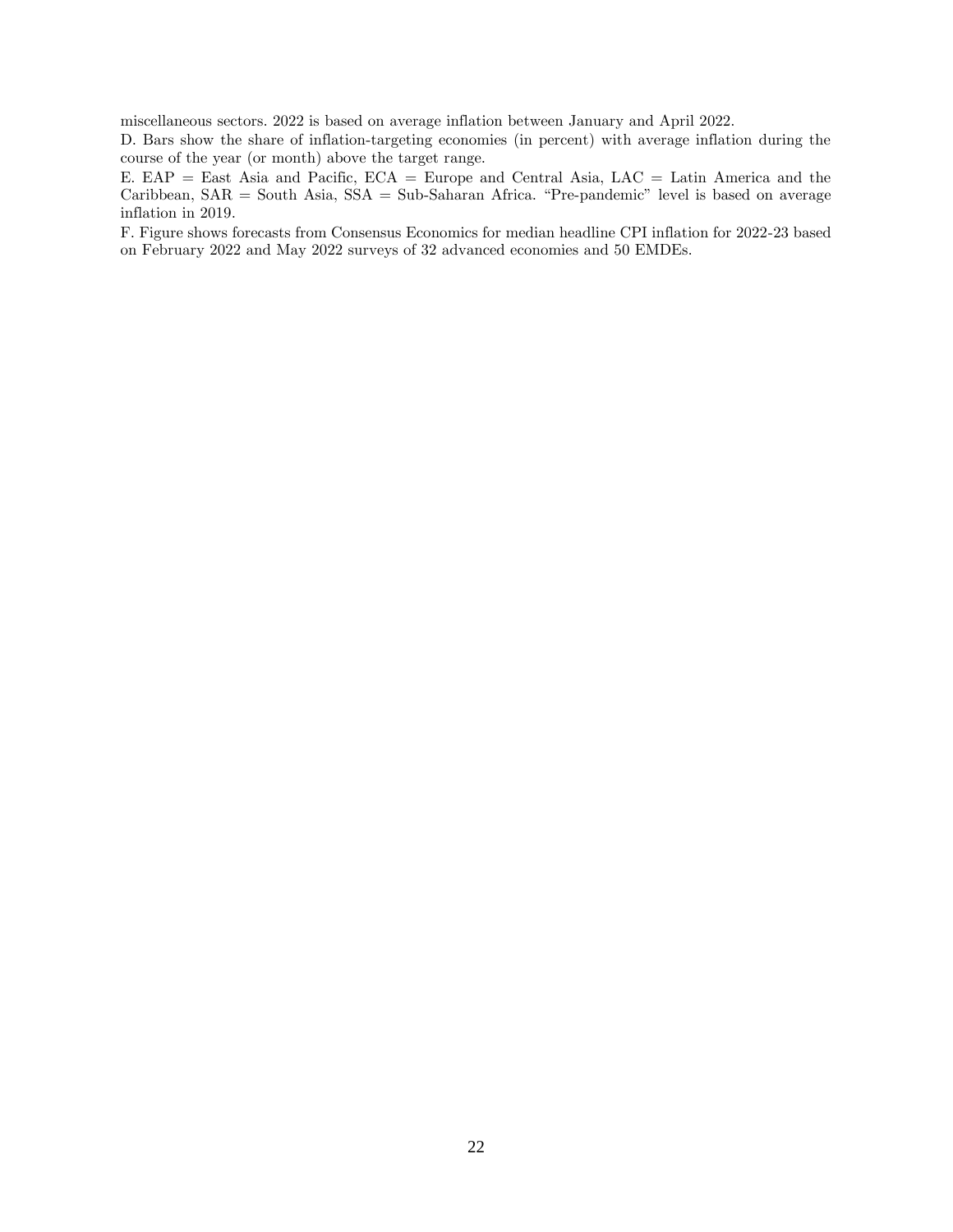Figure 2. Drivers of inflation in 2020-22



## A. Share of tradable components B. Drivers of global headline CPI inflation





C. Drivers of advanced economy CPI inflation in







Sources: Ha, Kose, and Ohnsorge (2021a); U.S. Bureau of Labor Statistics; World Bank.

 $Note: \text{CPI} = \text{consumer price index}; \text{EMDEs} = \text{emerging market and developing economics}.$ 

A. Share of tradable goods and services in different inflation measures in the United States. PPI =producer price index.

B.-D. Contributions to month-on-month inflation in headline CPI for 83 countries, of which 31 are advanced economies and 52 are EMDEs, based on FAVAR models over the period of 2001M1-2022M3. Unexplained residual is omitted from the graph.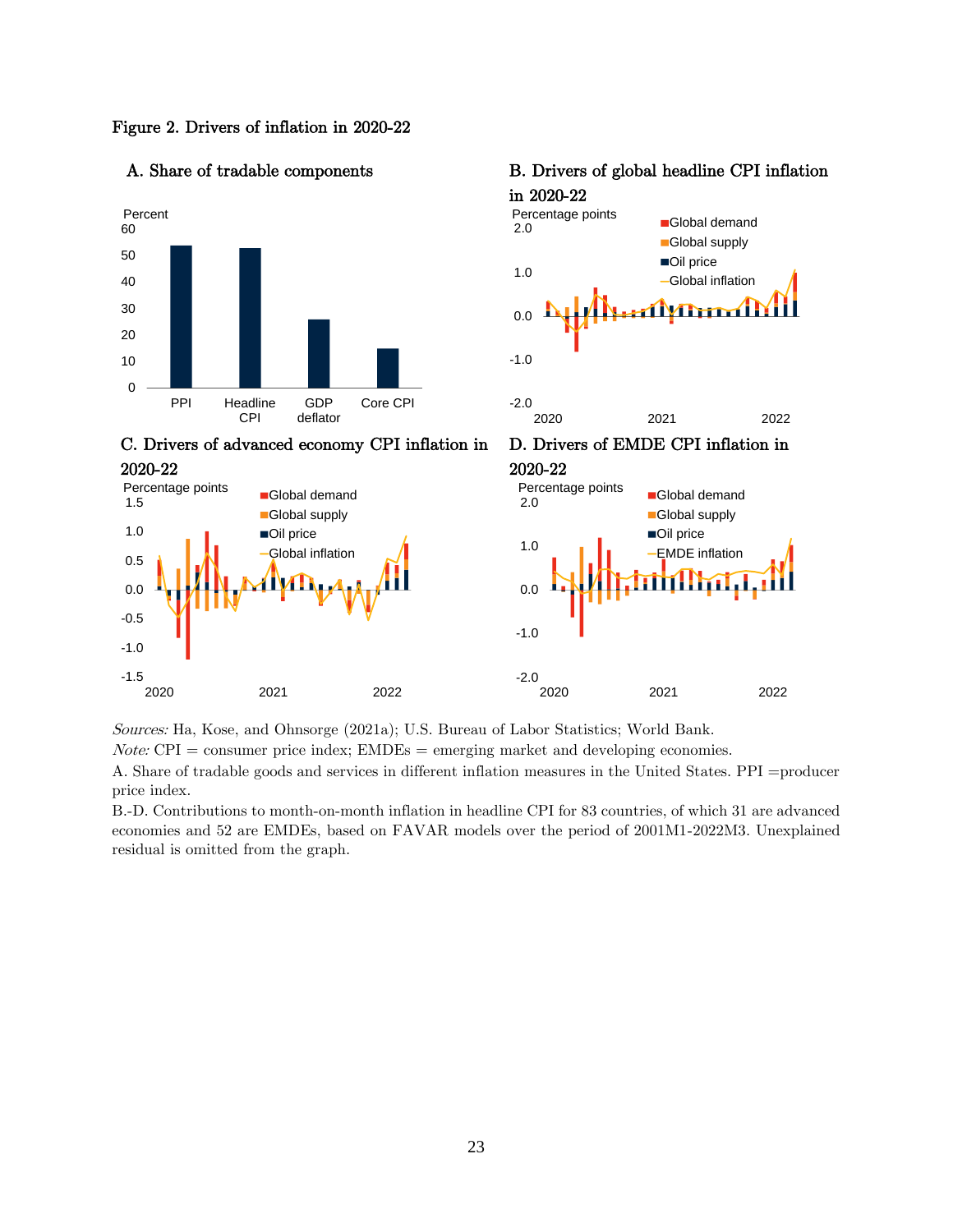#### Figure 3. Growth



Sources: Consensus Economics; Haver Analytics; World Bank.

 $Note: EMDEs = emerging market and developing economics.$ 

A. 2022-24 growth rates are based on forecasts. GDP-weighted averages (at 2010-19 average prices and exchange rates).

B.C. GDP-weighted average (at 2010 prices and exchange rates) for 82 countries, including 52

EMDEs. Potential growth estimates based on a production function approach as described in Kilic Celik, Kose, and Ohnsorge (2020) and World Bank (2021b). 2020s forecasts in red bars assume that investment grows as expected by consensus forecasts, working-age population and life expectancy evolve as envisaged by the UN Population Projections, and secondary and tertiary school enrollment and completion rates decline by 2.5 percentage points.

C. EAP = East Asia and Pacific,  $ECA = Europe$  and Central Asia,  $LAC = Latin$  America and the Caribbean, SAR = South Asia, SSA = Sub-Saharan Africa.

D. Results from the latest Consensus Economics surveys in each year are presented. Sample includes 84 countries (33 advanced economies and 51 EMDEs). The horizontal axis shows the years when Consensus Economics forecasts are surveyed.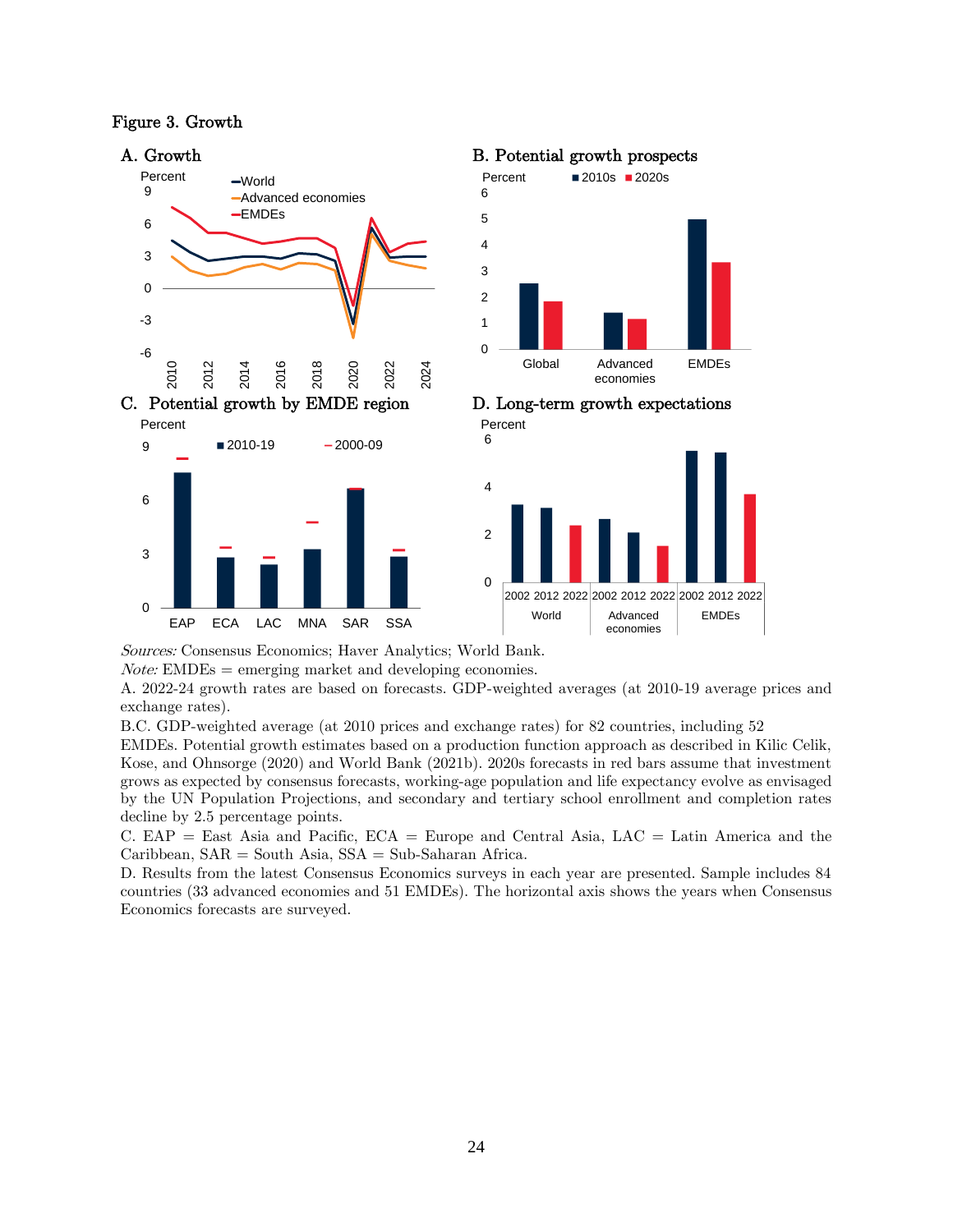

#### Figure 4. Developments in the 1970s and 2020s: Similarities

A. Oil price B. Change in food and energy prices





E. Magnitude of rate hikes and core CPI over previous U.S. Federal Reserve tightening cycles





C. Interest rates D. Real interest rates





Sources: Federal Reserve Economic Data; Haver Analytics; World Bank.

 $Note: \text{CPI} = \text{consumer price index}; \text{EMDEs} = \text{emerging market and developing economics}.$ A. Nominal and real crude oil prices (averages of Dubai, Brent, and WTI prices). Real oil prices are deflated by U.S. CPI index (March  $2022 = 100$ ).

B. Percent change in monthly energy and food price indices over a 24-month period. Because of data limitations, prior to 1979, the energy price change is proxied using the oil price change.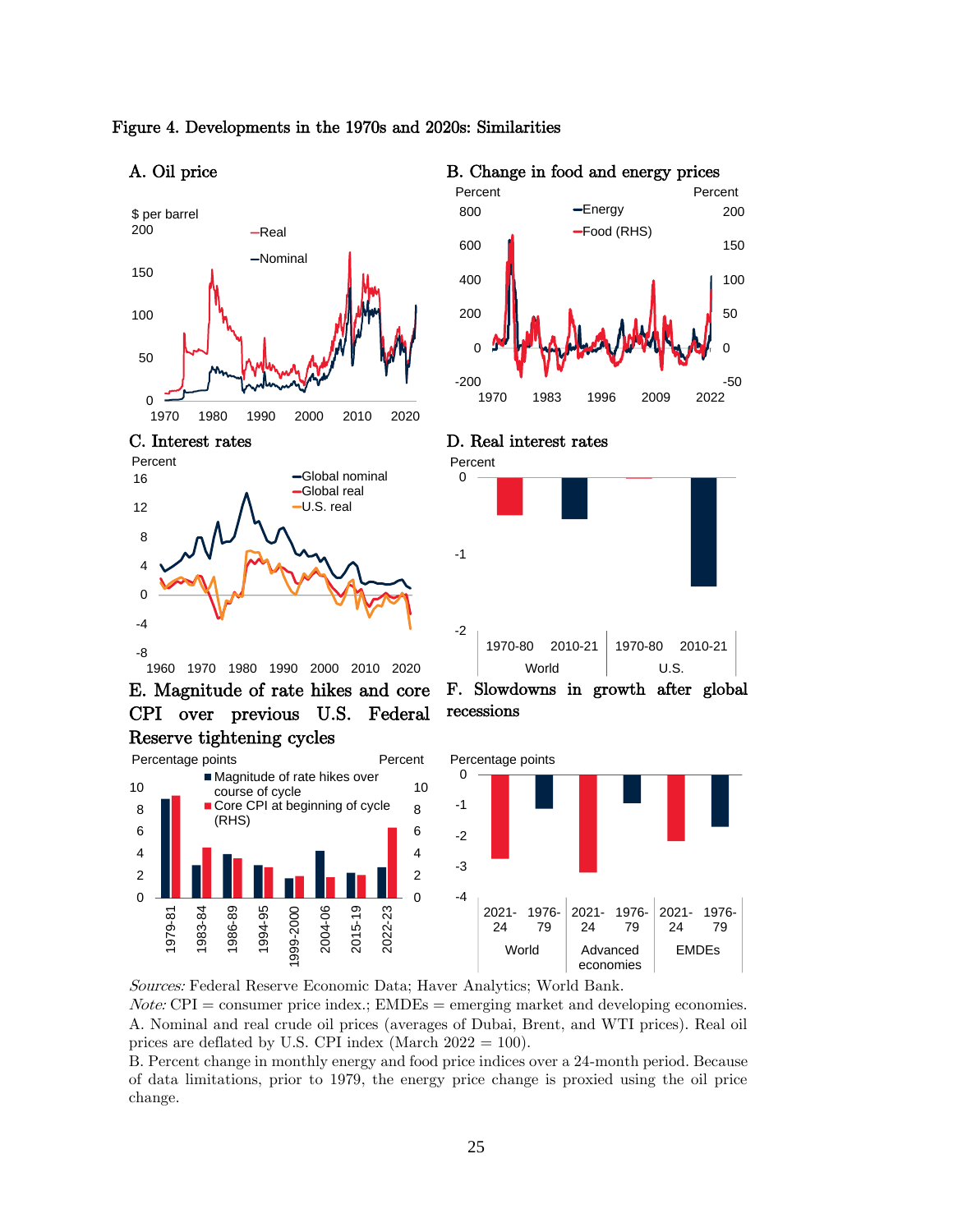C.D. Figure shows nominal and real (CPI-adjusted) short-term interest rates (Treasury bill rates or money market rates, with the maturity of three months or less). Global interest rates are weighted by GDP in U.S. dollars. Sample includes 113 countries, though the sample size varies by year.

E. Blue bars show the extent of policy rate increases during previous tightening cycles: 1979-81, 1983-84, 1986-89, 1994-95, 1999-2000, 2004-06, 2015-19. Value for 2023 is an estimate based on market expectations for the level of the Fed Funds rate in mid-2023. Core CPI for 2022-23 shows latest data associated with tightening cycle.

F. Figure shows changes in global growth (in percentage points) between 2021-24 and 1976- 79; covers three years following a rebound from a global recession.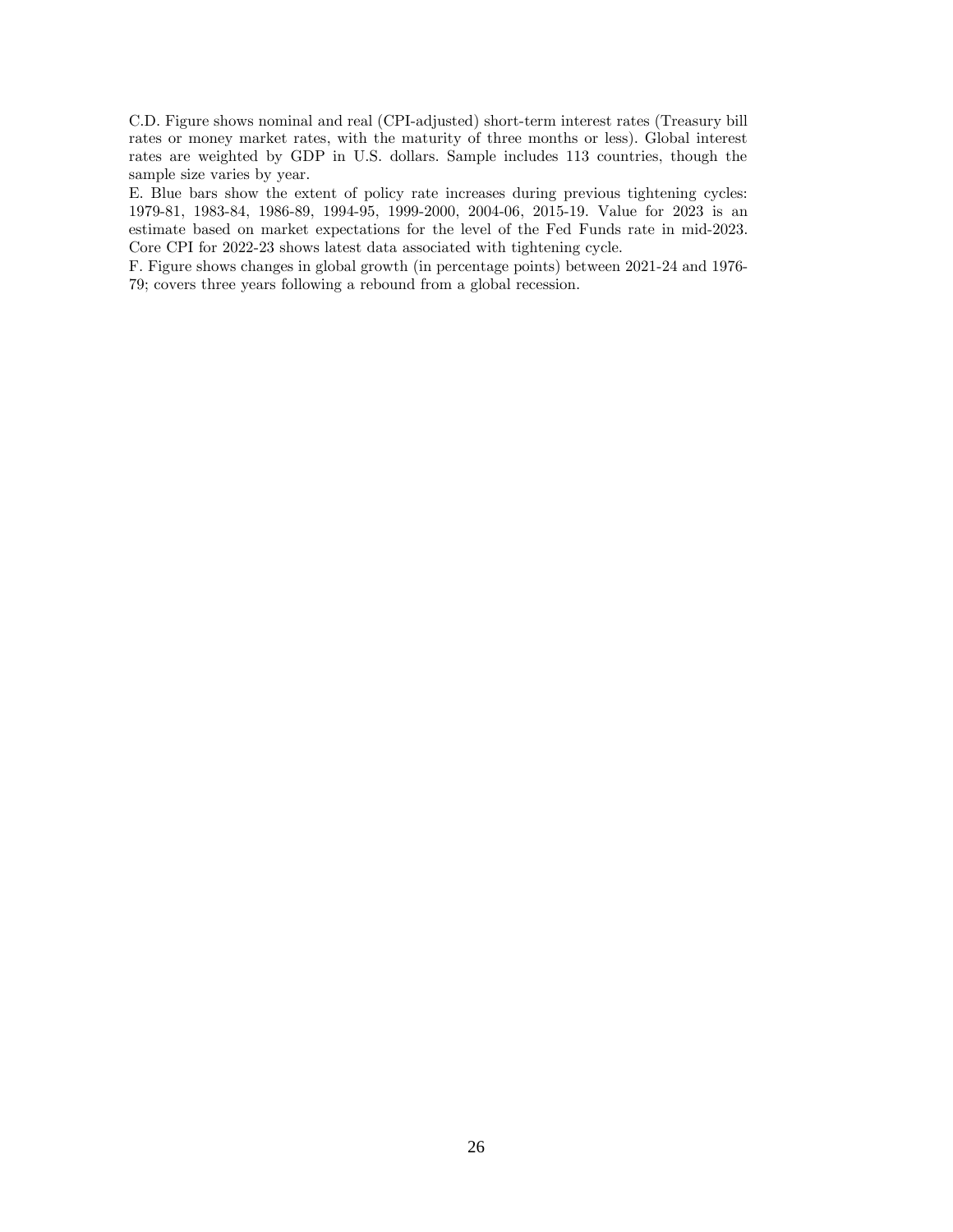

#### Figure 5. 1970s and 2020s EMDE vulnerabilities

Sources: Haver Analytics; International Monetary Fund; Kose et al. (2020); Kose, Sugawara, and Terrones (2021); World Bank.

 $Note: EMDEs = emerging market and developing economics.$ 

A.B. GDP-weighted averages based on a sample of up to 153 EMDEs.

C. External debt (percent of GDP) is based on GDP-weighted average of up to 137 EMDEs. Foreign currency share of government debt is an average of up to 36 EMDEs.

D. Based on quarterly data. Start of a wave defined as the first three years of the wave. Crisis defined as the year before, and year of, widespread crises. First wave: 1970-72 and 1981-82; second wave: 1990-92 and 1996-97; third wave: 2002-04 and 2008-09; and fourth wave: 2010-12. The latest data (data for "now" in the fourth wave) are as of 2022Q1. Real interest rates are deflated by consumer price index.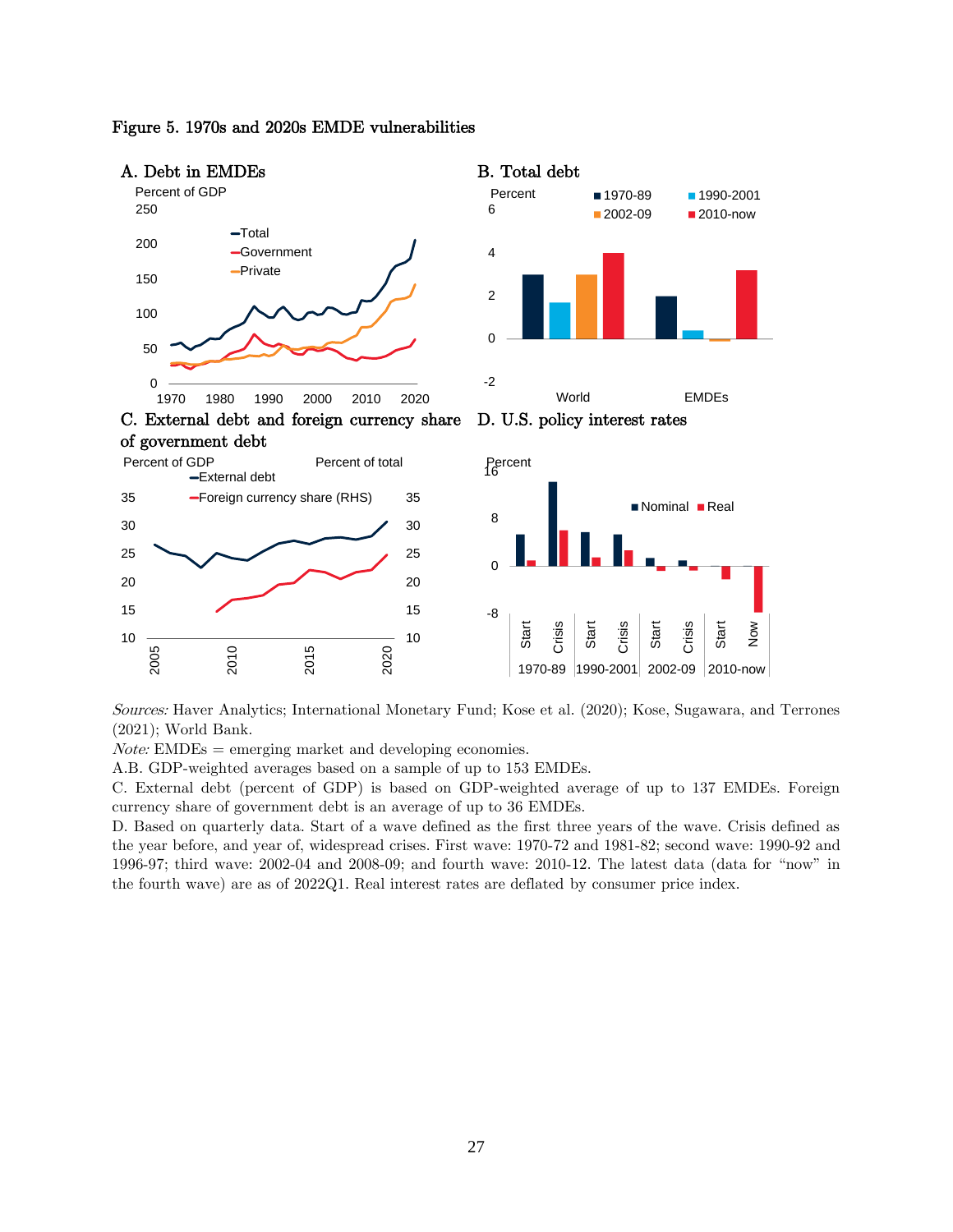

#### Figure 6. Developments in the 1970s and 2020s: Cyclical differences

Sources: Haver Analytics; International Monetary Fund; OECD; World Bank. Note: CPI: consumer price index.

A. Sectoral CPI inflation (monthly averages of year-on-year inflation) in the United States. 2022 is based on the averages of January to April 2022. "Others" includes communication, recreation, education, restaurants, and miscellaneous sectors.

B. Annual averages of headline and core CPI inflation in the United States and global (average across 66 countries). 2022 is based on the averages of January to April 2022.

C.D. Annual averages of wage growth (C) or unemployment rate (D). 2022 is based on the averages of January to April 2022.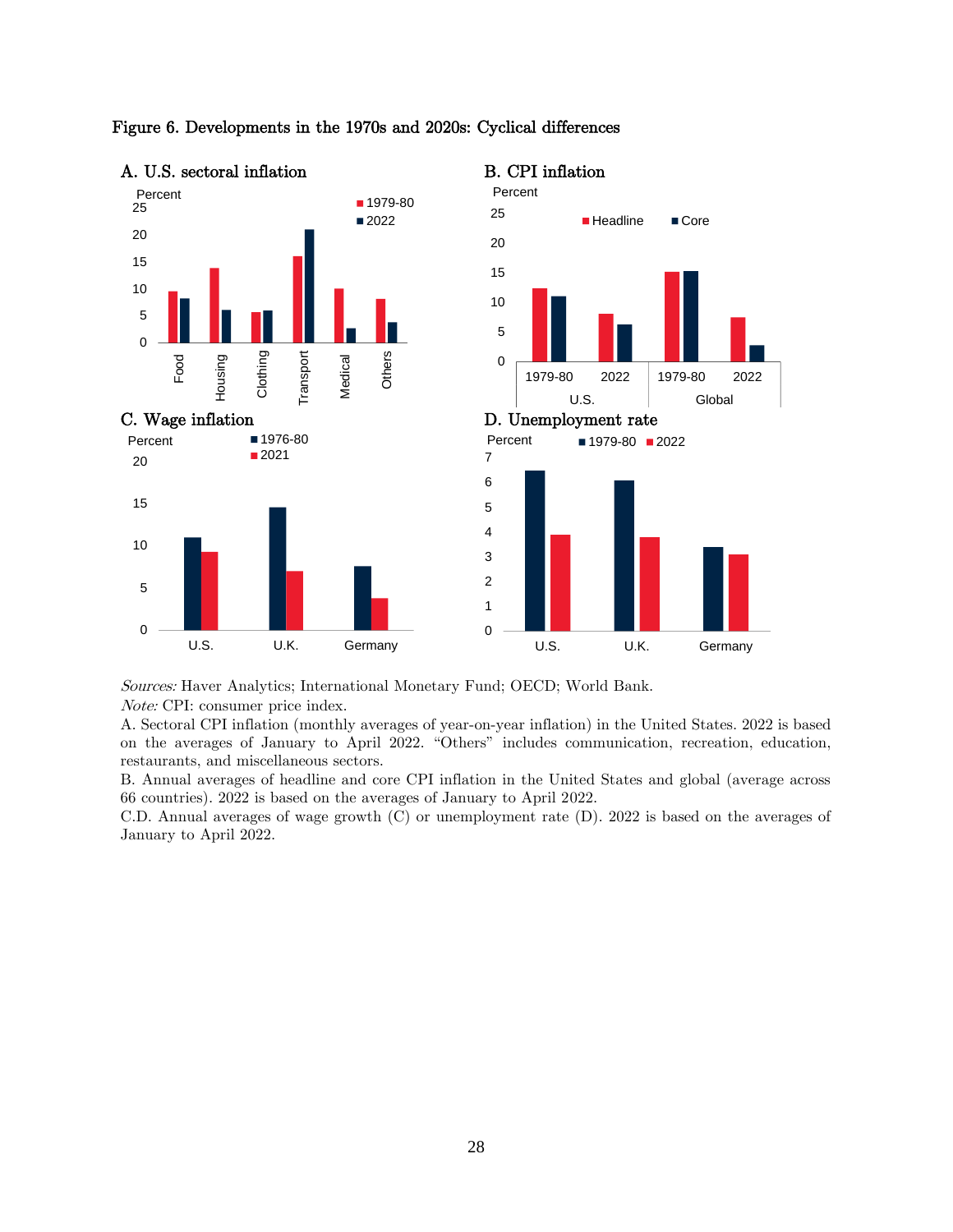

#### Figure 7. Developments in the 1970s and 2020s: Structural differences

A. Number of countries with inflation B. U.S. inflation expectations targeting

Sources: BP Statistical Review; Haver Analytics; OECD; U.S. Energy Information Administration; World Bank.

Note: TOE=Tonnes of oil equivalent.

A. Based on the clarification of IMF Annual Report on Exchange Arrangements and Exchange Restrictions and country-specific sources.

B. U.S. consumer inflation expectations based on April 2022 University of Michigan survey.

C. Collective bargaining rates indicate percent of employees with bargaining powers. Trade union density rates indicate the number of union members as a percent of total employees. Aggregation is based on median across a balanced set of 25 economies.

D. Energy includes coal, natural gas, and oil. TOE stands for tonnes (metric tons) of oil equivalent. Aggregates calculated using GDP weights at average 2010-19 prices and market exchange rates.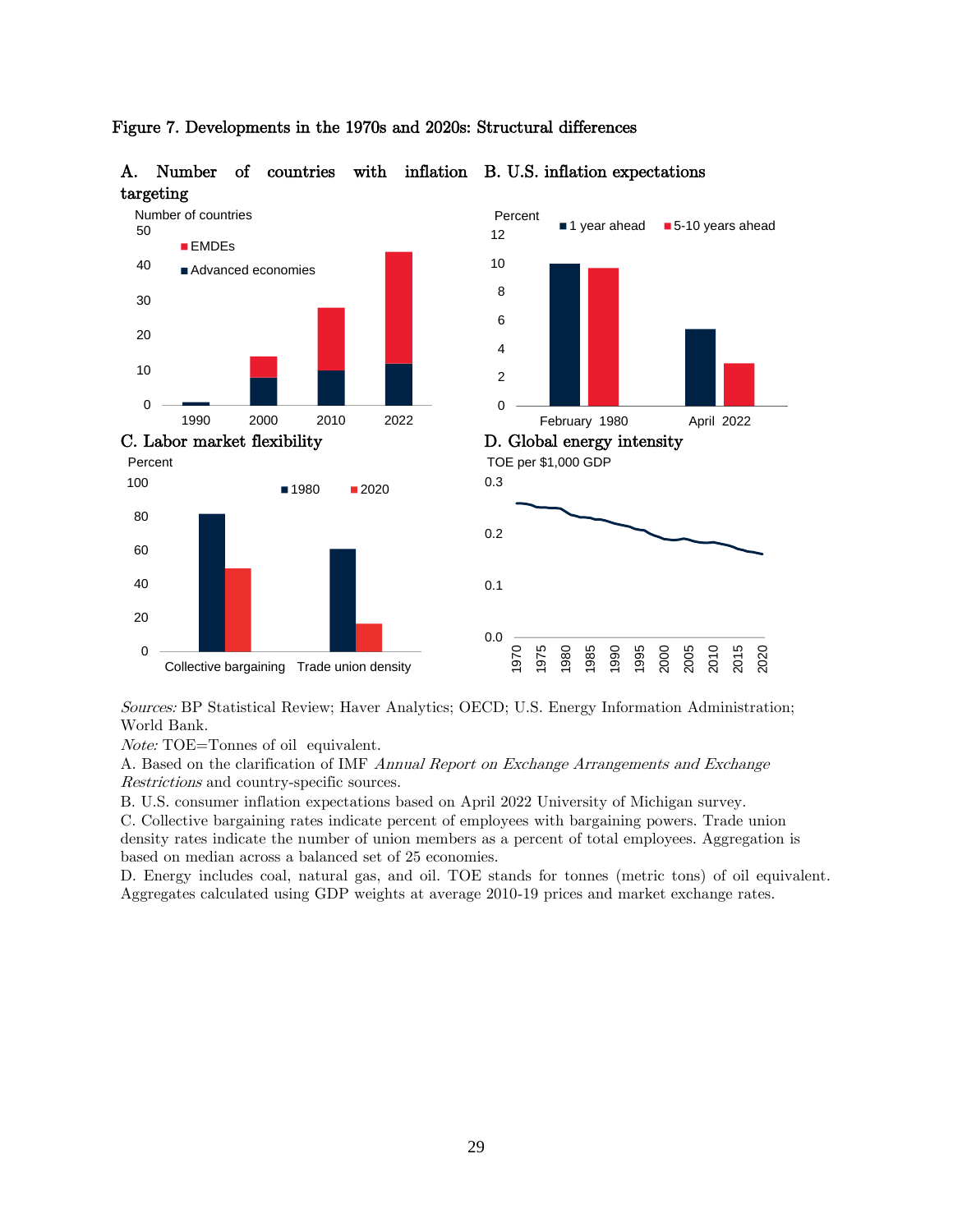

#### Figure 8. End of stagflation of the 1970s and vulnerabilities in EMDEs

Sources: Kose, Sugawara, and Terrones (2020); Haver Analytics; International Monetary Fund; Laeven and Valencia (2020); World Bank.

 $Note: EMDEs = emerging market and developing economics.$ 

A. Figure shows global per capita GDP growth in the years of global recessions since 1960.

B. Share of countries in recession, defined as a contraction in per capita GDP.

C. Total number of banking, currency, and sovereign debt crises in EMDEs over respective periods.

D. Medians based on a sample of up to 155 EMDEs.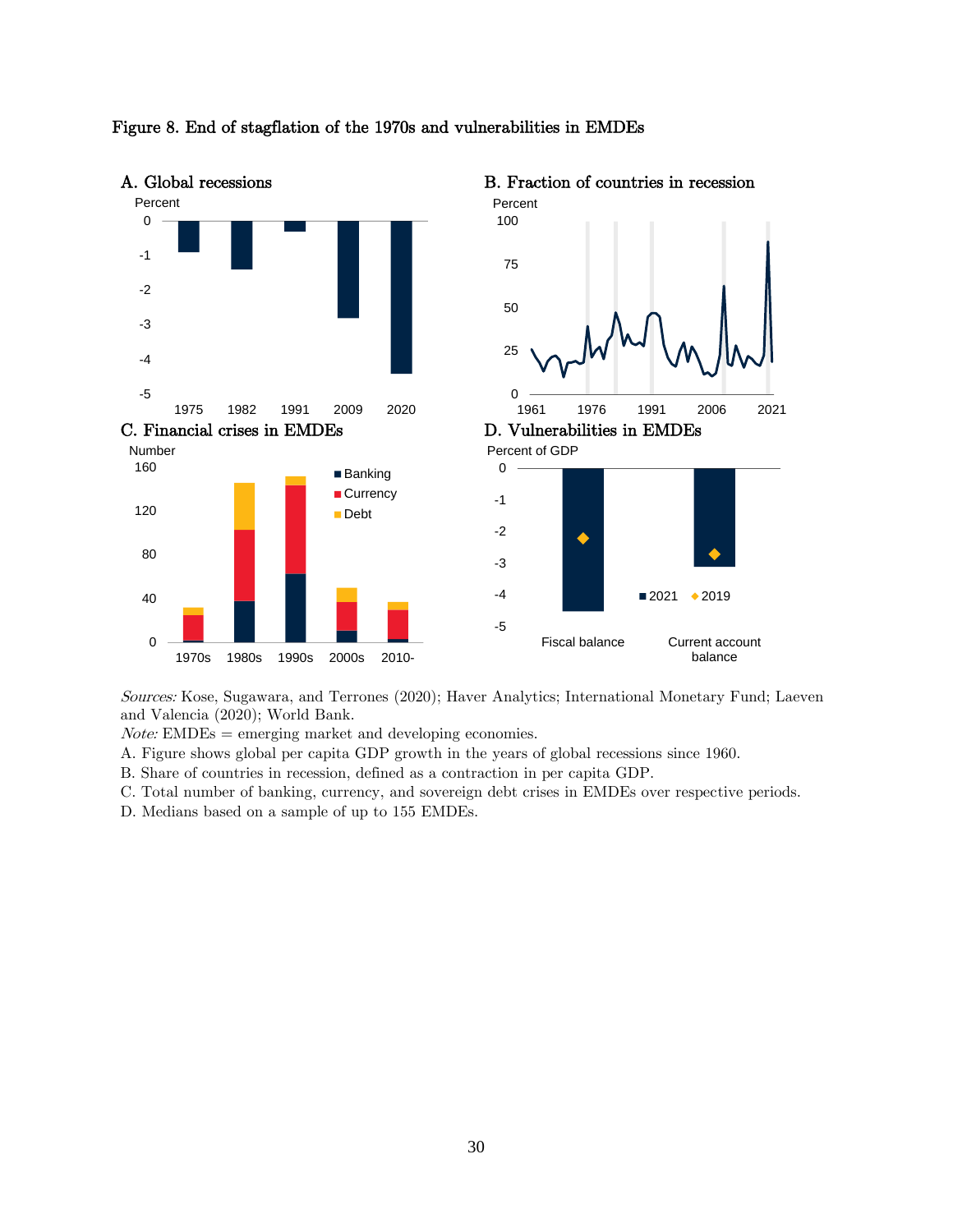

Figure 9. Long-term inflation expectations



Sources: Consensus Economics; Kose et al. (2019); World Bank.

 $Note: EMDEs = emerging market and developing economics. Inflation expectations are five-year-ahead$ expectations of annual inflation.

A.B.D. Based on a sample of 24 advanced economies for 1990H1-2022H1 (A) and 20 EMDEs for 1995H1-2022H1 (B).

C. Inflation surprises are defined as the difference between realized inflation and short-term inflation expectations in the previous period (that is, six months prior). Sensitivity is estimated using a panel regression of the change in five-year-ahead inflation expectations on inflation shocks. Bars denote medians and vertical lines denote 90 percent confidence intervals of the regression coefficients. The regression is based on a sample of 24 advanced economies and 23 EMDEs. Full sample refers to 1990- 2018, divided into first (1990-2004) and second (2005-2018) subsamples.

D. Bars show changes in the inflation expectations since the beginning of the COVID-19 pandemic, by five EMDE regions. EAP = East Asia and Pacific,  $ECA = Europe$  and Central Asia,  $LAC = Latin$ America and the Caribbean,  $MNA = Midde East$  and North Africa,  $SAR = South Asia$ .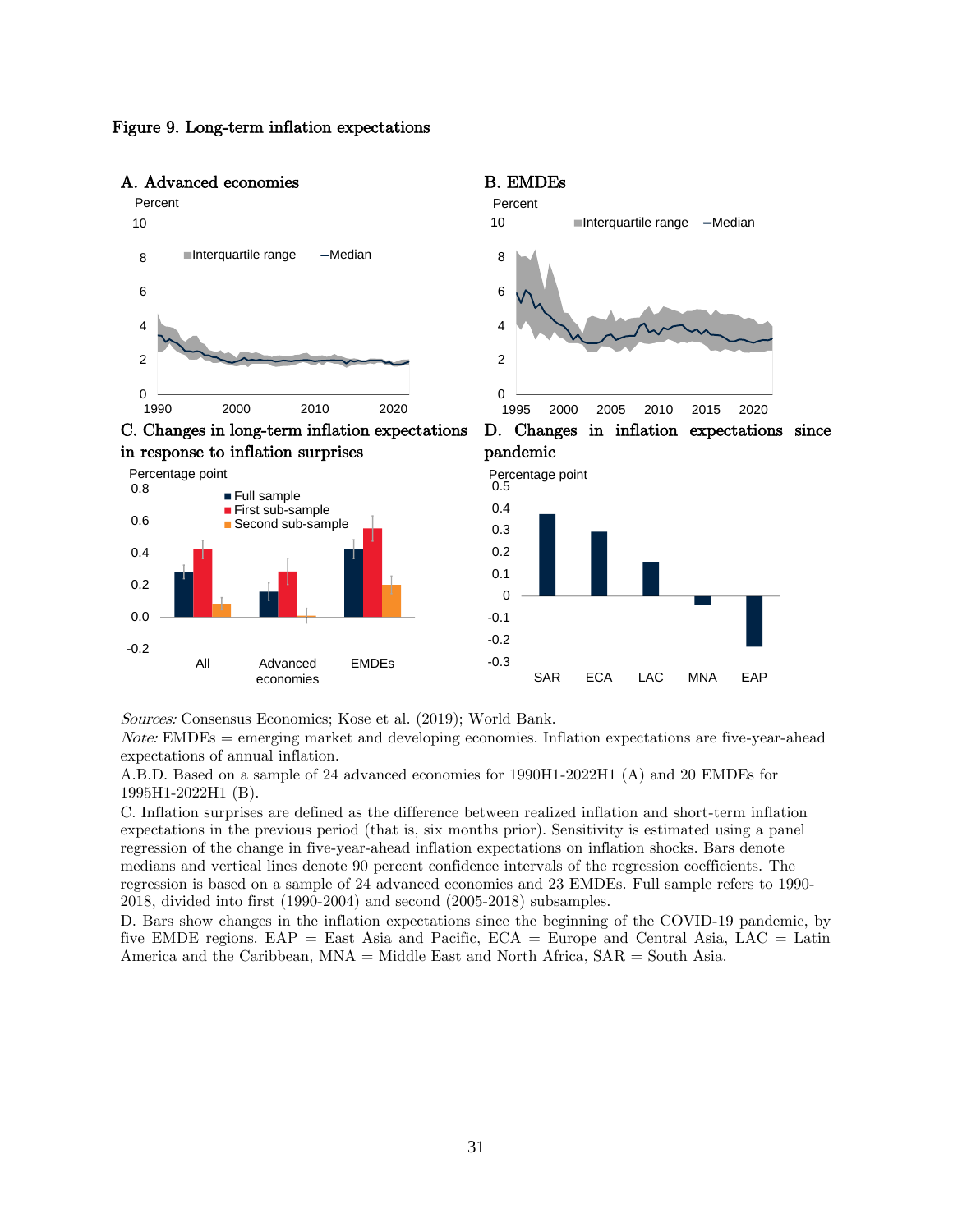#### Appendix 1. Methodology: Decomposing inflation

This appendix briefly presents a novel factor-augmented vector autoregression (FAVAR) model. The empirical framework is based on recent studies that employ standard signrestricted VAR models to explore the drivers of global inflation (Charnavoki and Dolado 2014; Ha, Kose, et al. 2019; Ha, Kose, and Ohnsorge 2021a), or more generally, the Philipscurve framework (Forbes 2019). However, it deviates from these approaches in three ways to accommodate the circumstances of the 2020 pandemic.

First, the model employs higher-frequency (monthly) data rather than quarterly or annual data, to minimize the concerns over the endogeneity among variables. The use of monthly data is particularly important when the pace of recessions and recoveries differs. That said, monthly data are available only for a smaller set of countries for services activity. Therefore, the exercise with monthly data relies on industrial production series, which rebounded faster than services from the global recession of 2020. Second, on top of the standard sign restrictions, an additional set of narrative restrictions is imposed for the periods of large oil price fluctuations. The sign restrictions are not sufficient to identify the structural shocks, in particular in the presence of multiple large shocks. Third, the model allows for time-varying volatility in the global variables.

#### A1. 1. Model specification

The model consists of three global variables: global inflation, global output growth, and oil price growth. Global output growth and global inflation are proxied by global industrial production growth and global inflation factors that are estimated separately using the following dynamic factor models:

$$
\pi_t^i = \beta_{global}^{\pi, i} f_t^{\pi, global} + e_t^{\pi, i}
$$

$$
Y_t^i = \beta_{global}^{Y, i} f_t^{Y, global} + e_t^{Y, i}
$$

where  $\pi_t^i$  and  $Y_t^i$  are inflation and output growth in country *i* in month *t*, respectively, while  $f_t^{\pi, global}$  and  $f_t^{Y,global}$  are the global factors for inflation and output growth in month <sup>t</sup>, respectively.

In its structural form, the FAVAR model is represented by:

$$
B_0 Z_t = \alpha + \sum_{i=1}^L B_i Z_{t-i} + \varepsilon_t
$$

where  $\varepsilon_t$  is a vector of orthogonal structural innovations, and  $Z_t$  consists of global inflation, global output growth, and oil price growth. The vector  $\varepsilon_t$  consists of a shock to the global supply of goods and services ("global supply shock"), a shock to the global demand for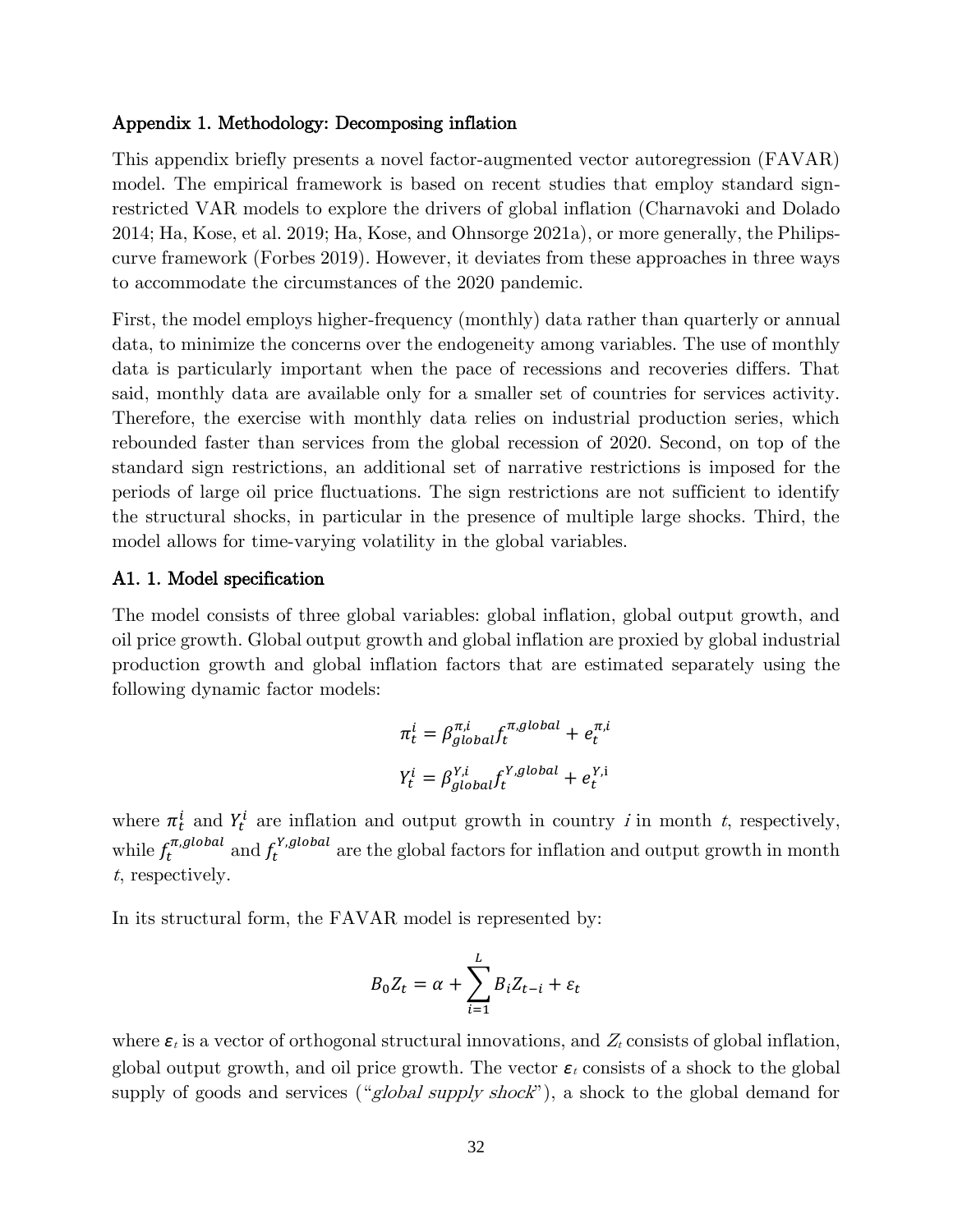goods and services ("global demand shock"), and a shock to oil prices ("oil price shock").

While the traditional VAR model assumes that the variance-covariance matrix of residuals are constant over time, this assumption could be problematic in this analysis, given the exceptionally large macroeconomic volatility induced by the COVID-19 pandemic (Lenza and Primiceri 2020; Primiceri and Tambalotti 2020). To resolve the issue, the model assumes stochastic volatility of structural shocks—the residuals are independently but not identically distributed across time. Their variance-covariance is allowed to be periodspecific, hence rendering volatility stochastic and introducing heteroskedasticity (Carriero et al. 2019).

## A1.2. Identification of shocks

**Sign restrictions.** The paper follows the methodology in Charnavoki and Dolado (2014) and Ha, Kose, and Ohnsorge (2021a) in using sign restrictions to identify the global shocks. Postulating that  $B_0^{-1}$  in our econometric model has a recursive structure such that the reduced form errors can be decomposed according to  $u_t = B_0^{-1} \varepsilon_t$ , the three sign restrictions can be written as follows:

$$
\begin{bmatrix} u_t^{Y,global} \\ u_t^{OilPrice} \\ u_t^{\pi,global} \end{bmatrix} = \begin{bmatrix} + & - & + \\ + & + & + \\ + & + & + \end{bmatrix} \begin{bmatrix} \varepsilon_t^{GlobalDemand} \\ \varepsilon_t^{OilPrice} \\ \varepsilon_t^{GlobalSupply} \end{bmatrix}
$$

- A positive *global demand shock* is assumed to increase global output growth, global inflation, and oil price growth.
- A positive global non-oil supply shock (hereafter "global supply shock") is assumed to raise global output and oil price growth but reduce global inflation. •
- A positive oil price shock is defined as raising oil prices and global inflation but depressing global output growth.

**Narrative restrictions.** Since oil price shocks are the main drivers of variations in global inflation, the identification of oil price shocks deserves further robustness checks. In particular, similar to Antolín-Díaz and Rubio-Ramírez (2018), these identified oil price shocks (or historical decompositions of the shocks) can further be constrained to ensure that they agree with the established narrative account of historical episodes. The narrative sign restrictions are imposed by considering the subset of successful draws in Bayesian estimation that result in negative oil price shocks (or negative historical contributions to oil prices) during key historical episodes since 2000 identified in Baffes et al. (2015) and Wheeler et al. (2020):

• Structural oil price shocks are negative in January 2015 and March 2020.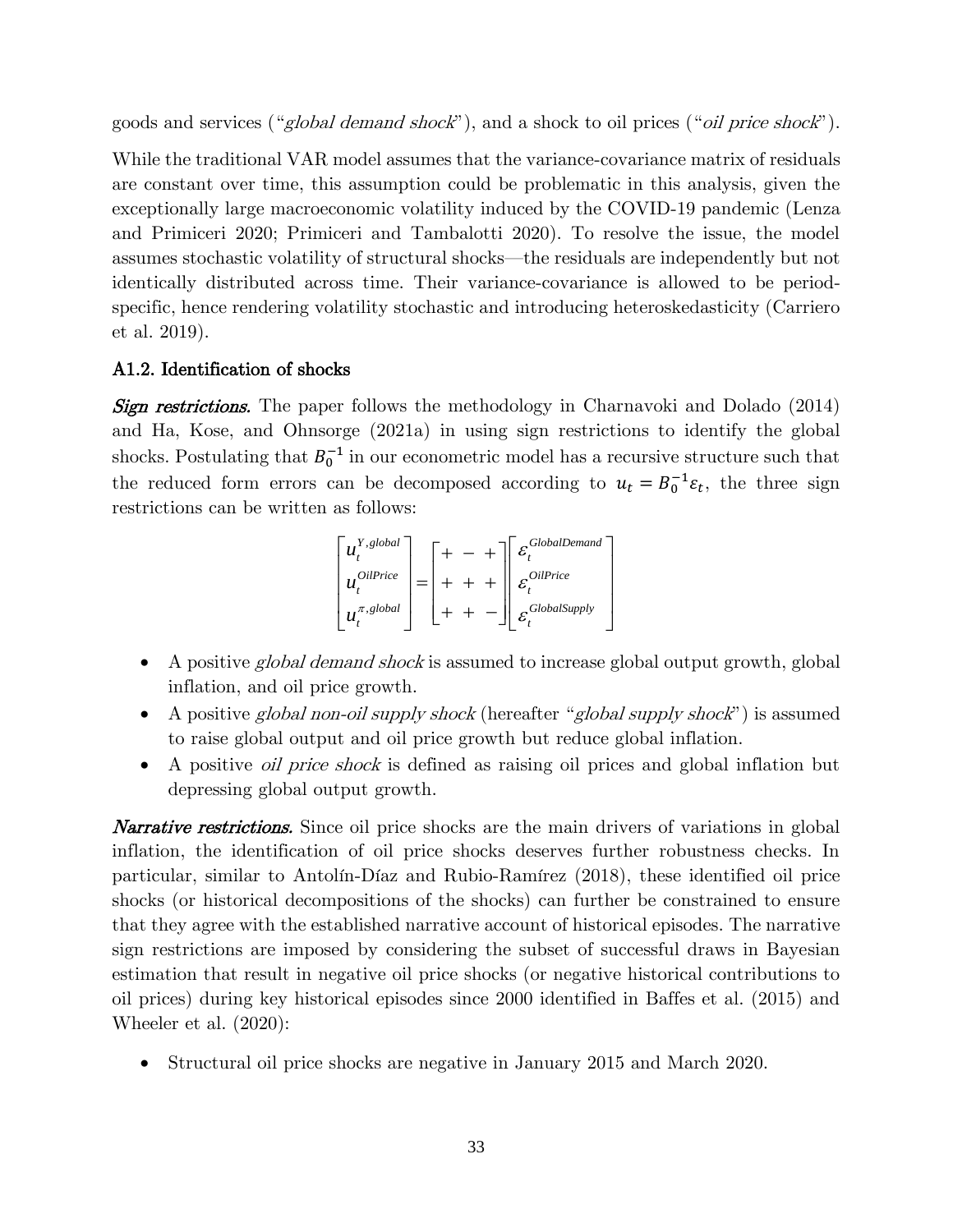- Historical contributions of oil price shocks to oil prices are negative in January 2015 and March 2020. •
- Historical contributions of oil price shocks to oil prices are more sizeable (in absolute values) than other global shocks in January 2015.

## A1.3. Estimation

The model is estimated by using monthly data with four lags, as is standard in the literature. The Bayesian estimation first searches for 2,000 successful draws from 1,000 iterations with 1,000 burn-ins; the results reported are based on the median of these 1,000 successful draws, along with 16-84 percent confidence intervals. The estimation process is standard Gibbs sampling except that the volatility of residuals is endogenously determined.

To reflect a sudden change in the volatility in variables around global recessions and oil price shocks, stochastic volatility is assumed to have random inertia—this introduces an extension of the standard stochastic volatility model by turning it into an endogenous variable integrated to the Bayesian estimation process. In the model, the inertia of stochastic volatility is endogenously estimated, allowing for variable-specific inertia (Cogley and Sargent 2005).

## A1.4. Database

The sample for the monthly estimation includes data for up to 31 advanced economies and 52 EMDEs for 2001 M1-2022 M3. Global output growth is the global common factor of month-on-month, seasonally adjusted industrial production growth. Global inflation is defined as the global common factor of month-on-month headline CPI inflation, producer price (PPI) inflation, or core inflation (figure A1.1.A and A1.1.B). The estimation is repeated using core inflation and producer price index inflation, similarly defined. Oil price growth is the month-on-month growth rate of nominal oil prices (average of Dubai, West Texas Intermediate, and Brent).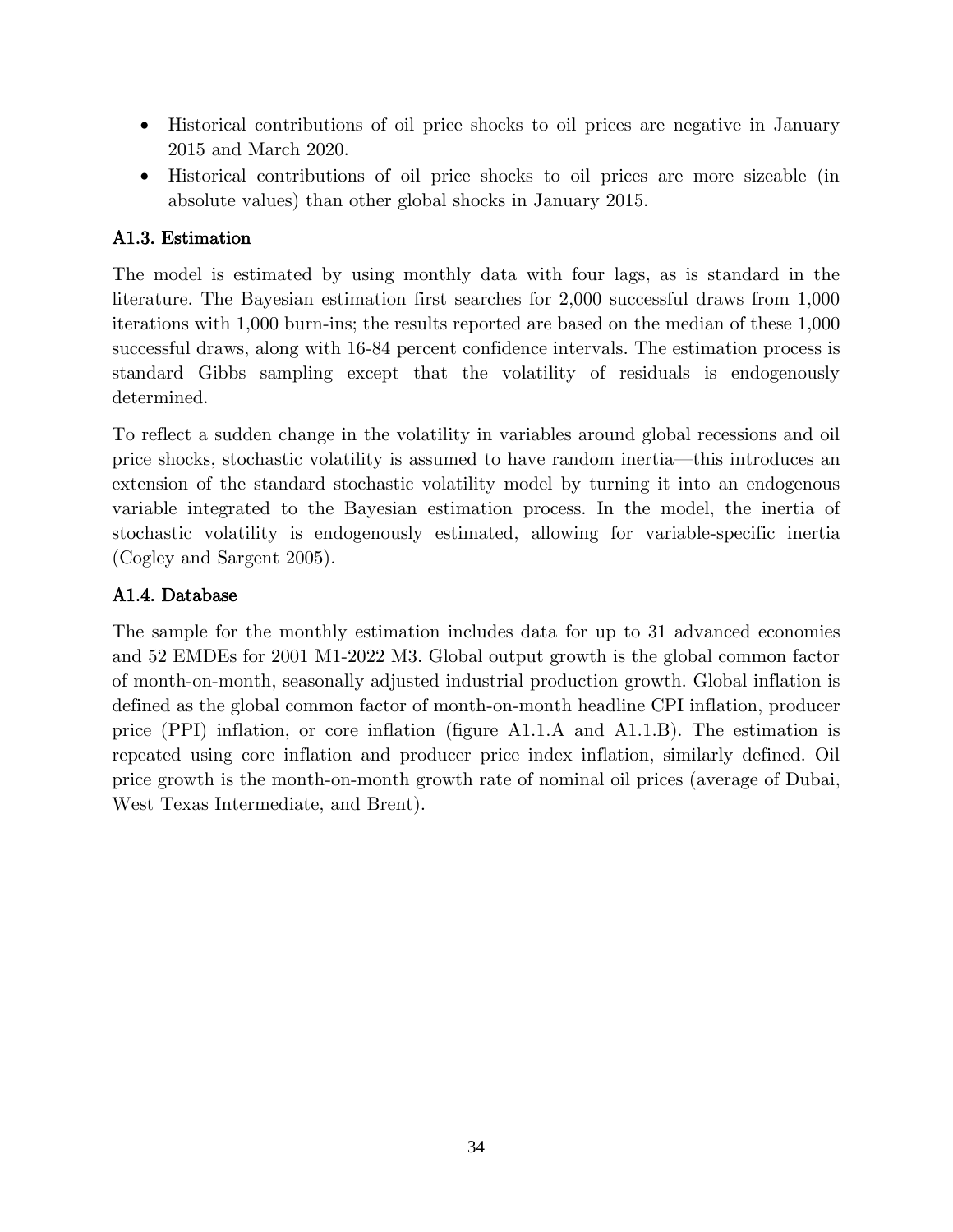



Source: Ha, Kose, and Ohnsorge (2021a).

Note: Contributions to month-on-month inflation in producer price index (PPI, A) and core CPI (B) for 83 countries, of which 31 are advanced economies and 52 are EMDEs, based on FAVAR models over the period of 2001M1 - 2022M3. Unexplained residual is omitted from the graph.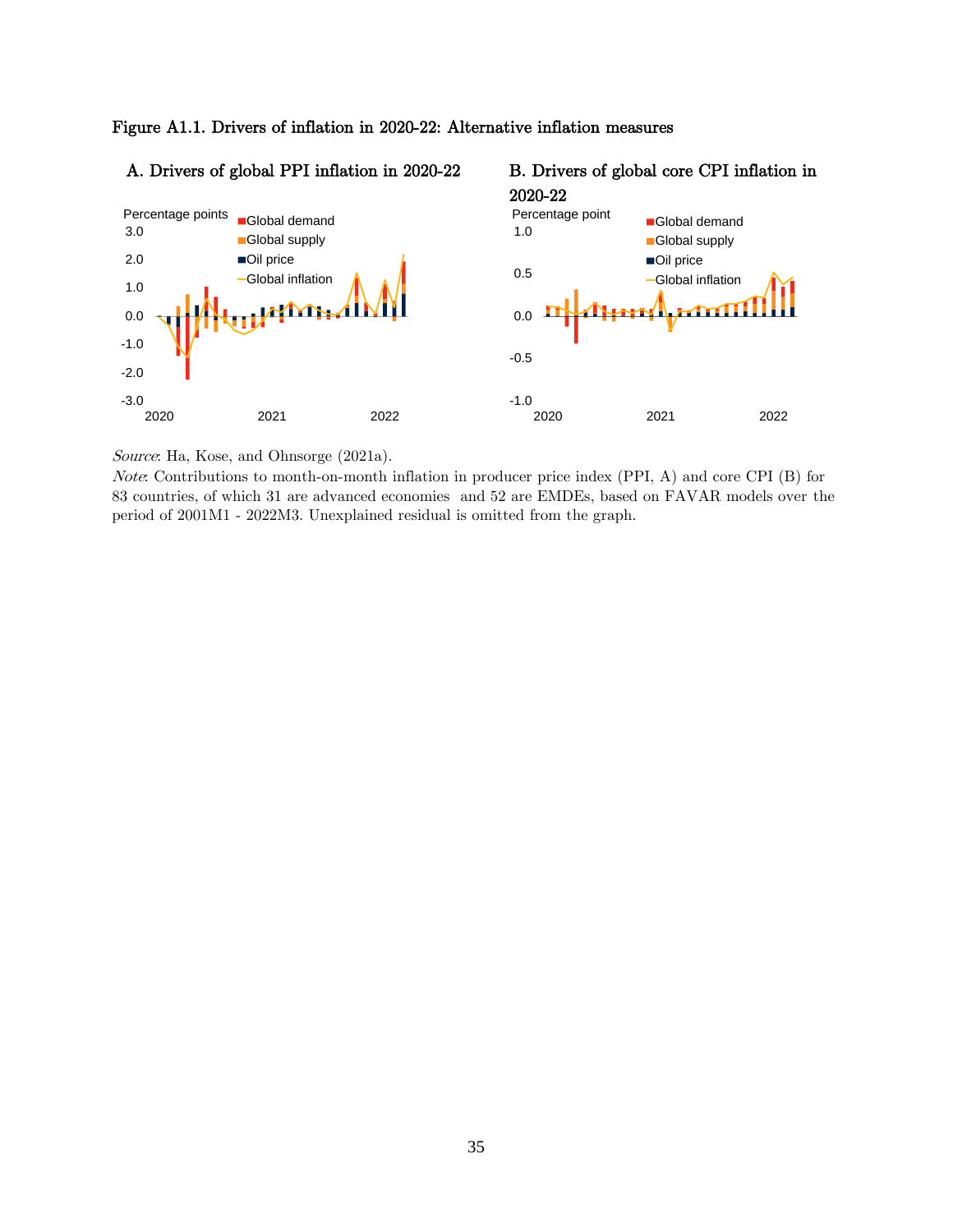#### Appendix 2. Methodology: Estimating potential growth

Potential growth is estimated using the production function approach employed by Kilic Celik, Kose, and Ohnsorge (2020) and World Bank (2018). It assumes that potential output can be captured by a Cobb-Douglas production function:

$$
Y_t = A_t K_t^{\alpha - 1} L_t^{\alpha}
$$

where  $Y_t$  is potential output,  $A_t$  is potential total factor productivity (TFP),  $K_t$  is the potential capital stock, and  $L_t$  is potential employment.

TFP data are calculated as the Solow residual of output, employment (extended using data from Haver Analytics) and capital (extended using investment data from Haver Analytics and the perpetual inventory method). Labor and capital shares are the withincountry averages of those reported in Penn World Tables. Two of the three components of potential output—potential TFP and potential employment—are proxied by the fitted values from panel regression estimates. The third component, the contribution of capital to potential growth, is assumed to be the same as the contribution of capital to actual growth.

This approach yields an unbalanced panel data set for 34 advanced economies and 63 EMDEs for 1988-2030. Capital stock data from Penn World Table 9.1 are used until the latest available year in the data set (2017 for most countries in the sample). For 2017-19, investment data are compiled from national statistics offices and Haver Analytics, while the capital stock is estimated from investment data by the perpetual inventory method using historical average depreciation rates.<sup>19</sup>

#### A2.1. Estimating potential total factor productivity

Potential TFP growth is defined as the fitted value of a panel fixed effects regression for 35 advanced economies and 83 EMDEs for 1983-2017 of Hodrick Prescott-filtered trend of actual TFP growth (the Solow residual) on determinants of productivity. These include GDP per capita relative to advanced economies, education (secondary school completion rate), the working-age share of the population, and the five-year moving average real investment growth (as in Abiad, Leigh, and Mody 2007; Bijsterbosch and Kolasa 2010; Feyrer 2007).<sup>20</sup> To allow for nonlinearities in the productivity dividends from education, schooling is interacted with a dummy for schooling in the bottom two-thirds across the

<sup>&</sup>lt;sup>19</sup> Implicitly, this approach does not account for the possibility that inefficient investment is written off during downturns but depreciates only gradually. Hence, it may overstate the capital stock during downturns.

<sup>&</sup>lt;sup>20</sup> The results are robust to using GDP per capita instead of GDP per capita in percent of advanced-economy GDP per capita. GDP per capita relative to a frontier (advanced economies) is used here to proxy the catch-up effect highlighted in the literature on frontier analysis (Growiec et al. 2015).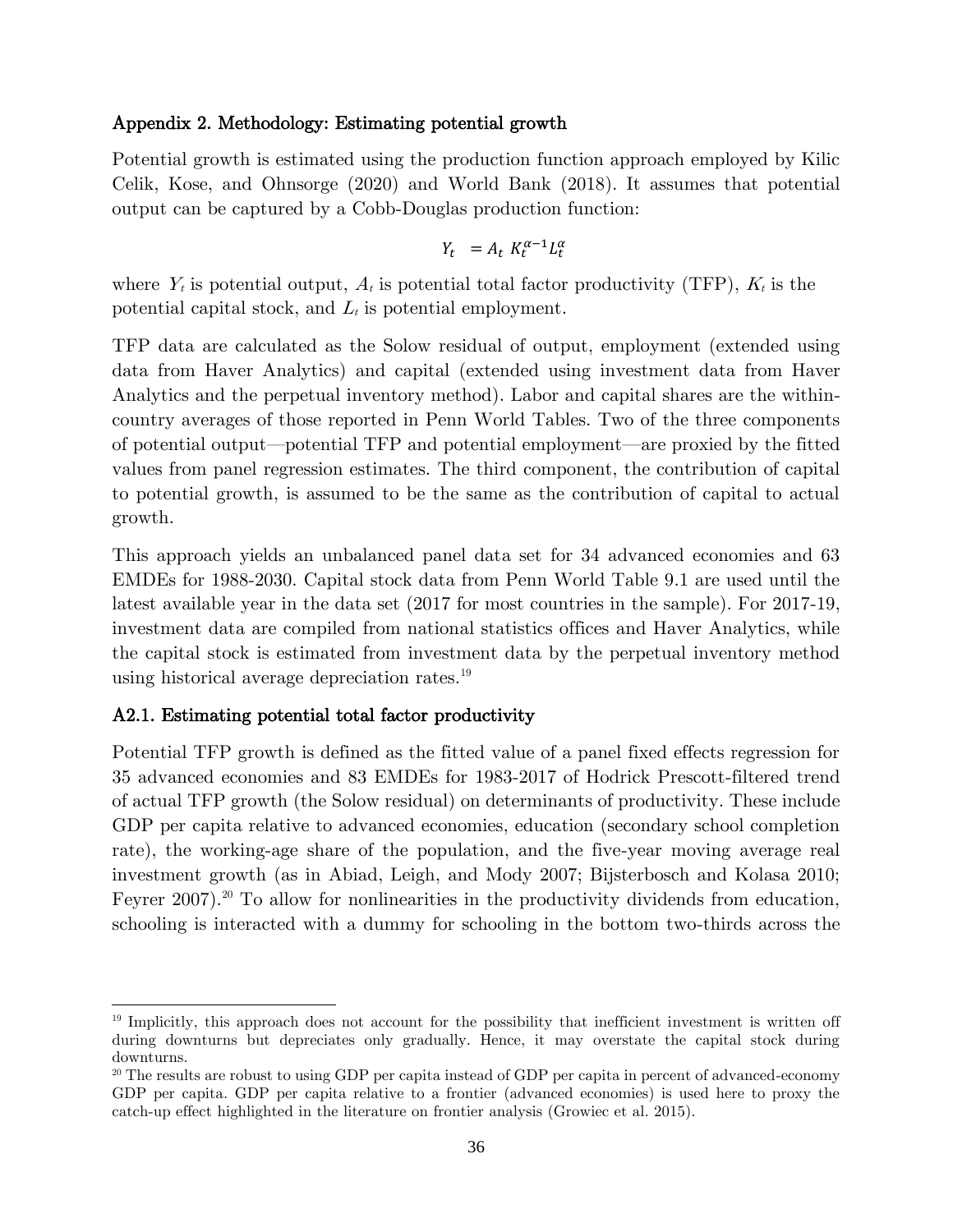sample. A dummy for commodity exporters between the period 2003-07 captures the impact of credit boom in commodity exporters.

$$
\Delta t \hat{p}_{t,t} = \beta_0 + \beta_1 GDP\,per\,cap\,ter\,cap\,t + \beta_2\,map_{t,t} + \beta_3\,eduction_{t,t} + \beta_4\,eduction_{t,t} * \Delta edu + \beta_5\, \Delta ceb_{t,t} + \beta_6\, \Delta inv_{t,t} + \epsilon_{i,t}
$$

where  $\Delta t/p$  is the logarithmic first difference of trend TFP, *GDP per capita* is GDP per capita in percent of advanced economies per capita GDP, wap is the working-age share of the population, education is the percent share of the population who completed secondary school,  $\Delta inv$  is the five-year moving average real investment growth,  $\Delta e du$  is a dummy variable taking the value of 1 if the secondary completion rate is in the bottom two-thirds of the distribution, and  $\Delta_{ce}$  is a dummy variable taking the value 1 if the country is a commodity exporter for the period 2003-07.

The data were compiled using UN Population Statistics (for population growth, the working-age share of the population), Barro and Lee (for secondary school completion), the World Development Indicators (for GDP per capita relative to the advanced economies, and life expectancy), and Haver Analytics (for investment). The results are broadly in line with the existing literature (World Bank 2018).

#### A2.2. Estimating labor force participation rates

Potential employment is defined as the product of the working-age population and the fitted value of age- and gender-specific regressions of labor force participation rates  $(X_{a,\varepsilon,t})$ on their structural determinants  $(lfp_{x,gt})$  and controlling for cohort effects, fixed effects, and the state of the business cycle, defined as the deviation of the logarithm of real GDP from the Hodrick-Prescott-filtered trend. The vector  $X_{a,g,t}$  includes gender-specific education outcomes (secondary and tertiary completion and enrollment rates), age-specific fertility rates and life expectancy. The vector  $C_{a,g,t}$  includes all the control variables.

$$
\text{Lip}_{\text{a}_{\text{a}_{\text{c}}}} = \alpha_{\text{a}_{\text{c}}} + \beta_{\text{a}_{\text{c}}}\,X_{\text{a}_{\text{c}}\text{a}_{\text{c}}} + \delta_{\text{a}_{\text{c}}}\,X_{\text{a}_{\text{c}}\text{a}_{\text{c}}} + \Delta \text{emde} + \gamma_{\text{a}_{\text{c}}}\,C_{\text{a}_{\text{c}}\text{a}_{\text{c}}} + \varepsilon_{\text{a}_{\text{c}}\text{a}_{\text{c}}}
$$

Data on the working-age population come from the UN *Population Statistics Database*. Data for age- and gender-specific labor force participation rates are available from Key Indicators of the Labor Market (KILM) of the ILO Population Statistics Database for 1990-2019 for up to 36 advanced economies and 146 EMDEs.<sup>21</sup> Completion rates of secondary and tertiary education are from Barro and Lee (2013); age-specific fertility rate and life expectancy are from the UN's World Population Projections database; genderspecific secondary and tertiary school enrollment rates are from the *World Development* 

<sup>&</sup>lt;sup>21</sup> This is an unbalanced sample because some of the exogenous variables are not available for the full period for all countries. However, the regression results are robust to restricting the sample to the balanced panel with fully available data.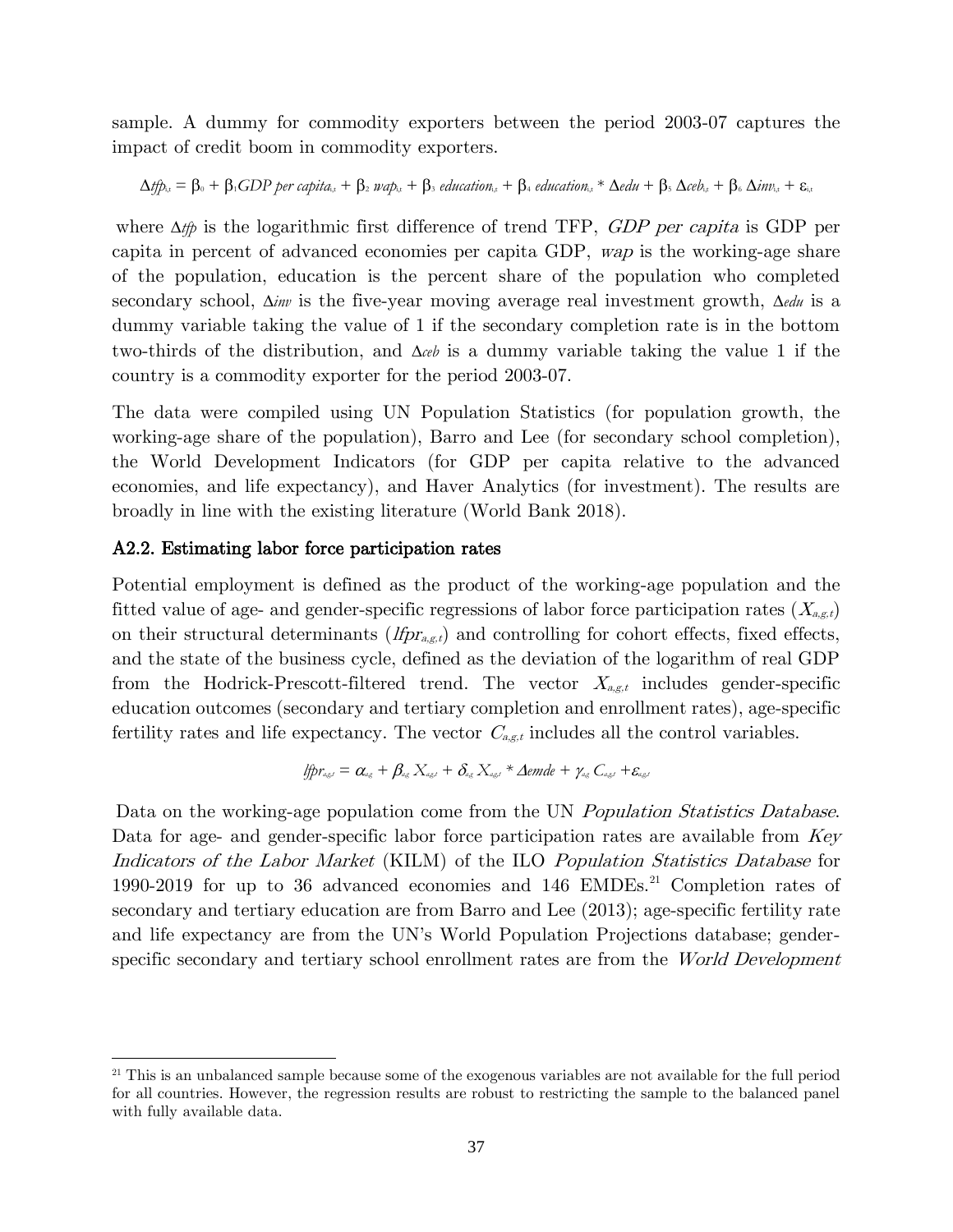Indicators.<sup>22</sup> The results are broadly in line with findings in the existing literature (World Bank 2018).

<sup>&</sup>lt;sup>22</sup> UN data for life expectancy are for five-year periods so life expectancy for historical years is used from the World Developing Indicators database and then spliced with UN World Population Statistics and Prospects data for the projection years or if the data are not available in the World Development Indicators database.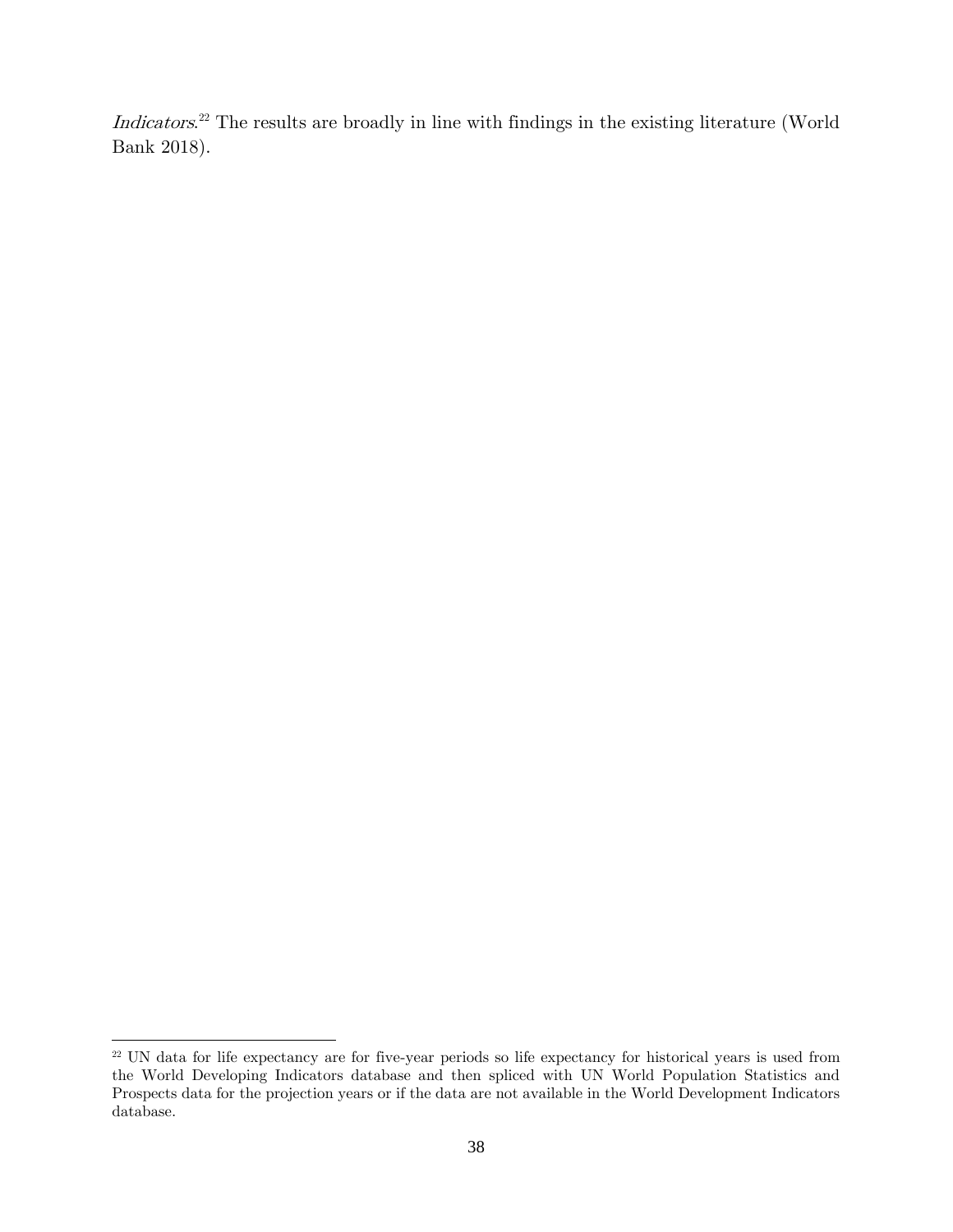#### References

Abiad, A., E. Detragiache, and T. Tressel. 2010. "A New Database of Financial Reforms." IMF Staff Papers 57 (2): 281-302.

Abiad, A., D. Leigh, and A. Mody 2007. "International Finance and Income Convergence: Europe is Different," IMF Working Papers 64, International Monetary Fund.

Antolín-Díaz, J., and F. Rubio-Ramírez. 2018. "Narrative Sign Restrictions for SVARs." American Economic Review 108 (10): 2802-29.

Armantier, O., L. Goldman, G. Kosar, G. Topa, W. van der Klaauw, and J. C. Williams. 2022. "[What](https://libertystreeteconomics.newyorkfed.org/2022/02/what-are-consumers-inflation-expectations-telling-us-today/) Are Consumers' Inflation [Expectations](https://libertystreeteconomics.newyorkfed.org/2022/02/what-are-consumers-inflation-expectations-telling-us-today/) Telling Us Today?" Federal Reserve Bank of New York Liberty Street Economics, New York.

Arteta, C., M. A. Kose, F. Ohnsorge, and M. Stocker. 2015. "The Coming U.S. Interest Rate Tightening Cycle: Smooth Sailing or Stormy Waters?" Policy Research Note 15/02, World Bank, Washington, DC.

Autor, D. H., D. Dorn and G. H. Hanson. 2015. "Untangling Trade and Technology: Evidence from Local Labour Markets." The Economic Journal 125 (584): 621-46.

Baffes, J., M. A. Kose, F. Ohnsorge, and M. Stocker. 2015. "The Great Plunge in Oil Prices— Causes, Consequences, and Policy Responses." Policy Research Note 1, World Bank, Washington, DC.

Baqaee, D., and E. Farhi. 2020. "Supply and Demand in Disaggregated Keynesian Economies with an Application to the Covid-19 Crisis." American Economic Review 112 (5): 1397–1436.

Barsky, R. B., and L. Kilian. 2002. "Do We Really Know that Oil Caused the Great Stagflation? A Monetary Alternative." NBER Macroeconomics Annual 16: 137-183.

Barsky, R. B. and L. Kilian. 2004. Oil and he Macroeconomy Since the 1970s," *Journal of* Economic Perspectives 18(4): 115-134.

Beechey, M. J., B. K. Johannsen, and A. T. Levin. 2011. "Are Long-Run Inflation Expectations Anchored More Firmly in the Euro Area Than in the United States?" American Economic Journal: Macroeconomics 3 (2): 104-29.

Bernanke, B. 2003. "'Constrained Discretion' and Monetary Policy." Speech before the Money Marketeers of New York University, February 3, New York.

Bijsterbosch, M., and M. Kolasa. "FDI and Productivity Convergence in Central and Eastern Europe: An Industry-level Investigation." Review of World Economics 145 (4): 689-712.

Blanchard, O. 2022. "Why I Worry About [Inflation,](https://www.piie.com/blogs/realtime-economic-issues-watch/why-i-worry-about-inflation-interest-rates-and-unemployment) Interest Rates, and [Unemployment](https://www.piie.com/blogs/realtime-economic-issues-watch/why-i-worry-about-inflation-interest-rates-and-unemployment)." Peterson Institute for International Economics (blog). March 14.

Blinder, A. S. 1979. Economic Policy and the Great Stagflation. New York: Academic Press.

Blinder, A. S. 2004. "The case Against the Case Against Discretionary Fiscal Policy." Working Paper 100, Center for Economic Policy Studies, Princeton University.

Blinder, A. S., and L. Kilian. 2009. "Causes and Consequences of the Oil Shock of 2007–08. Comments and Discussion." Brookings Papers on Economic Activity (Spring): 262-283.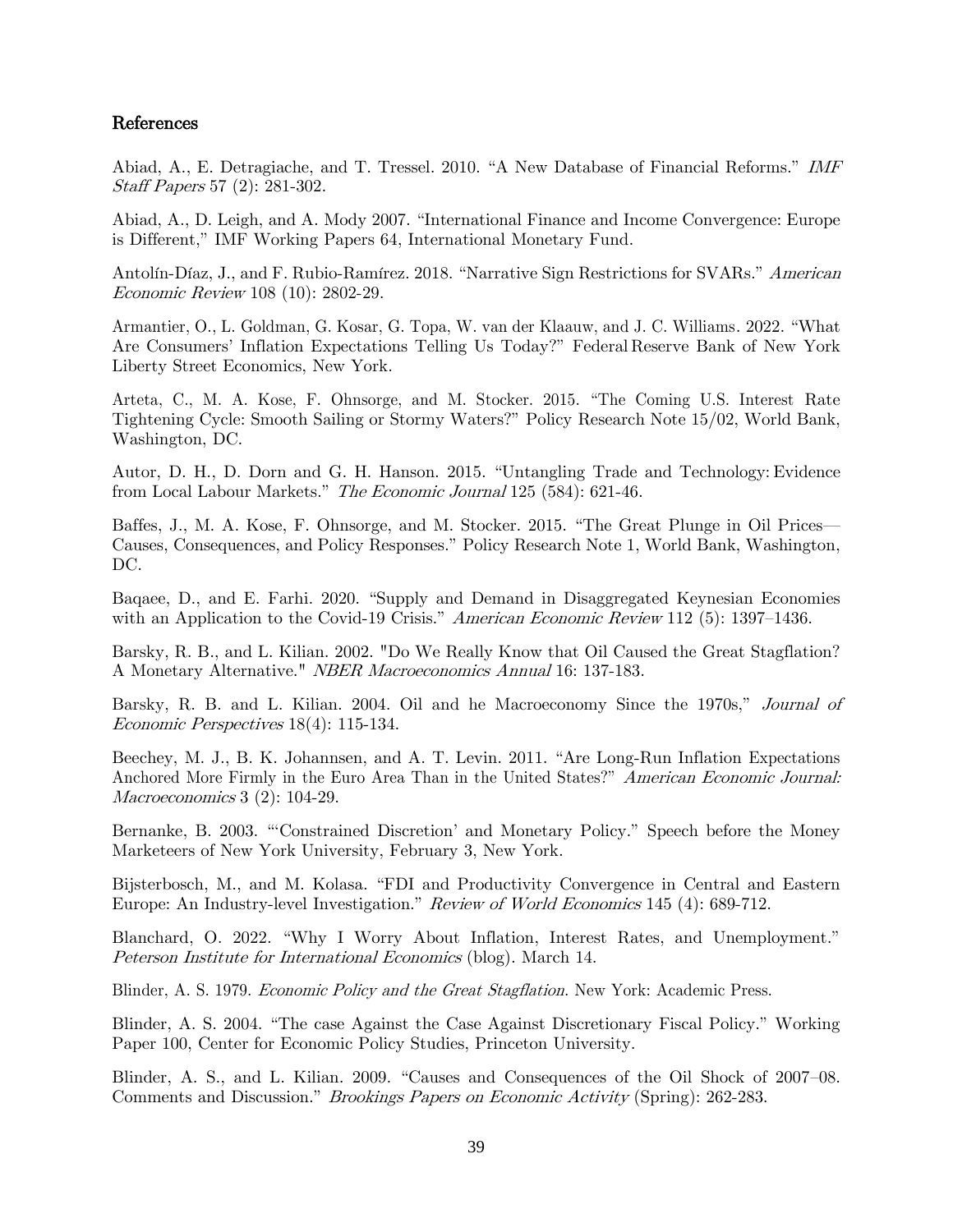Blinder, A. S., and J. B. Rudd. 2013. "The Supply-shock Explanation of the Great Stagflation Revisited." In *The Great Inflation: The rebirth of modern central banking*, edited by M. D. Bordo and A. Orphanides, 119-175.

Boissay, F., F. de Fiore, D. Igan, A. Pierres-Tejada, and D. Rees. 2022. "Are Major Advanced Economies on the Verge of a Wage-Price Spiral?" Bulletin 53, Bank for International Settlements, Basel, Switzerland.

Bordo, M. D., C. Erceg, A. Levin, and R. Michaels. 2007. "Three Great American Disinflations." NBER Working Paper 12982, National Bureau of Economic Research, Cambridge, MA.

Bordo, M. D., and A. Orphanides, eds. 2013. The Great Inflation: The Rebirth of Modern Central Banking. Chicago: University of Chicago Press.

Borio, C., P. Disyatat., D. Xia, and E. Zakrajšek. 2021. "Inflation, Relative Prices and Monetary Policy: Flexibility Born Out of Success." *BIS Quarterly Review* September: 15–29.

Brand, C., M. Bielecki, and A. Penalver. 2018. "The Natural Rate of Interest: Estimates, Drivers, and Challenges to Monetary Policy." Occasional Paper 217, European Central Bank, Frankfurt.

Bruno, M., and J. Sachs. 1979. Supply Versus Demand Approaches to the Problem of Stagflation. Cambridge, MA: National Bureau of Economic Research.

Calice, P., F. Diaz Kalan, and O. Masetti. 2020. "Interest Rate Repression: A New Database." Policy Research Working Paper 9457, World Bank, Washington, DC.

Carriero, A., T. E. Clark, and M. Marcellino, 2019. "Large Vector Autoregressions with Stochastic Volatility and Non-conjugate Priors." Journal of Econometrics 212 (1): 137-154.

Charnavoki, V., and J. Dolado. 2014. "The Effects of Global Shocks on Small Commodity-Exporting Economies: Lessons from Canada." American Economic Journal: Macroeconomics 6 (2): 207-237.

Clark, T. E., and S. Kozicki. 2005. "Estimating Equilibrium Real Interest Rates in Real Time." The North American Journal of Economics and Finance 16 (3): 395-413.

Cline, W. R. 1981. World Inflation and the Developing Countries. Washington, DC: Brookings Institution.

Cogley, T. and T. J. Sargent. 2005. "Drift and Volatilities: Monetary Policies and Outcomes in the Post WWII U.S." Review of Economic Dynamics 8 (2): 262-302.

Coibion, O., Y. Gorodnichenko, and R. Kamdar. 2018. "The Formation of Expectations, Inflation, and the Phillips Curve." Journal of Economic Literature 56 (4): 1447-91.

Coibion, O., Y. Gorodnichenko, and M. Weber. 2022. "Monetary Policy Communications and their Effects on Household Inflation Expectations." Journal of Political Economy 130 (6): 1537-1584.

D'Acunto, F., and M. Weber. 2022. "Rising Inflation Is Worrisome. But Not for the Reasons You Think." VoxEU.org, CEPR Policy Portal, January 4.

DeLong, J. B. 1997. "America's Peacetime Inflation: The 1970s." In Reducing Inflation: Motivation and Strategy, edited by C. D. Romer and D. H. Romer, 247-280. Chicago: University of Chicago Press.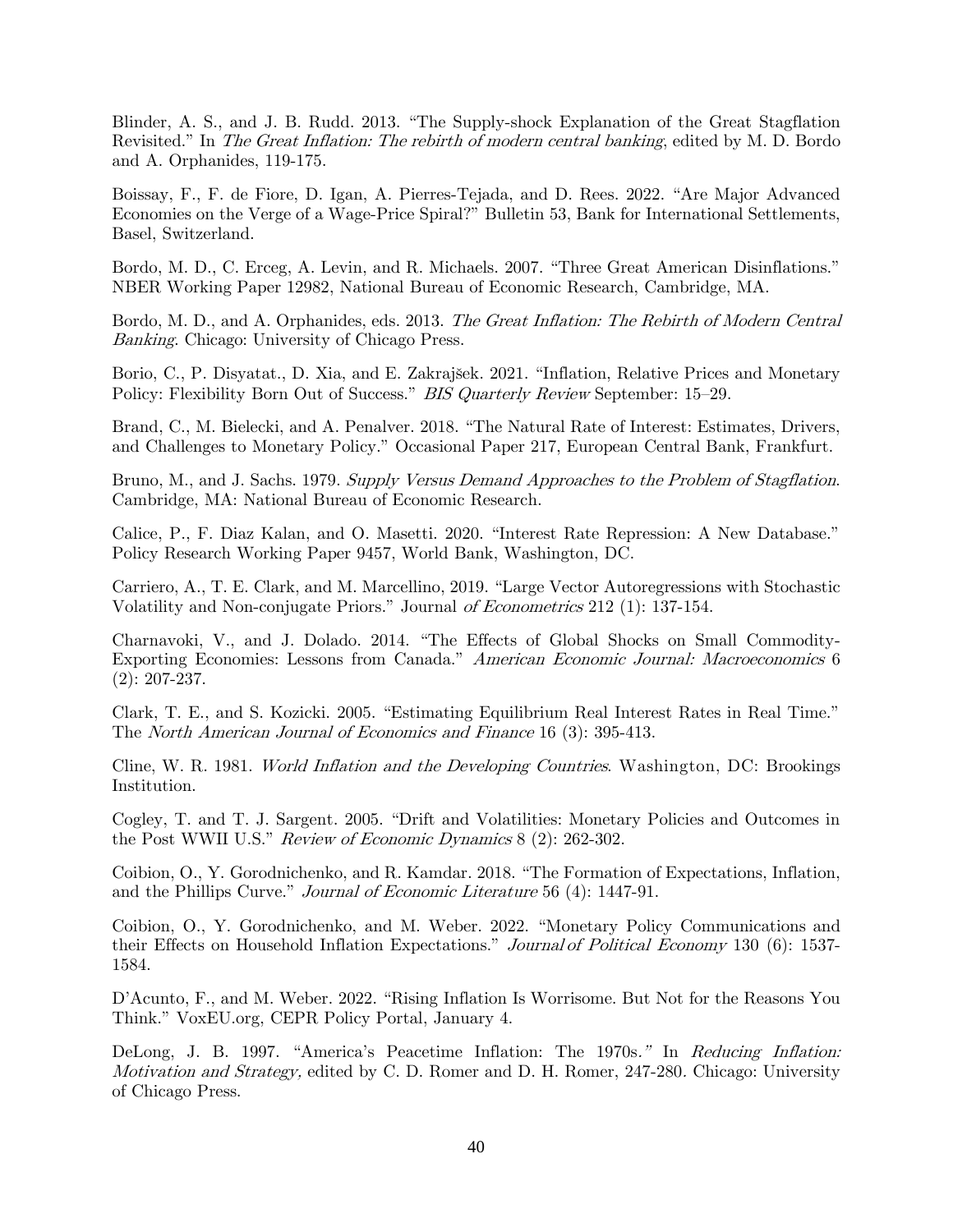DeLong, J. B. 2022. "No, the Fed Is Not (Far) Behind the Curve!" Brad DeLong's Grasping Reality (blog), March 16.

Dieppe, A., ed. 2021. Global Productivity: Trends, Drivers, and Policies. Washington, DC: World Bank.

Dong, W., J. Fudurich, and L. Suchanek. 2017. "Digital Transformation in the Service Sector: Insights from Consultations with Firms in Wholesale, Retail and Logistics." Staff Analytical Note 2017-19, Bank of Canada, Ottawa.

Égert, B., and I. Wanner. 2016. "Regulations in Services Sectors and Their Impact on Downstream Industries: The OECD 2013 REGIMPACT Indicator." OECD Economics Department Working Paper 1303, Organisation for Economic Co-operation and Development, Paris.

Eo, Y., L. Uzeda., and B. Wong. 2022. "Understanding Trend Inflation through the Lens of the Goods and Services Sectors." Working Paper 28, Center for Applied Macroeconomic Analysis, Canberra.

Eichengreen, B. 2022. "America's Not-so-Great Inflation." Project Syndicate (blog), February 10.

Feyrer, J. 2007. "Demographics and productivity." Review of Economics and Statistics 89 (1): 100-109.

Forbes, K. 2019. "Has Globalization Changed the Inflation Process?" BIS Working Paper 791, Bank for International Settlements, Basel.

Forbes, K., J. Gagnon, and C. G. Collins. 2021. "Pandemic Inflation and Nonlinear, Global Phillips Curves," Voxeu.org, CEPR Policy Portal, December 21.

Frankel, J. A. 2010. "Monetary Policy in Emerging Markets: A Survey." NBER Working Paper 16125, National Bureau of Economic Research, Cambridge, MA.

Friedman, M. 1968. "The Role of Monetary Policy," American Economic Review 58 (March): 1-17.

Gagnon, J. E. 2022. "[Why US Inflation Surged in 2021 and What the Fed Should Do](https://www.piie.com/blogs/realtime-economic-issues-watch/why-us-inflation-surged-2021-and-what-fed-should-do-control-it) to [Control](https://www.piie.com/blogs/realtime-economic-issues-watch/why-us-inflation-surged-2021-and-what-fed-should-do-control-it) [It](https://www.piie.com/blogs/realtime-economic-issues-watch/why-us-inflation-surged-2021-and-what-fed-should-do-control-it)." Real Time Economic Issues (blog). March 11.

Gersbach, H. 2021. "[Another Disinflationary Force Vanishes: The Tightening of](https://voxeu.org/article/tightening-bank-equity-capital-regulation) Bank [Equity](https://voxeu.org/article/tightening-bank-equity-capital-regulation) Capital [Regulation."](https://voxeu.org/article/tightening-bank-equity-capital-regulation) VoxEU.org, CEPR Policy Portal, February 18.

Goodfriend, M. 2004. "Inflation Targeting in the United States?" In The Inflation-Targeting Debate, edited by B. S. Bernanke and M. Woodford, 311-352. Chicago: University of Chicago Press.

Goodfriend, M. 2007. "How the World Achieved Consensus on Monetary Policy." *Journal of* Economic Perspectives 21 (4): 47-68.

Goodhart, G., and M. Pradhan. 2020. The Great Demographic Reversal: Ageing Societies, Waning Inequality, and an Inflation Revival. London: Palgrave Macmillan.

Goolsbee, A. D., and P. J. Klenow. 2018. "Internet Rising, Prices Falling: Measuring Inflation in a World of E-Commerce." AEA Papers and Proceedings 108: 488-92.

Gordon, R. J. 2011. "The History of the Phillips Curve: Consensus and Bifurcation." *Economica* 78 (309): 10-50.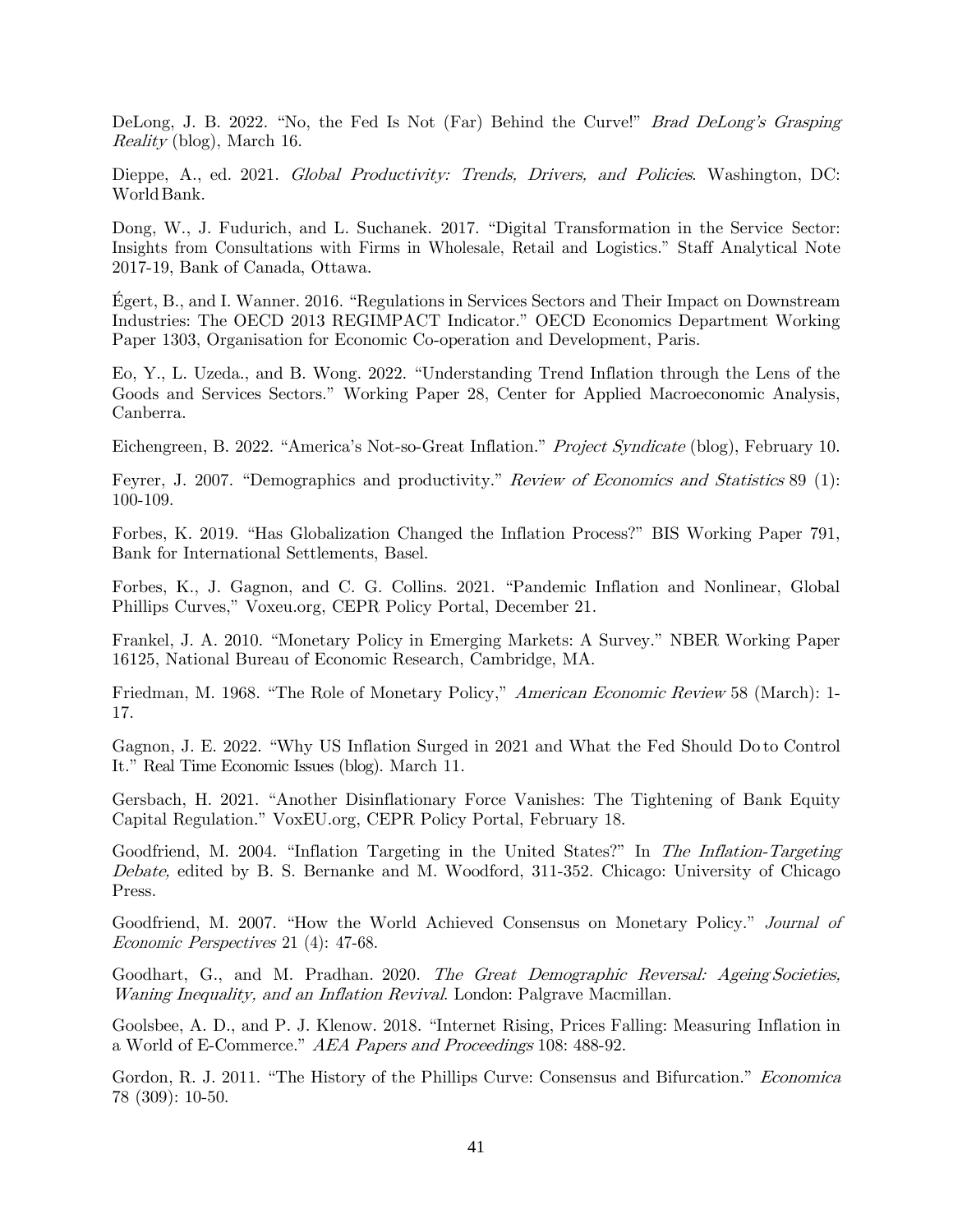Guenette, J. D. 2020. "Price Controls: Good Intentions, Bad Outcomes." Policy Research Working Paper 9212, World Bank, Washington, DC.

Gürkaynak, R. S., A. Levin, and E. Swanson. 2010. "Does Inflation Targeting AnchorLong- Run Inflation Expectations? Evidence from the US, UK, and Sweden." Journal of the European Economic Association 8 (6): 1208-42.

Ha, J., A. Ivanova, F. Ohnsorge, and F. D. Unsal. 2019. "Inflation: Concepts, Evolution, and Correlates." Policy Research Working Paper 8738, World Bank, Washington, DC.

Ha, J., and G. Kindberg-Hanlon. 2021. "Asset Purchases in Emerging Markets: Unconventional Policies, Unconventional Times." In *Global Economic Prospects*, 169-198. January. Washington, DC: World Bank.

Ha, J., M. A. Kose, and F. Ohnsorge, eds. 2019a. Inflation in Emerging and Developing Economies: Evolution, Drivers, and Policies. Washington, DC: World Bank.

Ha, J., M. A. Kose, and F. Ohnsorge. 2019b. "Global Inflation Synchronization." CEPR Discussion Paper 13600, Centre for Economic Policy Research, London.

Ha, J., M. A. Kose, F. Ohnsorge, and H. Yilmazkuday. 2019. "Sources of Inflation: Global and Domestic Drivers." In *Inflation in Emerging and Developing Economies: Evolution, Drivers, and* Policies, edited by J. Ha, M. A. Kose, and F. Ohnsorge, 143-199. Washington, DC: World Bank.

Ha, J., M. A. Kose, and F. Ohnsorge. 2021a. "Inflation During the Pandemic: What Happened? What is Next?" CEPR Discussion Paper 16328, Centre for Economic Policy Research, London.

Ha, J., M. A. Kose, and F. Ohnsorge. 2021b. "One-Stop Source: A Global Database ofInflation." CEPR Discussion Paper 16327, Centre for Economic Policy Research, London.

Ha, J., M. A. Kose, and F. Ohnsorge. 2022. "From Low to High Inflation: Implications for Emerging Market and Developing Economies." CEPR Policy Insight 99, Centre for Economic Policy Research, London.

Hamilton, J. D., E. S. Harris, J. Hatzius, and K. D. West. 2016. "The Equilibrium Real Funds Rate: Past, Present, and Future." IMF Economic Review 64 (4): 660-707.

Hoek, J., S. Kamin, and E. Yoldas. 2020. "When is Bad News Good News? U.S. Monetary Policy, Macroeconomic News, and Financial Conditions in Emerging Markets." International Finance Discussion Paper 1269, Board of Governors of theFederal Reserve System, Washington, DC.

Hoek, J., S. Kamin, and E. Yoldas. 2021. "Are Rising U.S. Interest Rates Destabilizing for Emerging Market Economies?" FEDS Notes, Board of Governors of the Federal Reserve System, Washington, DC.

Holston, K., T. Laubach, and J. C. Williams. 2017. "Measuring the Natural Rate of Interest: International Trends and Determinants." Journal of International Economics 108 (May): S59-S75.

Igan, D., E. Kohlscheen, G. Nodari and D. Rees. 2022. "Commodity Market Disruptions, Growth and Inflation?" Bulletin 54, Bank for International Settlements, Basel, Switzerland.

Ilzetzki, E. 2022. "Surging Inflation in the UK." VoxEU.org, CEPR Policy Portal, February 10.

Ilzetzki, E., C. M. Reinhart, and K. S. Rogoff. 2019. "Exchange Arrangements Entering the 21st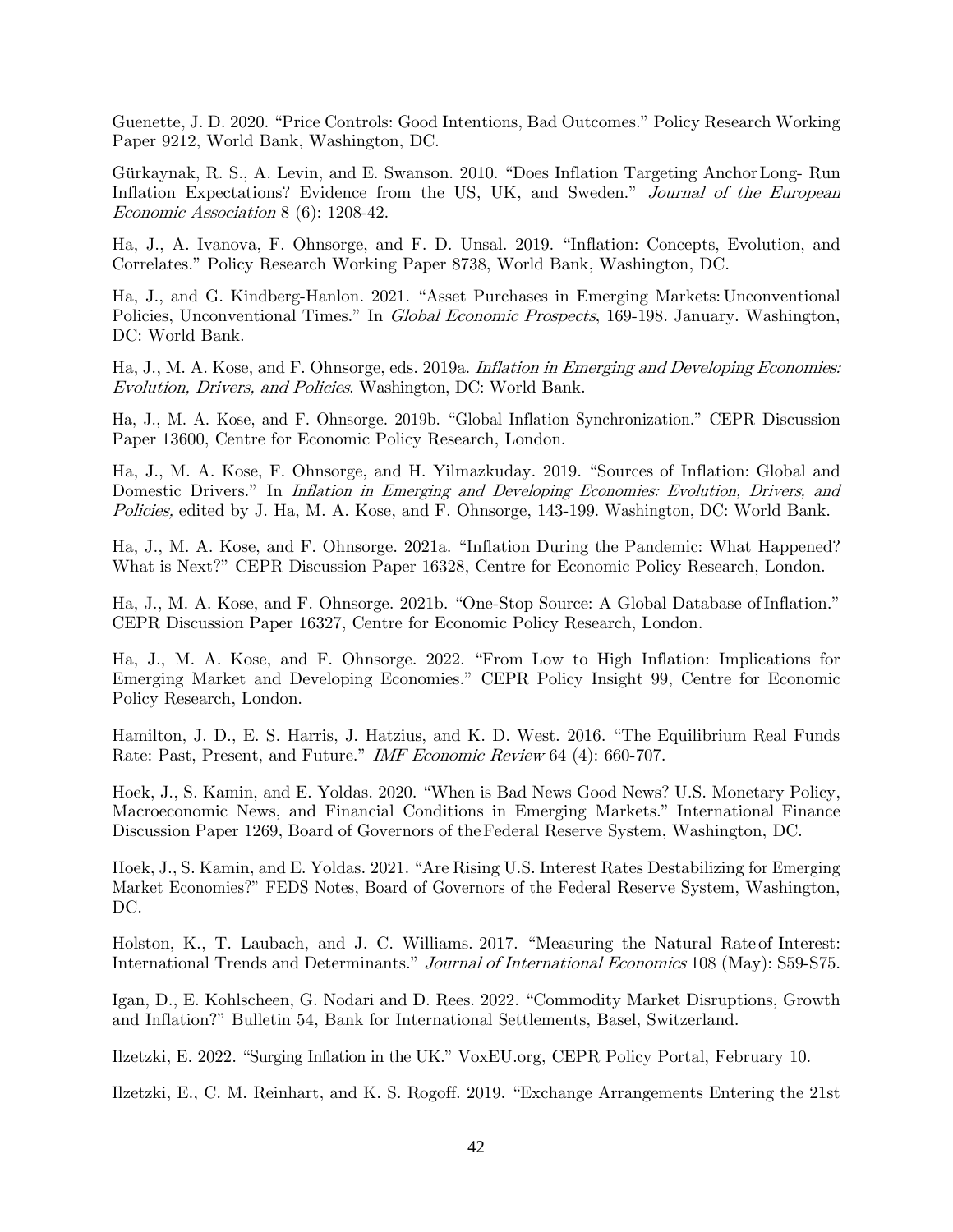Century: Which Anchor Will Hold?" Quarterly Journal of Economics 134 (2): 599–646.

Kilic Celik, S., M. A. Kose, and F. Ohnsorge. 2020. "Subdued Potential Growth: Sources and Remedies." In Growth in a Time of Change: Global and Country Perspectives on a New Agenda, edited by H. W. Kim and Z. Qureshi, 25-74. Washington, DC: Brookings Institution Press.

Kose, M. A., H. Matsuoka, U. Panizza, and D. Vorisek. 2019. "Inflation [Expectations:Review](https://cepr.org/active/publications/discussion_papers/dp.php?dpno=13601) and [Evidence](https://cepr.org/active/publications/discussion_papers/dp.php?dpno=13601)." CEPR Discussion Paper 13601, Centre for Economic Policy Research, London.

Kose, M. A., P. Nagle, F. Ohnsorge, and N. Sugawara. 2020. Global Waves of Debt: Causes and Consequences. Washington, DC: World Bank.

Kose, M. A., P. Nagle, F. Ohnsorge, and N. Sugawara. 2021. "What has Been the Impact of COVID-19 on Debt? Turning a Wave into a Tsunami." Policy Research Working Paper 9871, World Bank, Washington, DC.

Kose, M. A., and F. Ohnsorge. 2020. A Decade after the Global Recession: Lessons and Challenges for Emerging Market and Developing Economies. Washington, DC: World Bank.

Kose, M. A., N. Sugawara, and M. E. Terrones. 2021. "What [Happens](https://elibrary.worldbank.org/doi/10.1596/978-1-4648-1527-0_ch2) During Globa[lRecessions?](https://elibrary.worldbank.org/doi/10.1596/978-1-4648-1527-0_ch2)" In A Decade after the Global Recession: Lessons and Challenges for Emerging and Developing Economies, edited by M. A. Kose and F. Ohnsorge, 57-116. Washington, DC: World Bank.

Kose, M. A., and M. E. Terrones. 2015. Collapse and Revival: Understanding Global Recessions and Recoveries. Washington, DC: International Monetary Fund.

Kuttner, K., and T. Robinson. 2010. "Understanding the Flattening Phillips Curve." The North American Journal of Economics and Finance 21 (2): 110-125.

Laborde, D., C. Lakatos, and W. J. Martin. 2019. "Poverty Impact of Food Price Shocks and Policies." Policy Research Working Paper 8724, World Bank, Washington, DC.

Laeven, L., and F. Valencia. 2020. "Systemic Banking Crises Database II." IMF Economic Review, 68(2): 307-361.

Laubach, T., and A. S. Posen. 1997. "Disciplined Discretion: The German and Swiss Monetary Targeting Frameworks in Operation." Research Paper 9707, Federal Reserve Bank of New York.

Lenza, M., and G. E. Primiceri. 2020. "How to Estimate a VAR after March 2020." NBER Working Paper 27771, National Bureau of Economic Research, Cambridge, MA.

Nelson, E. 2001. "What Does the UK's Monetary Policy and Inflation Experience Tell Us About the Transmission Mechanism?" Discussion Paper 3047, Center for Economic Policy Research, London, UK.

Nelson, E., and K. Nikolov. 2004. "Monetary Policy and Stagflation in the UK." Journal of Money, Credit and Banking 36 (3): 293-318.

OECD (Organisation for Economic Co-operation and Development). 2019. Indicators of Product Market Regulation. Paris: OECD.

Orphanides, A. 2003. "The Quest for Prosperity Without Inflation." Journal of Monetary Economics 50(3): 633-663.

Orphanides, A., and J. C. Williams. 2013. "Monetary Policy Mistakes and the Evolution of Inflation Expectations." In The Great Inflation: The Rebirth of Modern Central Banking, edited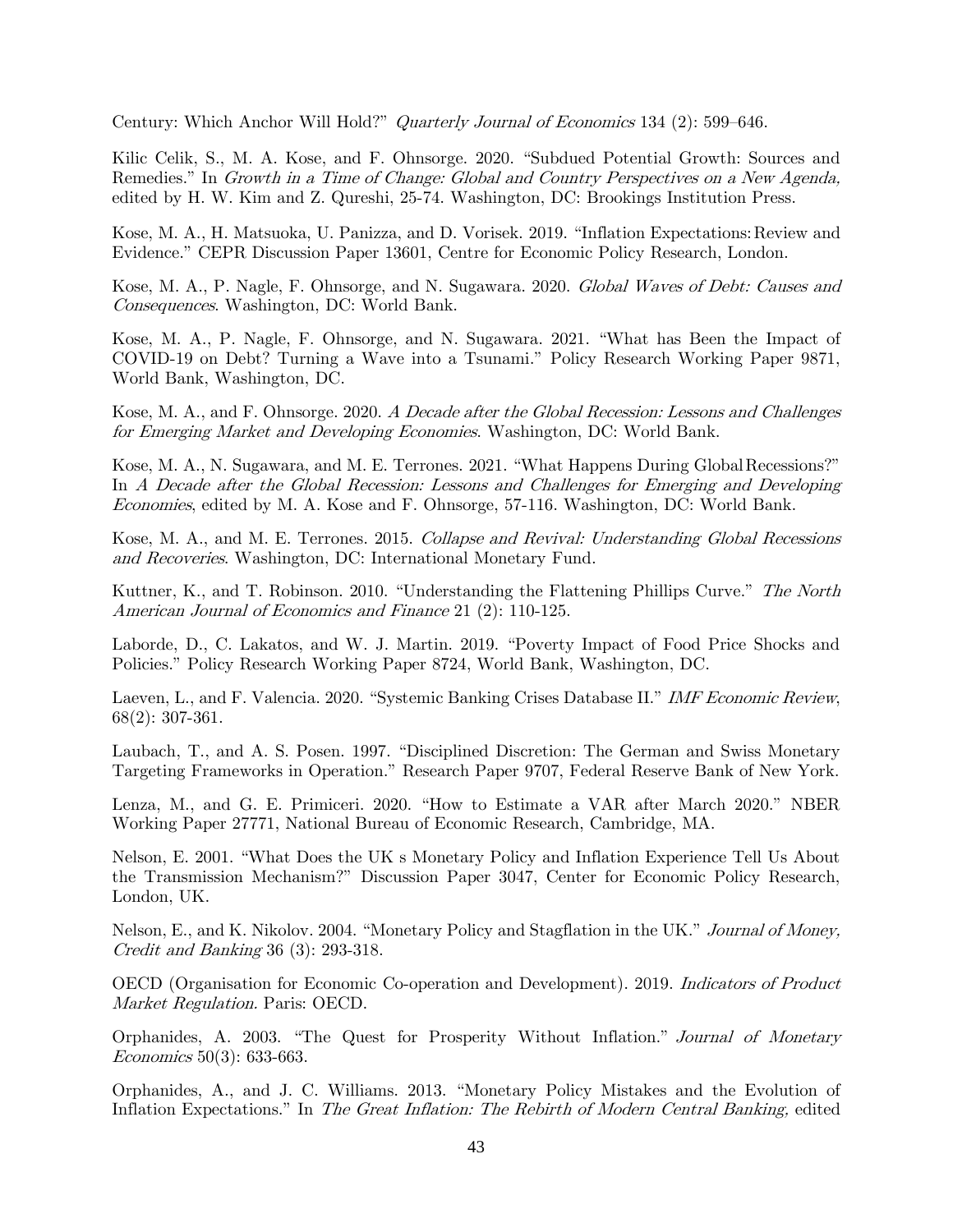by M. D. Bordo and A. Orphanides. New York: Academic Press.

Phelps, E. 1968. "Money-Wage Dynamics and Labor Market Equilibrium," Journal of Political Economy 76 (August): 678-711.

Primiceri, G. E. 2006. "Why Inflation Rose and Fell: Policy-Makers Beliefs and U.S. Postwar Stabilization Policy." *Quarterly Journal of Economics* 121 (3): 867-901.

Primiceri, G. E., and A. Tambalotti. 2020. "Macroeconomic Forecasting in the Time of COVID19." Unpublished paper.

Reifenschneider, D., and D. Wilcox. 2022. "[The Case for a Cautiously Optimistic](https://www.piie.com/publications/policy-briefs/case-cautiously-optimistic-outlook-us-inflation) [Outlook for U.S.](https://www.piie.com/publications/policy-briefs/case-cautiously-optimistic-outlook-us-inflation)  [Inflation](https://www.piie.com/publications/policy-briefs/case-cautiously-optimistic-outlook-us-inflation)." Policy Brief 22-3, Peterson Institute for International Economics, Washington, DC.

Rogoff, K. S. 2003. "Globalization and Global Disinflation." Federal Reserve Bank of Kansas City Economic Review 88 (4): 45-78.

Rogoff, K. S. 2014. "[The Exaggerated Death](https://www.project-syndicate.org/commentary/kenneth-rogoff-debunks-rumors-of-the-demise-of-threats-to-price-stability) of Inflation." Project Syndicate, September 2.

Rogoff, K. S. 2021. "Back to the Seventies?" Project Syndicate, August 31.

Summers, L. H. 2022. "The Stock Market Liked the Fed's Plan to Raise [Interest](https://www.washingtonpost.com/opinions/2022/03/17/larry-summers-fed-interest-rates-inflation/) Rates. [It's](https://www.washingtonpost.com/opinions/2022/03/17/larry-summers-fed-interest-rates-inflation/) [Wrong](https://www.washingtonpost.com/opinions/2022/03/17/larry-summers-fed-interest-rates-inflation/)." Washington Post, March 17.

Summers, L. H., and L. Rachel. 2019. "On Falling Neutral Real Rates, Fiscal Policy and the Risk of Secular Stagnation." Brookings Papers on Economic Activity, BPEA Conference Drafts, March 7.

Tootell, G. M. 1994. "Restructuring, the NAIRU, and the Phillips Curve." New England Economic Review 1994: 31-45.

Welsch, H. 2007. "Macroeconomics and Life Satisfaction: Revisiting the "Misery Index." Journal of Applied Economics 10 (2): 237-51.

Wheeler, C. M., J. Baffes, A. Kabundi, G. Kindberg-Hanlon, P. S. Nagle, and F. Ohnsorge. 2020. "Adding Fuel to the Fire: Cheap Oil during the COVID-19 Pandemic." Policy Research Working Paper 9320, World Bank, Washington, DC.

Wilcox, D. 2022. "Wherein I Try to Calm Professor Blanchard's Nerves." Uneasy Money (blog), March 15.

World Bank. 2018. Global Economic Prospects: The Turning of the Tide? June. Washington, DC: World Bank.

World Bank. 2019. Global Economic Prospects: Heightened Tensions, Subdued Investment. June. Washington, DC: World Bank.

World Bank. 2020. World Development Report: Trading for Development in an Age of Global Value Chains. Washington, DC: World Bank.

World Bank. 2021a. Global Economic Prospects. June. Washington, DC: World Bank.

World Bank. 2021b. Global Economic Prospects. January. Washington, DC: World Bank.

World Bank. 2022a. Commodity Markets Outlook: The Impact of the War in Ukraine on Commodity Markets. April. Washington, DC: World Bank.